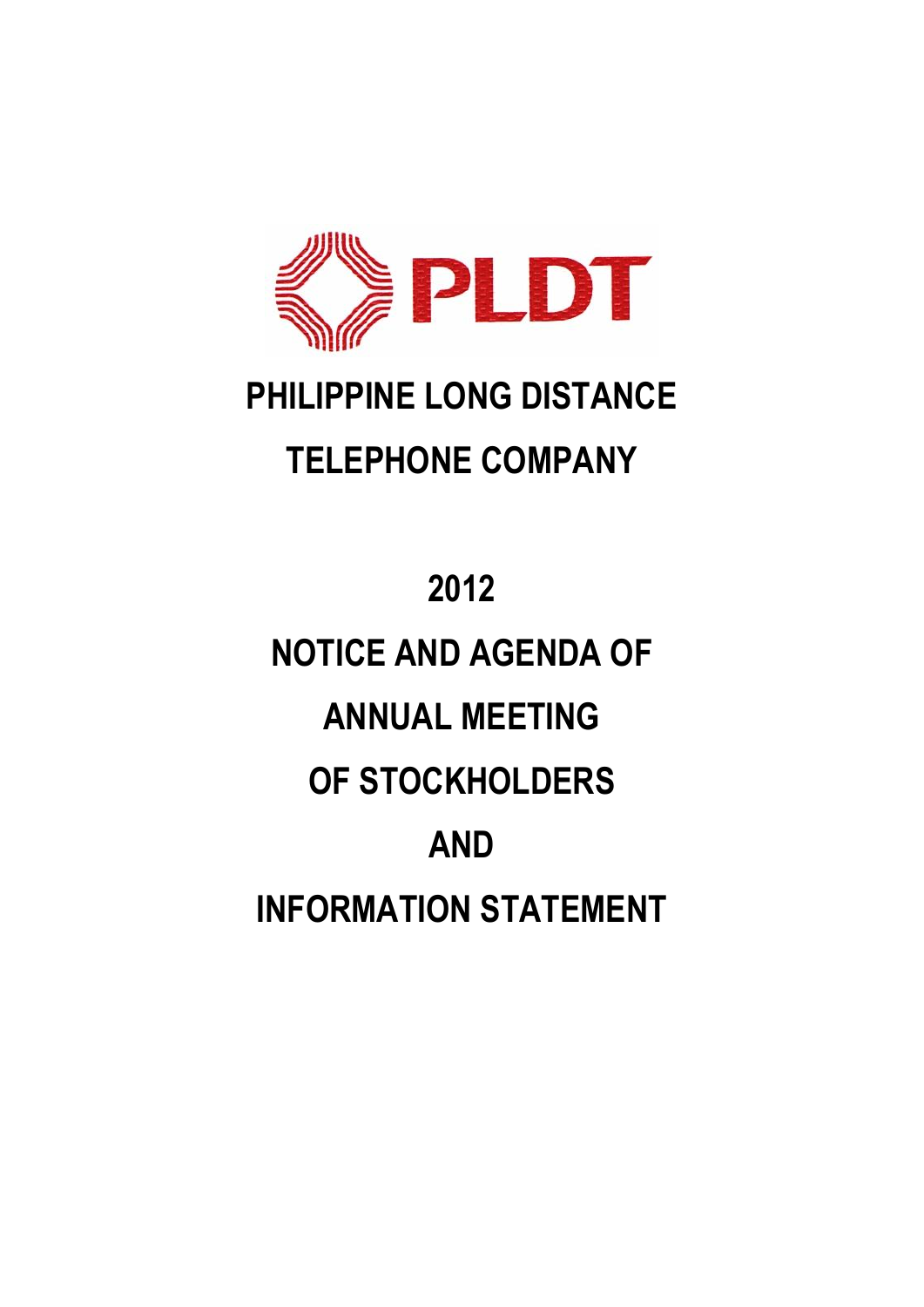

# **PHILIPPINE LONG DISTANCE TELEPHONE COMPANY**

# **NOTICE AND AGENDA OF ANNUAL MEETING OF STOCKHOLDERS**

NOTICE IS HEREBY GIVEN that the PHILIPPINE LONG DISTANCE TELEPHONE COMPANY (the "**Company**") will hold its Annual Meeting of Stockholders (the "**Annual Meeting**") on Thursday, June 14, 2012, at 4:00 p.m., at the Grand Ballroom, Dusit Thani Manila, Ayala Center, Makati City, Philippines.

The Agenda of the Annual Meeting is as follows:

- 1. Call to order
- 2. Certification of service of notice and quorum
- 3. President's Report
- 4. Approval of the audited financial statements for the fiscal year ended December 31, 2011 contained in the Company's 2011 Annual Report
- 5. Election of 13 directors including 3 independent directors for the ensuing year
- 6. Other business as may properly come before the meeting and at any adjournments thereof

The Board of Directors has fixed April 16, 2012 as the record date for the determination of stockholders entitled to notice of, and to vote at the Annual Meeting. Only holders of shares of common stock as at the record date will be entitled to vote at the Annual Meeting.

The stock and transfer books of the Company will not be closed.

IF YOU DO NOT EXPECT TO ATTEND THE ANNUAL MEETING, PLEASE EXECUTE AND RETURN THE PROXY FORM IN THE ENVELOPE PROVIDED FOR THAT PURPOSE. THE LAST DAY FOR SUBMISSION OF PROXIES IS ON JUNE 7, 2012.

By order of the Board of Directors.

Altans **MA. LOURDES C. RAUSA-CHAN** Corporate Secretary

May 8, 2012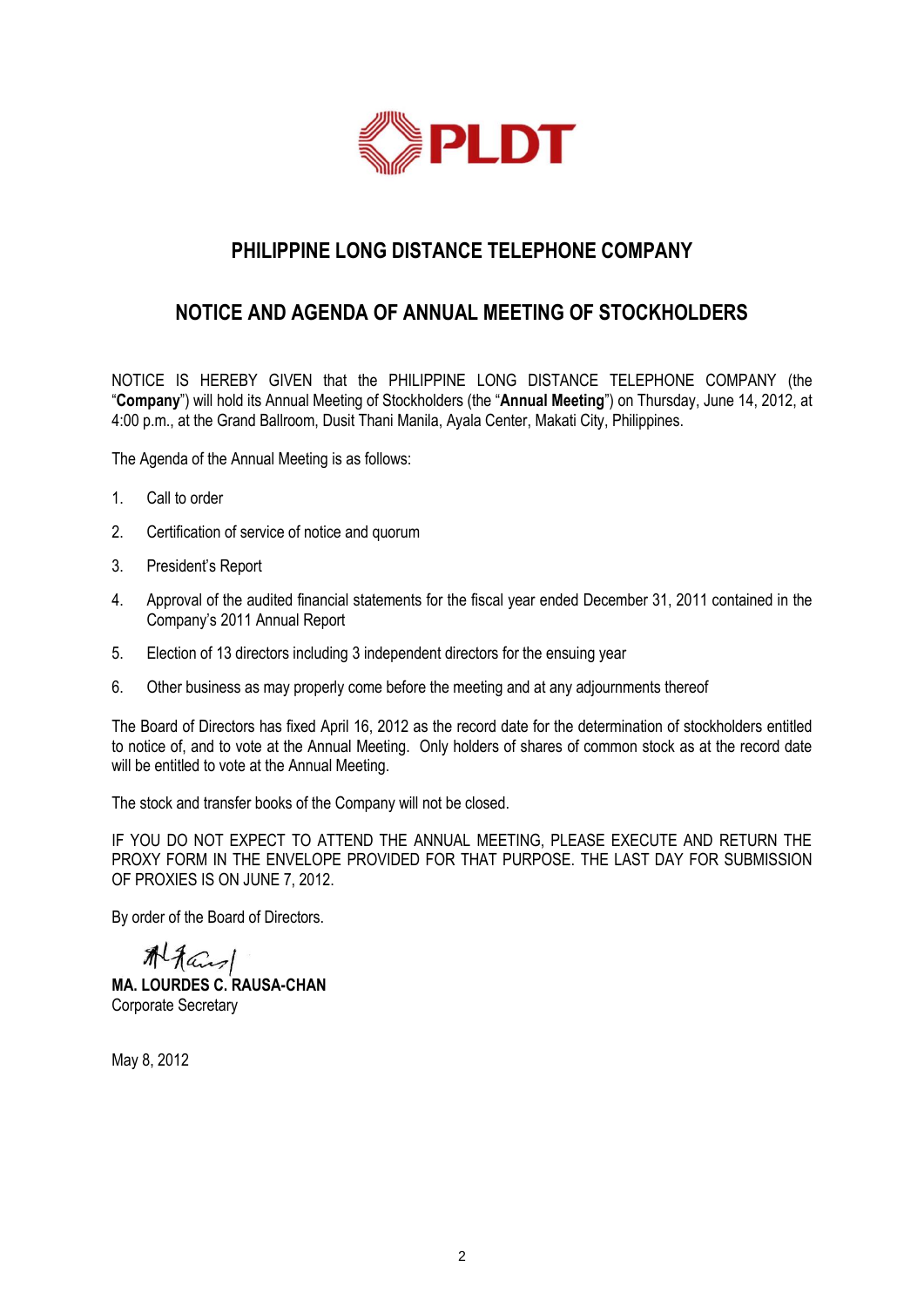

#### **PHILIPPINE LONG DISTANCE TELEPHONE COMPANY SEC Identification Number PW55 BIR Tax Identification Number 000-488-793 Telephone Number (632) 816-8405**

#### **INFORMATION STATEMENT**

#### **GENERAL INFORMATION**

Philippine Long Distance Telephone Company (the "**Company**" or "**PLDT**") is a corporation incorporated under the laws of the Philippines, with principal office and mailing address at Ramon Cojuangco Building, Makati Avenue, Makati City 1200.

The Company has issued a total of 218,779,886 shares of common stock and a total of 300,026,550 shares of preferred stock, of which 216,055,775 shares of common stock (net of 2,724,111 treasury shares) and 300,026,550 shares of preferred stock were outstanding as of the Record Date. Of the issued shares of common stock, 115,167,285 shares were registered and 103,612,601 shares were issued in transactions exempt from the registration requirement under Section 6 of The Revised Securities Act/Section 10 of The Securities Regulation Code (the **"SRC"**). All of the 300,026,550 issued shares of preferred stock were issued in transactions exempt from the registration requirement under Section 6 of The Revised Securities Act/Section 10 of the SRC.

As of the Record Date, all of the 216,055,775 outstanding shares of common stock (net of 2,724,111 treasury shares) and 26,550 shares out of the total outstanding shares of preferred stock are listed on the Philippine Stock Exchange (the **"PSE"**). 53,280,177 American Depositary Shares, or ADSs, each representing one share of the Company's common stock, evidenced by American Depositary Receipts, or ADRs, are listed on the New York Stock Exchange.

#### **Date, Time and Place of Meeting**

The Annual Meeting of Stockholders of the Company for the year 2012 (the "**Annual Meeting**") will be held on Thursday, June 14, 2012 at 4:00 p.m., at the Grand Ballroom, Dusit Thani Manila, Ayala Center, Makati City, Philippines.

#### **Record Date**

The record date for the purpose of determining the stockholders entitled to notice of, and to vote at, the Annual Meeting is April 16, 2012 (the "**Record Date**").

#### **Approximate Date of First Release of the Information Statement, Proxy Form and Annual Report**

The approximate date on which this Information Statement, the Proxy Form and Annual Report will be first sent or given to the Company's stockholders and posted on the Company's website ([www.pldt.com.ph\)](http://www.pldt.com.ph/) is on May 8, 2012.

#### **Dissenter's Appraisal Right**

The proposed corporate actions to be voted upon at the Annual Meeting are not among the matters provided under Section 81 and 42 of the Corporation Code of the Philippines (the "Corporation Code"), with respect to which a dissenting stockholder may exercise his appraisal right.

Section 81 of the Corporation Code provides that any stockholder of a corporation shall have a right to dissent and demand payment of the fair value of his shares in the following instances: (1) In case any amendment to the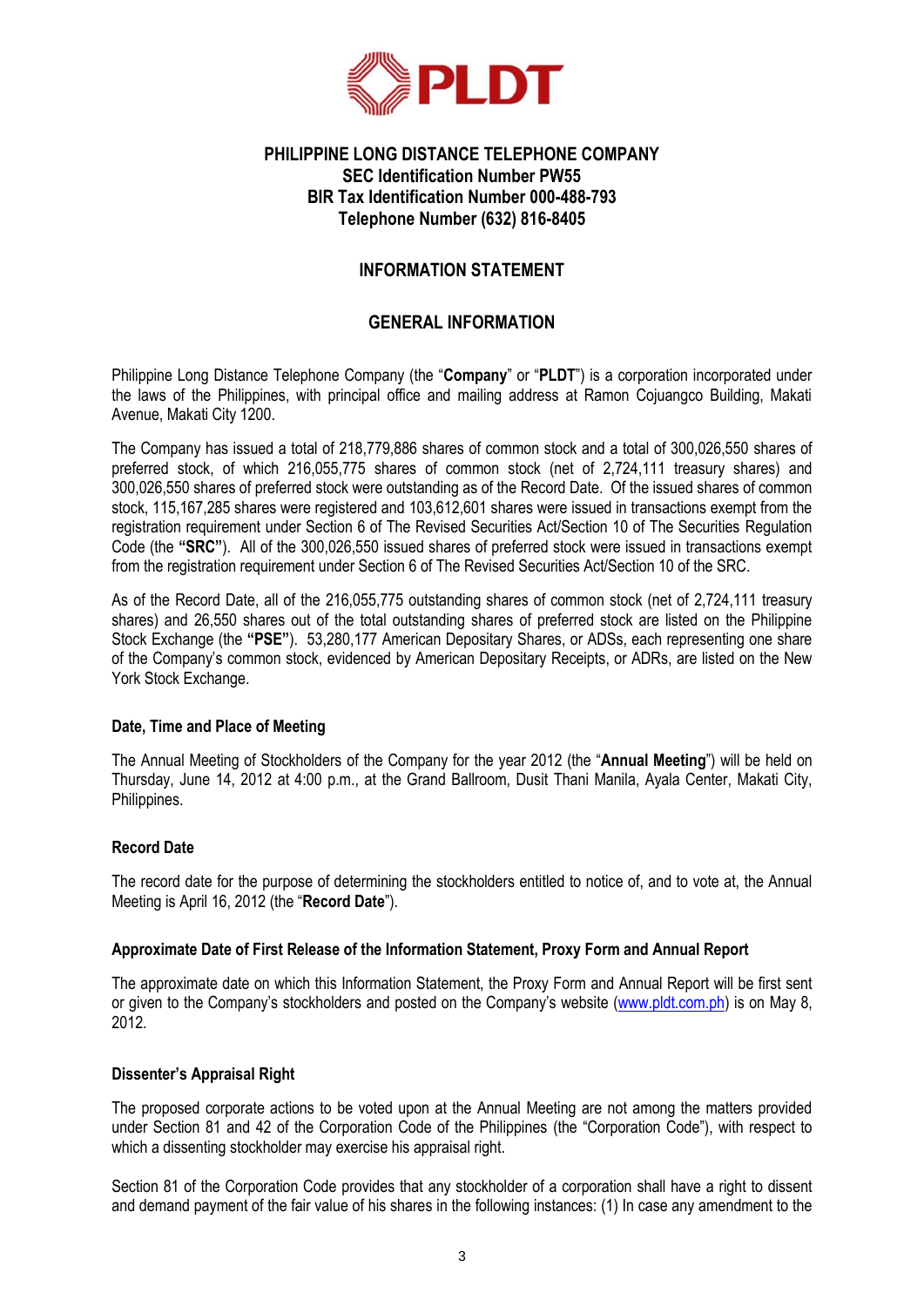articles of incorporation has the effect of changing or restricting the rights of any stockholder or class of shares, or of authorizing preferences in any respect superior to those of outstanding shares of any class, or of extending or shortening the term of corporate existence; (2) In case of sale, lease, exchange, transfer, mortgage, pledge or other disposition of all or substantially all of the corporate property and assets as provided in the Corporation Code; and (3) In case of merger or consolidation. Also, under Section 42 of the Corporation Code, a stockholder who dissents to a corporation's investment of its funds in any other corporation or business or for any purpose other than the primary purpose for which it was organized shall have an appraisal right as provided in the Corporation Code.

The appraisal right may be exercised by any stockholder who shall have voted against any of the aforestated corporation actions by making a written demand on the corporation within 30 days after the date on which the vote was taken, for payment of the fair value of his shares; provided, that failure to make the demand within such period shall be deemed a waiver of his appraisal right. Within 10 days after demanding payment for his shares, the dissenting stockholder shall submit the stock certificate/s representing his shares to the corporation, for notation thereon that such shares are dissenting shares.

The price of the shares of the dissenting stockholder shall be the fair value thereof as of the day immediately prior to the date on which the vote was taken, excluding any appreciation or depreciation in anticipation of the proposed corporate action. If within 60 days from the date the proposal was approved by the stockholders, the dissenting stockholder and the corporation cannot agree on the fair value of the shares, it shall be determined and appraised by three disinterested persons, one of whom shall be named by the dissenting stockholder, another by the corporation and the third by the two thus chosen. The findings of a majority of the appraisers shall be final, and the award shall be paid by the corporation within 30 days after such award is made. The cost and expenses of appraisal shall be borne by the corporation, unless the fair value ascertained by the appraisers is approximately the same as the price which the corporation has offered to pay the dissenting stockholder, in which case they shall be borne by the latter.

No payment shall be made to any dissenting stockholder unless the corporation has unrestricted retained earnings in its books to cover such payment. Upon such payment, the stockholder shall forthwith transfer his shares to the corporation.

#### **Interest of Certain Persons in or Opposition to Matters to be Acted Upon**

No director/independent director or officer or nominee for election as director/independent director and, to the best knowledge of the Board of Directors and Management of the Company, no associate of any of the foregoing persons has any substantial interest, direct or indirect, by security holdings or otherwise in any matter to be acted upon at the Annual Meeting, other than election to office.

No director/independent director has informed the Company in writing that he intends to oppose any action to be taken at the Annual Meeting.

### **INFORMATION ON SECURITIES AND SECURITY OWNERSHIP OF CERTAIN RECORD AND BENEFICIAL OWNERS**

#### **Voting Securities**

Only holders of shares of common stock as of the Record Date are entitled to vote at the Annual Meeting, either in person or by proxy.

As of the Record Date, the number of outstanding shares of common stock entitled to vote was 216,055,775 and each share is entitled to one vote.

A holder of shares of common stock present or represented by proxy at the Annual Meeting may vote such number of shares recorded in his name on the stock and transfer books of the Company as of the Record Date, for as many persons as there are directors to be elected or he may cumulate said shares and give one candidate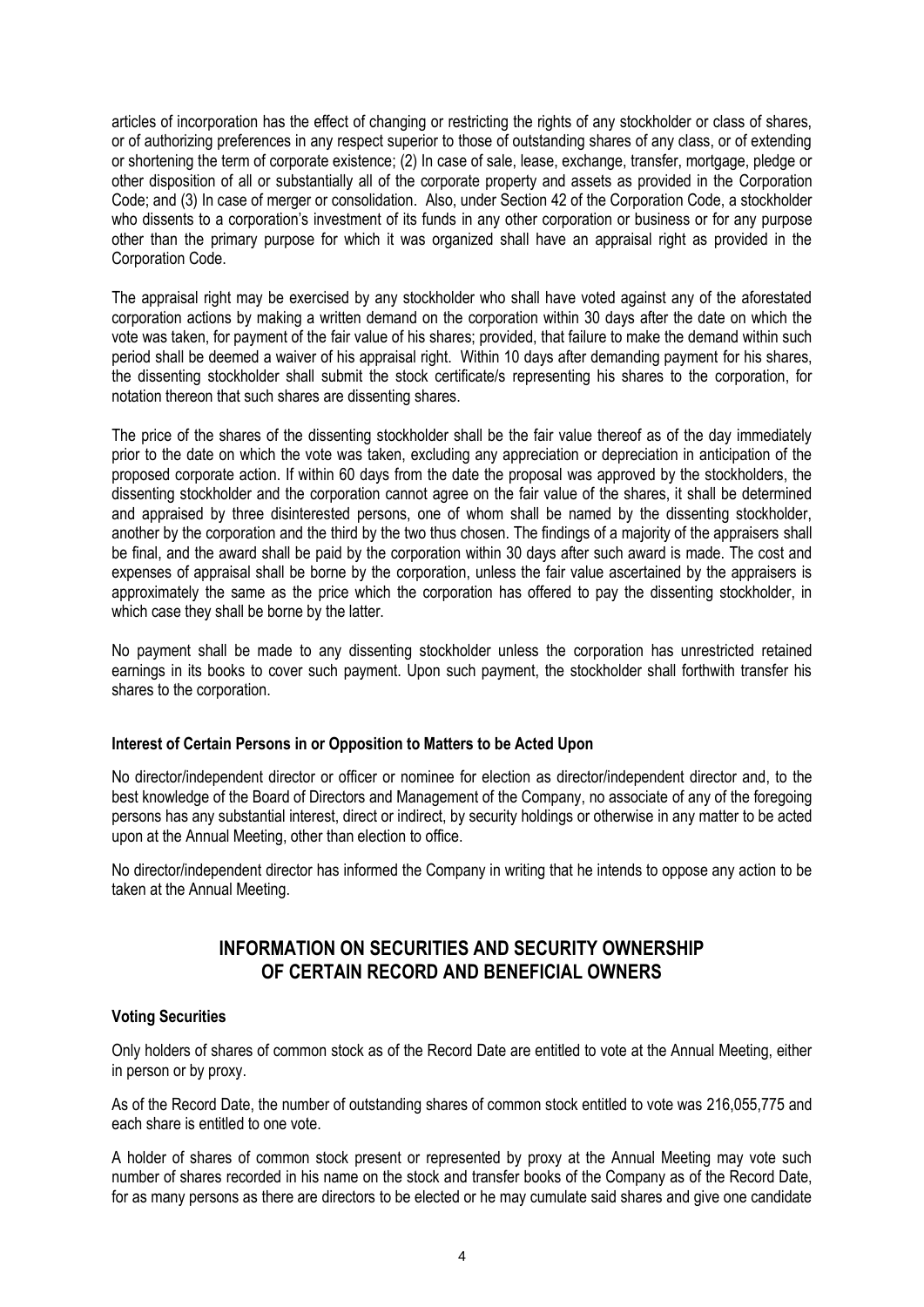as many votes as the number of directors to be elected multiplied by the number of his shares shall equal, or he may distribute them on the same principle among as many candidates as he shall see fit.

#### **Security Ownership of Certain Record and Beneficial Owners**

1

The following table sets forth the record owners and, to the best knowledge of the Board of Directors and Management of the Company, the beneficial owners of more than five percent of the Company's outstanding shares of common stock, the number of shares owned by, and percentage of shareholdings of, each of them, as of the Record Date.

| Title of<br><b>Class</b> | Name and Address of Record<br><b>Owner and Relationship</b><br><b>With Issuer</b>                                                                                                    | Citizenship               | <b>Name of Beneficial</b><br>Owner and<br><b>Relationship with</b><br><b>Record Owner</b> | Number of<br><b>Shares Held</b> | Percentage<br>of Class |
|--------------------------|--------------------------------------------------------------------------------------------------------------------------------------------------------------------------------------|---------------------------|-------------------------------------------------------------------------------------------|---------------------------------|------------------------|
| Common                   | Philippine Telecommunications<br>Investment Corporation <sup>1</sup><br>12th Floor Ramon Cojuangco Bldg.<br>Makati Avenue, Makati City<br>Major Stockholder                          | Philippine<br>Corporation | Same as Record<br>Owner                                                                   | 26,034,263 <sup>2</sup>         | 12.05                  |
| Common                   | Metro Pacific Resources, Inc. <sup>3</sup><br>c/o Corporate Secretary<br>18th Floor, Liberty Center<br>104 H. V. dela Costa St.<br>Salcedo Village, Makati City<br>Major Stockholder | Philippine<br>Corporation | Same as Record<br>Owner                                                                   | 21,556,6762                     | 9.98                   |
| Common                   | NTT Communications Corporation <sup>4</sup><br>1-1-6 Uchisaiwai-cho<br>1-Chome, Chiyoda-ku<br>Tokyo 100-8019, Japan<br>Major Stockholder                                             | Japanese<br>Corporation   | See Footnote 7                                                                            | 12,633,487                      | 5.85                   |
| Common                   | NTT DoCoMo, Inc. <sup>5</sup><br>41 <sup>st</sup> Floor, Sanno Park Tower<br>2-11-1 Nagata-cho, Chiyoda-ku<br>Tokyo 100-6150, Japan<br>Major Stockholder                             | Japanese<br>Corporation   | See Footnote 7                                                                            | 22,796,9026                     | 10.55                  |

<sup>1</sup> Based on a resolution adopted by the Board of Directors of Philippine Telecommunications Investment Corporation, or PTIC, the Chairman of the Board of PTIC, Mr. Manuel V. Pangilinan, has the continuing authority to represent PTIC at any and all meetings of the stockholders of a corporation in which PTIC owns of record or beneficially any shares of stock or other voting security, and to sign and deliver, in favor of any person he may deem fit, a proxy or other power of attorney, with full power of delegation and substitution, authorizing his designated proxy or attorney-in-fact to vote any and all shares of stock and other voting securities owned of record or beneficially by PTIC at any and all meetings of the stockholders of the corporation issuing such shares of stock or voting securities.

 $^2$  In addition to the 26,034,263 shares and 21,556,676 shares owned of record respectively by PTIC and Metro Pacific Resources, Inc., or MPRI, both of which are Philippine affiliates of First Pacific Company Limited, or First Pacific, 7,653,703 shares representing approximately 3.54**%** of the outstanding common stock of PLDT are owned by non-Philippine wholly-owned subsidiaries of First Pacific. PTIC, MPRI and the non-Philippine wholly-owned subsidiaries of First Pacific (referred to herein as "First Pacific Group") collectively owned 25.57**%** of the outstanding common stock of PLDT as of the Record Date.

<sup>&</sup>lt;sup>3</sup> Based on a resolution adopted by the Board of Directors of MPRI, Mr. Manuel V. Pangilinan has been appointed as proxy or duly authorized representative of MPRI to represent and vote the PLDT shares of common stock of MPRI in the Annual Meeting.

<sup>4</sup> Based on publicly available information, NTT Communications Corporation, or NTT Communications, is a wholly-owned subsidiary of Nippon Telegraph and Telephone Corporation, or NTT. Based on a certification signed by a duly authorized officer of NTT Communications, Mr. Jun Sawada is authorized to execute for and on behalf of NTT Communications, endorsements, transfers and other matters relating to the PLDT shares of common stock held by NTT Communications.

<sup>5</sup> Based on publicly available information, NTT DoCoMo, Inc., or NTT DoCoMo, is a majority-owned and publicly traded subsidiary of NTT. Based on a certification signed by a duly authorized officer of NTT DoCoMo, Mr. Hajime Kii or Mr. Mutsuo Yamamoto is authorized to execute for and on behalf of NTT DoCoMo, endorsements, transfers and other matters relating to the PLDT shares of common stock held by NTT DoCoMo.

<sup>6</sup> The total PLDT shareholdings of NTT DoCoMo is 31,330,155 common shares, of which 22,796,902 are owned on record by NTT DoCoMo, and 8,533,253 are shares underlying ADSs, collectively representing 14.50% of the outstanding common stock of PLDT as of the Record Date.

<sup>7</sup> In publicly available reports filed by NTT Communications and NTT DoCoMo, it is stated that because of NTT's ownership of all the outstanding capital stock of NTT Communications and a majority of the common stock of NTT DoCoMo, NTT, NTT Communications and NTT DoCoMo may be considered to constitute a "group" within the meaning of Rule 18.1(5)(C) of the Amended Implementing Rules and Regulations of The Securities Regulation Code. Therefore, each of them may be deemed to have beneficial ownership of the 43,963,642 shares in aggregate held by NTT Communications and NTT DoCoMo, representing 20.35% of the outstanding common stock of PLDT as of the Record Date.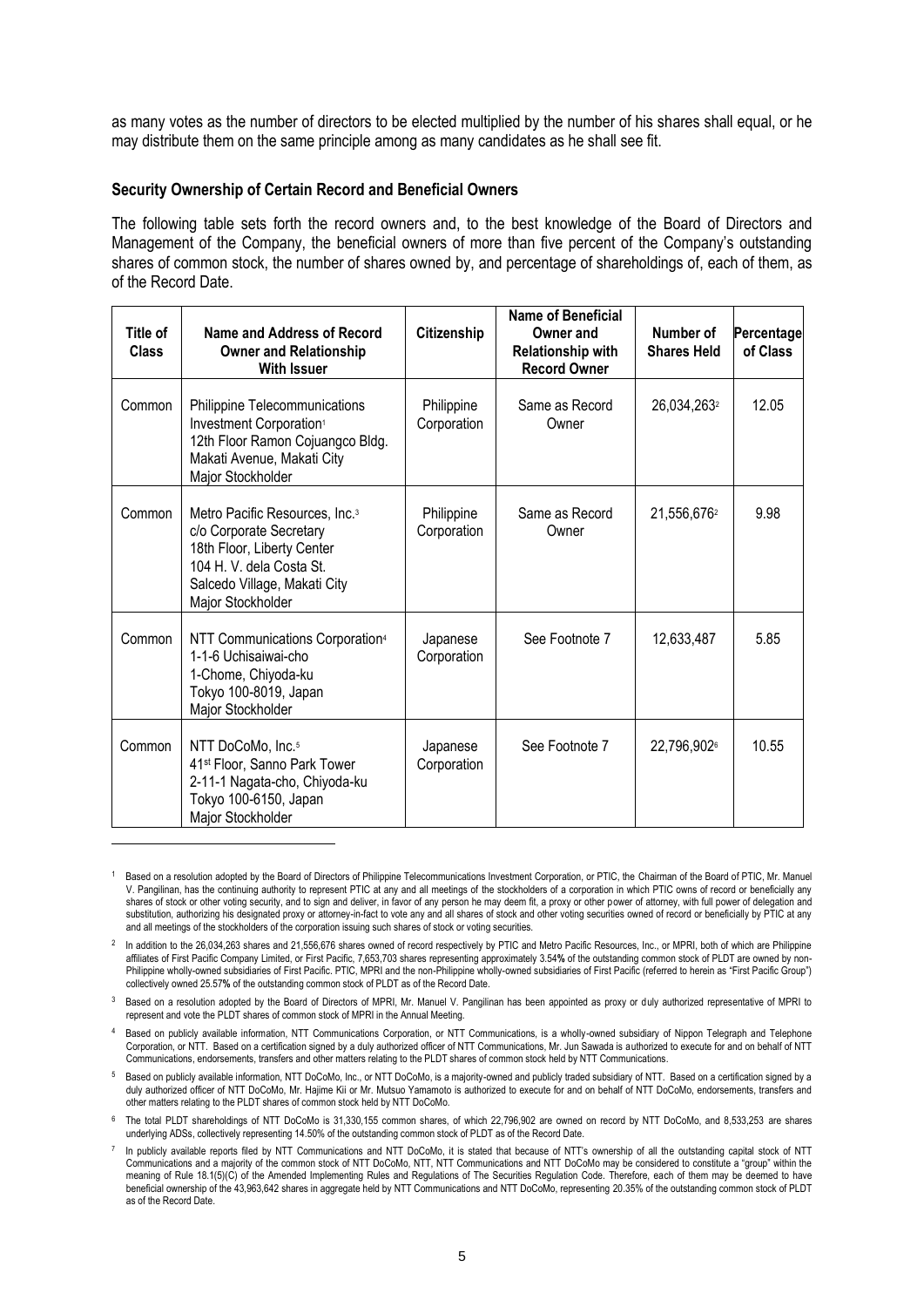| Common | JG Summit Group <sup>8</sup><br>42/F Robinsons Equitable Tower<br>ADB Avenue corner Poveda Road<br>Ortigas Center, Pasig City<br>Major Stockholder               | Philippine<br>Corporation | See Footnote 8  | 17,305,625 | 8.01  |
|--------|------------------------------------------------------------------------------------------------------------------------------------------------------------------|---------------------------|-----------------|------------|-------|
| Common | PCD Nominee Corporation <sup>9</sup><br>37/F Enterprise Building, Tower I<br>Ayala Ave. cor. Paseo de Roxas<br>St., Makati City<br>Major Stockholder             | Philippine<br>Corporation | See Footnote 9  | 67,590,092 | 31.28 |
| Common | J.P. Morgan Asset Holdings (HK)<br>Limited <sup>10</sup><br>(various accounts)<br>20/F Chater House, 8 Connaught<br>Road, Central, Hongkong<br>Major Stockholder | HongKong<br>Corporation   | See Footnote 10 | 49,023,861 | 22.69 |
| Common | Lazard Asset Management LLC <sup>11</sup><br>30 Rockefeller Plaza, 59th Floor<br>New York, NY 10112, U.S.A.<br>Major Stockholder                                 | Delaware<br>Corporation   | See Footnote 11 | 13,725,776 | 6.35  |

Except as stated above and in the related footnotes, the Board of Directors and Management of the Company have no knowledge of any other person who, as of the Record Date, was directly or indirectly the beneficial owner of, or who has voting power with respect to, shares comprising more than five percent of the Company's outstanding common stock as of the Record Date.

#### **Changes in Control**

1

There has been no change in control of the Company since the beginning of 2011 and the Company is not aware of any existing, pending, or potential transaction which may result in such a change in control, except as described in the succeeding paragraph.

This account also includes 17,305,625 shares beneficially owned by JG Summit Group. Please refer to footnote 8.

Based on available information, none of the owners of the PLDT common shares registered under the name of PCD, owned more than 5% of PLDT's outstanding common stock as of the Record Date, except for the JG Summit Group as provided above and The Hongkong and Shanghai Banking Corp. Ltd.–Clients, which owned approximately 11.09% of PLDT's outstanding common stock as of such date. PLDT has no knowledge if any beneficial owner of the shares under The Hongkong and Shanghai Banking Corp. Ltd.–Clients owned more than 5% of PLDT's outstanding common stock as of the Record Date.

<sup>&</sup>lt;sup>8</sup> The total shareholdings of JG Summit Group is 17,305,625, of which 17,138,211 shares are beneficially owned by JG Summit Holdings, Inc. (JGS), 86,723 shares are beneficially owned by Express Holdings, Inc., 70,542 shares are beneficially owned by Solid Finance (Holdings), Limited, 10,148 shares are beneficially owned by Ms. Elizabeth Yu Gokongwei and 1 share is beneficially owned by Mr. James L. Go, all held on record by PCD Nominee Corporation, collectively representing 8.01% of the outstanding common stock of PLDT as of the Record Date. Based on a certification signed by a duly authorized officer of JGS under the By-Laws of JGS, each of the Chairman and Chief Executive Officer of JGS (Mr. James L. Go) and President and Chief Operating Officer of JGS (Mr. Lance Y Gokongwei), is authorized to vote the 17,138,211 common shares of PLDT owned by JGS and to appoint and/or sign proxies in behalf of JGS in connection with the Annual Meeting.

<sup>9</sup> PCD Nominee Corporation, or PCD, is the registered owner of shares held by participants in the Philippine Depository and Trust Co., or PDTC, a private company organized to implement an automated book entry system of handling securities transactions in the Philippines. Under the PDTC procedures, when an issuer of a PDTC-eligible issue will hold a stockholders' meeting, the PDTC will execute a pro-forma proxy in favor of its participants for the total number of shares in their respective principal securities account as well as for the total number of shares in their client securities account. For the shares held in the principal securities account, the participant concerned is appointed as proxy with full voting rights and powers as registered owner of such shares. For the shares held in the client securities account, the participant concerned is appointed as proxy, with the obligation to constitute a sub-proxy in favor of its clients with full voting and other rights for the number of shares beneficially owned by such clients.

<sup>&</sup>lt;sup>10</sup> JPMorgan Asset Holdings (HK) Limited holds shares as nominee of JPMorgan Chase Bank, successor depositary under the Common Stock Deposit Agreement, dated October 14, 1994, as amended on February 10, 2003, between JPMorgan Chase Bank and the holders of ADRs, evidencing ADSs, representing shares of common stock of PLDT (the "Deposit Agreement"). Under the Deposit Agreement, if the depositary does not receive voting instructions from a holder of ADRs, such holder will be deemed to have instructed the depositary to provide a discretionary proxy to a person designated by PLDT for the purpose of exercising the voting rights pertaining to the shares of common stock represented by such holder of ADRs, except that no discretionary proxy will be given with respect to any matter as to which substantial opposition exists or which materially and adversely affects the rights of the holders of such ADRs.

This account also includes 8,533,253 shares of PLDT common stock underlying ADS beneficially owned by NTT DoCoMo, 7,653,703 shares of PLDT common stock underlying ADS beneficially owned by non-Philippine wholly-owned subsidiaries of First Pacific and 13,725,776 shares of PLDT common stock underlying ADS beneficially owned by Lazard Asset Management LLC or LAMLLC. Please also refer to footnote 11.

<sup>11</sup> According to the Schedule 13G of LAMLLC filed with the U.S. Securities and Exchange Commission on January 24, 2012, LAMLLC, as an investment adviser, beneficially owned 13,725,776 shares of PLDT common stock underlying ADSs representing 6.35% of the outstanding common stock of PLDT as of the Record Date.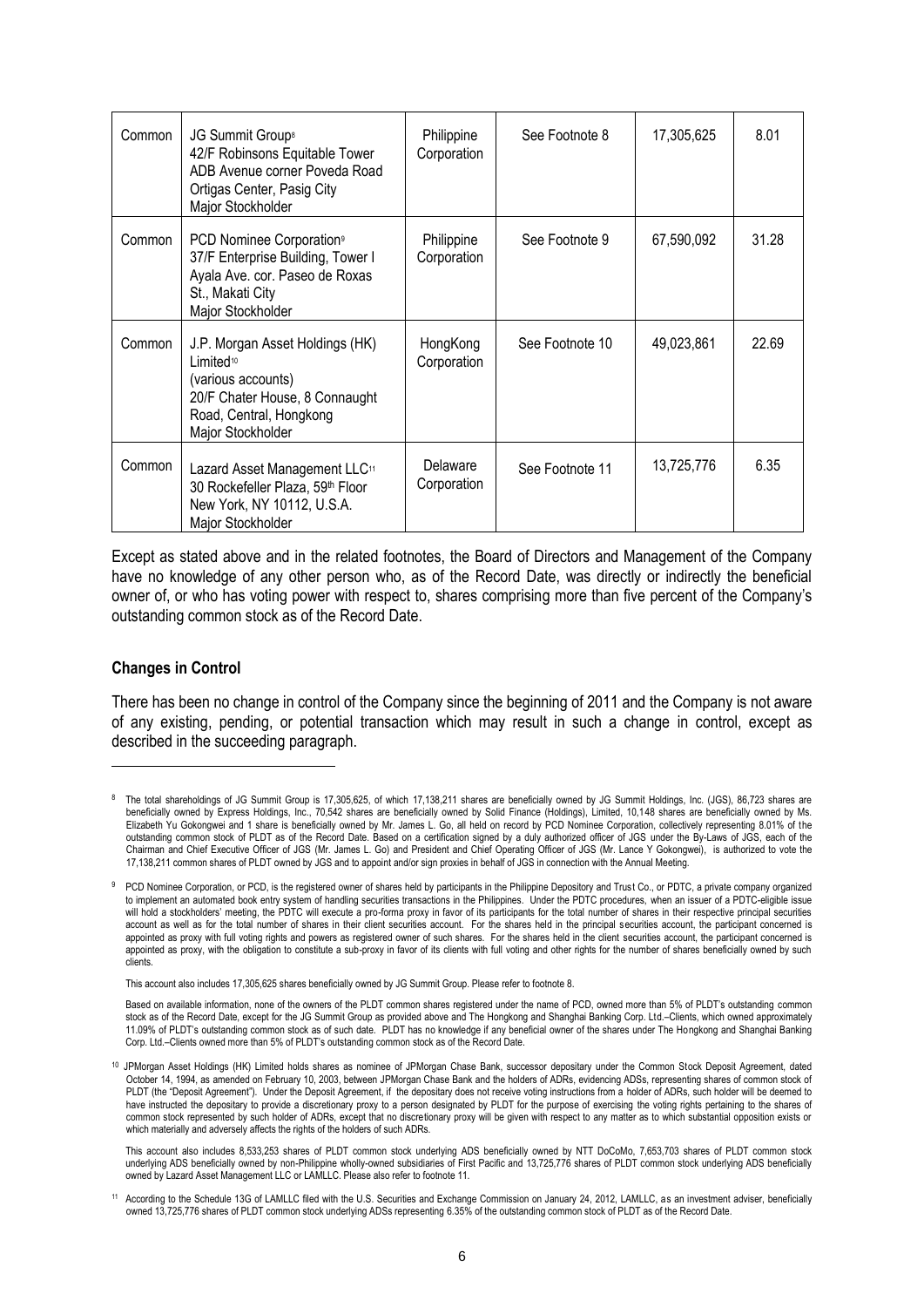On July 5, 2011, the Board of Directors of the Company (the **"Board"**) approved the amendments to the Seventh Article of the Articles of Incorporation of the Company consisting of the sub-classification of the authorized Preferred Capital Stock into: One Hundred Fifty Million (150,000,000) shares of Voting Preferred Stock of the par value of One Peso (Php1.00) each and Eight Hundred Seven Million Five Hundred Thousand (807,500,000) shares of Non-Voting Serial Preferred Stock of the par value of Ten Pesos (Php10.00) each, and other conforming amendments (the **"Amendments"**). In the Special Meeting of the Stockholders held on March 22, 2012, the Amendments were approved by the holders of more than two thirds (2/3) of the outstanding capital stock (common and preferred) of PLDT. The Amended Articles of Incorporation containing the Amendments (the **"Amended Articles"**) has been filed with the Philippine Securities and Exchange Commission (the **"SEC"**) and is pending approval as of the date of issuance of this Information Statement.

Effective upon approval of the Amended Articles by the SEC, PLDT's voting capital stock will consist of the Common Stock and Voting Preferred Stock. Should the Board authorize the issuance of all the 150,000,000 shares of Voting Preferred Stock, the authorized shares, outstanding shares and voting shares of PLDT will be adjusted as follows:

|                                                |                                          | As of April 16, 2012 (Record Date) |                                           |                                          | After Issuance of Voting Preferred Stock |                                                  |
|------------------------------------------------|------------------------------------------|------------------------------------|-------------------------------------------|------------------------------------------|------------------------------------------|--------------------------------------------------|
| Class of<br><b>Shares</b>                      | Number of<br>Authorized<br><b>Shares</b> | Par Value                          | Number of<br>Outstanding<br><b>Shares</b> | Number of<br>Authorized<br><b>Shares</b> | Par Value                                | Number of<br>Outstanding<br>Shares <sup>12</sup> |
| Common                                         | 234,000,000                              | Php5.00                            | 216,055,775                               | 234,000,000                              | Php5.00                                  | 216,055,775                                      |
| <b>Voting Preferred</b><br><b>Stock</b>        |                                          |                                    |                                           | 150,000,000                              | Php1.00                                  | 150,000,000                                      |
| Non-Voting<br>Serial Preferred<br><b>Stock</b> | 822,500,000                              | Php10.00                           | 300,026,550                               | 807,500,000                              | Php10.00                                 | 300,026,550                                      |
| Total                                          | 1,056,500,000                            |                                    | 516,082,325                               | 1,191,500,000                            |                                          | 666,082,325                                      |

If the shares of Voting Preferred Stock will not be offered to the holders of shares of Common Stock, the voting power of the holders of significant blocks of Common Stock will be diluted as shown in the following table:

| Significant Shareholders                      | Number of Shares | % to Outstanding<br><b>Voting Shares</b><br>as of April 16, 2012<br>(Record Date) <sup>13</sup> | % to Outstanding<br><b>Voting Shares</b><br>After Issuance of<br><b>Voting Preferred</b><br>Stock <sup>14</sup> |
|-----------------------------------------------|------------------|-------------------------------------------------------------------------------------------------|-----------------------------------------------------------------------------------------------------------------|
| <b>Philippine Telecommunications</b>          |                  |                                                                                                 |                                                                                                                 |
| <b>Investment Corporation</b>                 | 26,034,26315     | 12.05                                                                                           | 7.11                                                                                                            |
| 12 <sup>th</sup> Floor, Ramon Cojuangco Bldg. |                  |                                                                                                 |                                                                                                                 |
| Makati Avenue, Makati City                    |                  |                                                                                                 |                                                                                                                 |
| Metro Pacific Resources, Inc.                 |                  |                                                                                                 |                                                                                                                 |
| c/o Corporate Secretary                       | 21,556,67615     | 9.98                                                                                            | 5.89                                                                                                            |
| 18th Floor, Liberty Center                    |                  |                                                                                                 |                                                                                                                 |
| 104 H. V. dela Costa St.                      |                  |                                                                                                 |                                                                                                                 |
| Salcedo Village, Makati City                  |                  |                                                                                                 |                                                                                                                 |
| NTT Communications Corporation                |                  |                                                                                                 |                                                                                                                 |
| 1-1-6 Uchisaiwai-cho                          | 12,633,48716     | 5.85                                                                                            | 3.45                                                                                                            |

<sup>12</sup> Excludes any new issuance of shares of: (a) 10% Cumulative Convertible Preferred Stock pursuant to the Subscriber Investment Plan (the "SIP Shares"), and (b) Common Stock upon conversion of any SIP Shares.

1

<sup>16</sup> Please refer to footnotes 4 and 7

<sup>&</sup>lt;sup>13</sup> The total outstanding voting shares as of the Record Date is 216,055,775.

<sup>&</sup>lt;sup>14</sup> The total outstanding voting shares assuming that 150,000,000 shares of Voting Preferred Stock have been issued is 366,055,775 (excluding any issuance of shares of Common Stock upon conversion of any SIP shares from the Record Date to the date of issuance of shares of Voting Preferred Stock.

<sup>15</sup> Please refer to footnote 2.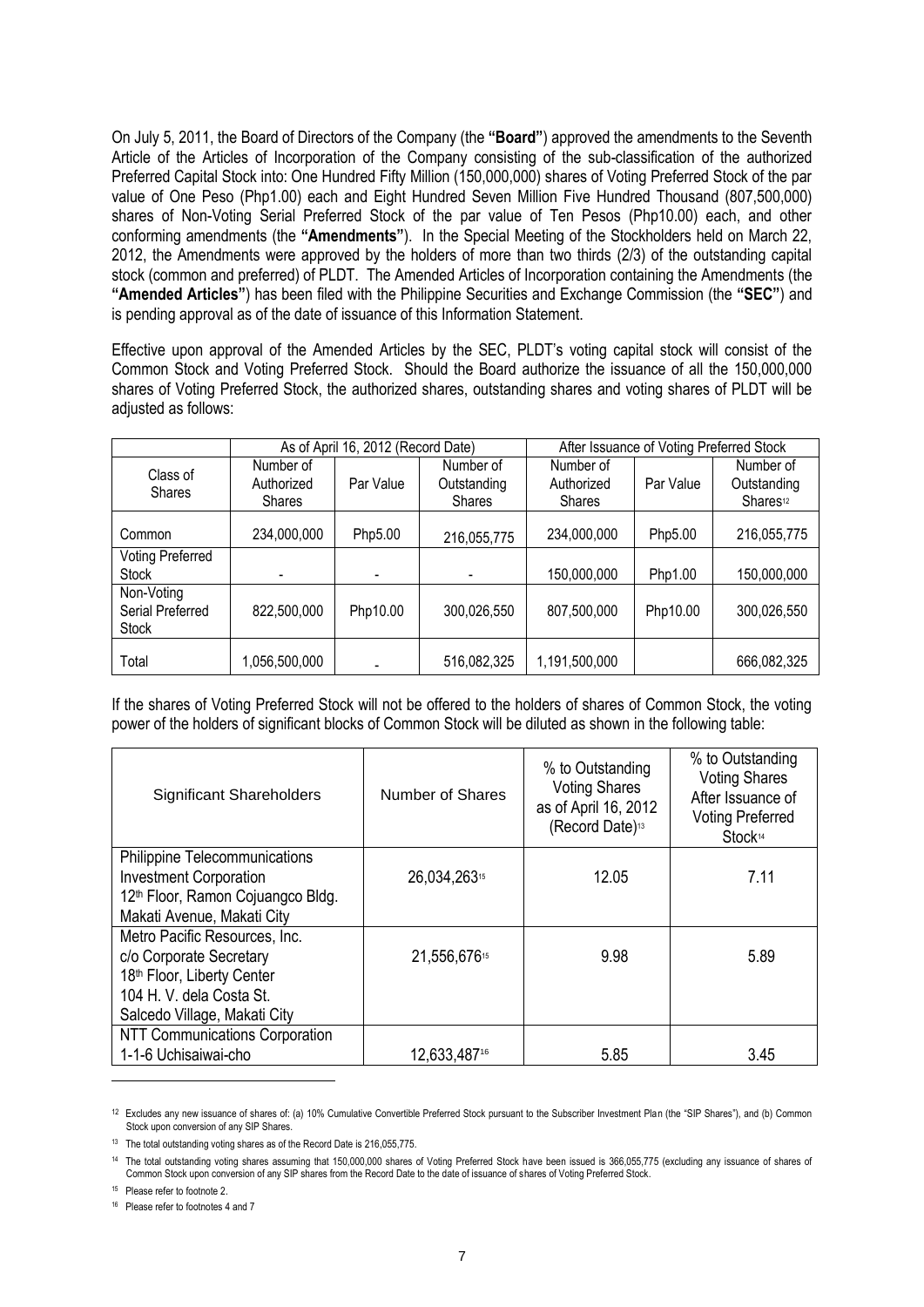| 1-Chome, Chiyoda-ku                      |                          |       |      |
|------------------------------------------|--------------------------|-------|------|
| Tokyo 100-8019, Japan                    |                          |       |      |
| NTT DoCoMo, Inc.                         |                          |       |      |
| 41 <sup>st</sup> Floor, Sanno Park Tower | 22,796,90217             | 10.55 | 6.23 |
| 2-11-1 Nagata-cho, Chiyoda-ku            |                          |       |      |
| Tokyo 100-6150, Japan                    |                          |       |      |
| <b>JG Summit Group</b>                   |                          |       |      |
| 42/F Robinsons Equitable Tower           | 17,305,625 <sup>18</sup> | 8.01  | 4.73 |
| ADB Avenue corner Poveda Road            |                          |       |      |
| Ortigas Center, Pasig City               |                          |       |      |

#### **Security Ownership of Directors and Executive Officers**

The following table sets forth the number of shares of PLDT common stock owned of record and/or beneficially by the directors/independent directors, Chief Executive Officer and executive officers<sup>19</sup> of the Company, and the percentage of shareholdings of each, as of the Record Date.

| Title of     | Name & Address of                     | Citizenship |                | <b>Amount and Nature of</b> | Percentage |
|--------------|---------------------------------------|-------------|----------------|-----------------------------|------------|
| <b>Class</b> | <b>Beneficial Owner</b>               |             |                | <b>Beneficial Ownership</b> | Of Class   |
| Common       | Manuel V. Pangilinan                  | Filipino    | 238,450        | Direct                      | 0.110365   |
|              | Chairman of the Board                 |             | 1,000          | Indirect                    | 0.000463   |
|              | 7/F Ramon Cojuangco Bldg.             |             |                |                             |            |
|              | Makati Avenue, Makati City            |             |                |                             |            |
| Common       | Napoleon L. Nazareno                  | Filipino    | 6,427          | <b>Direct</b>               | 0.002975   |
|              | <b>Director</b>                       |             | 13,500         | Indirect                    | 0.006248   |
|              | President and CEO                     |             |                |                             |            |
|              | 7/F Ramon Cojuangco Bldg.             |             |                |                             |            |
|              | Makati Avenue, Makati City            |             |                |                             |            |
| Common       | Helen Y. Dee                          | Filipino    | 98             | <b>Direct</b>               | 0.000045   |
|              | Director                              |             |                |                             |            |
|              | 3/F Grepalife Bldg.                   |             |                |                             |            |
|              | Sen. Gil Puyat Ave., Makati City      |             |                |                             |            |
| Common       | Ray C. Espinosa                       | Filipino    | 13,043         | Direct                      | 0.006037   |
|              | Director                              |             | 5,700          | Indirect                    | 0.002638   |
|              | Regulatory Affairs and Policies Group |             |                |                             |            |
|              | 16/F Locsin Bldg., Ayala Avenue       |             |                |                             |            |
|              | cor. Makati Avenue, Makati City       |             |                |                             |            |
| Common       | James L. Go                           | Filipino    | 27,000         | Direct                      | 0.012497   |
|              | Director                              |             | 1,914          | Indirect                    | 0.000886   |
|              | 43/F Robinsons Equitable Tower        |             |                |                             |            |
|              | ADB Avenue corner Poveda Road         |             |                |                             |            |
|              | Ortigas Center, Pasig City            |             |                |                             |            |
| Common       | Setsuya Kimura                        | Japanese    | 1              | <b>Direct</b>               | 0.000000   |
|              | Director                              |             |                |                             |            |
|              | 6/F Ramon Cojuangco Building          |             |                |                             |            |
|              | Makati Avenue, Makati City            |             |                |                             |            |
| Common       | Rev. Fr. Bienvenido F. Nebres         | Filipino    | $\overline{2}$ | Direct                      | 0.0000001  |
|              | Independent Director                  |             |                |                             |            |
|              | Ateneo de Manila University           |             |                |                             |            |
|              | 2/F Xavier Hall, Loyola Heights       |             |                |                             |            |
|              | Quezon City                           |             |                |                             |            |

<sup>17</sup> Please refer to footnotes 5, 6 and 7.

1

<sup>18</sup> Please refer to footnote 8.

<sup>&</sup>lt;sup>19</sup> As used in this Information Statement, "executive officers" refers to officers with the rank of Senior Vice President and up, and the Head of Financial Reporting and Controllership.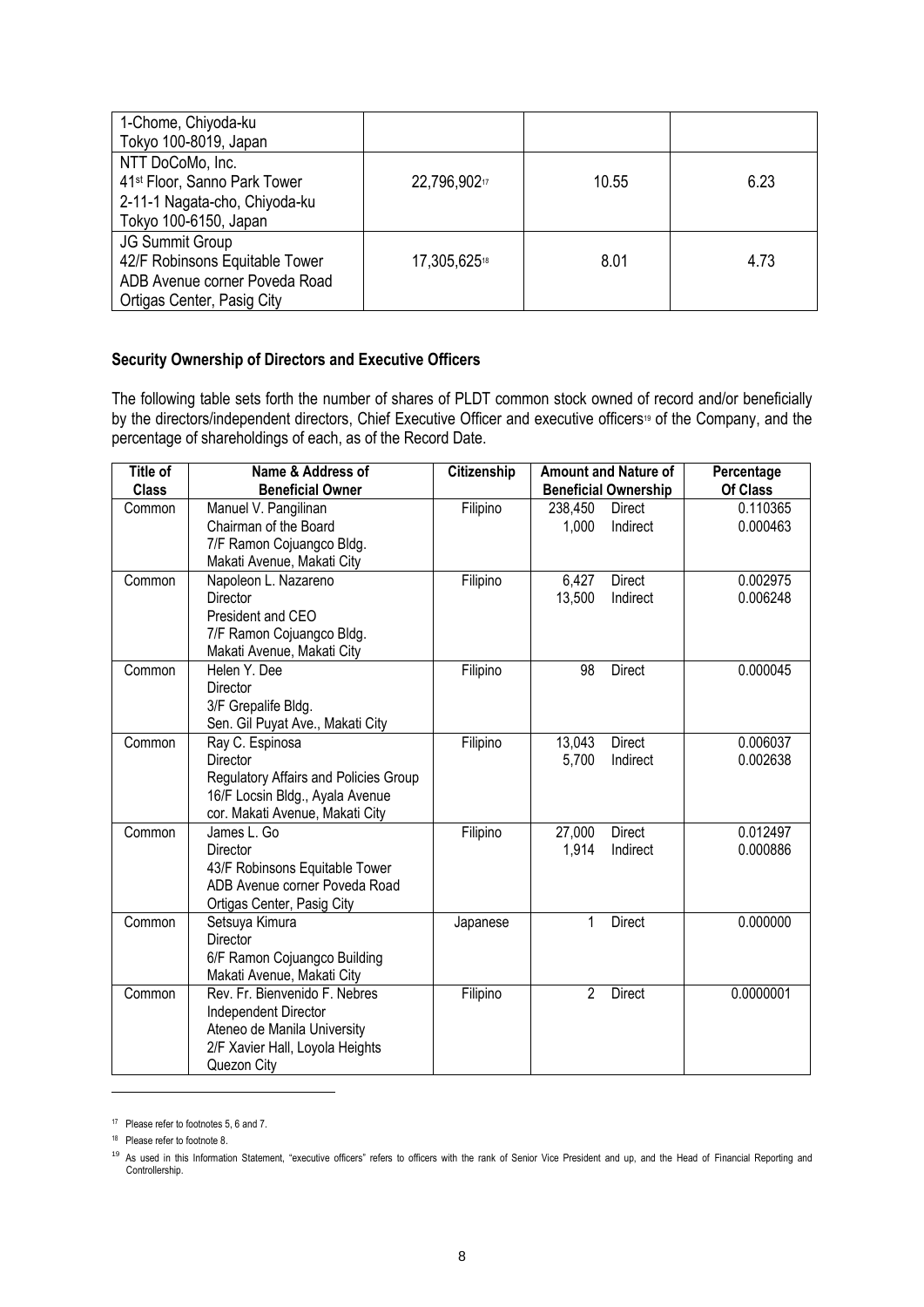| Common | Hideaki Ozaki                                                 | Japanese | 1<br><b>Direct</b>  | 0.000000 |
|--------|---------------------------------------------------------------|----------|---------------------|----------|
|        | Director                                                      |          |                     |          |
|        | 4-12-22-301 Fukasawa                                          |          |                     |          |
|        | Setagaya-ku<br>Tokyo 158-0081, Japan                          |          |                     |          |
| Common | Pedro E. Roxas                                                | Filipino | 21<br><b>Direct</b> | 0.000010 |
|        | Independent Director                                          |          |                     |          |
|        | 7/F Cacho-Gonzales Bldg.                                      |          |                     |          |
|        | 101 Aguirre St., Legaspi Village<br>Makati City               |          |                     |          |
| Common | Juan B. Santos                                                | Filipino | 2<br><b>Direct</b>  | 0.000001 |
|        | Director                                                      |          |                     |          |
|        | 12/F SSS Building                                             |          |                     |          |
|        | Ayala Avenue cor. Herrera St.<br>Makati City                  |          |                     |          |
| Common | Tony Tan Caktiong                                             | Filipino | 1<br><b>Direct</b>  | 0.000000 |
|        | Director                                                      |          |                     |          |
|        | 10/F Jollibee Plaza, Emerald Avenue                           |          |                     |          |
| Common | Ortigas Center, Pasig City<br>Alfred V. Ty                    |          | 1<br><b>Direct</b>  | 0.000000 |
|        | Independent Director                                          | Filipino |                     |          |
|        | 20/F GT Tower                                                 |          |                     |          |
|        | Ayala Avenue, Makati City                                     |          |                     |          |
| Common | Ma. Lourdes C. Rausa-Chan                                     | Filipino | <b>Direct</b><br>39 | 0.000018 |
|        | Director                                                      |          | 660<br>Indirect     | 0.000305 |
|        | Corporate Secretary, Chief                                    |          |                     |          |
|        | Governance Officer and<br>Senior Vice President               |          |                     |          |
|        | Corporate Affairs & Legal Services                            |          |                     |          |
|        | 9/F MGO Building                                              |          |                     |          |
|        | Legaspi St. cor. Dela Rosa St.                                |          |                     |          |
|        | Makati City                                                   |          |                     |          |
| Common | Ernesto R. Alberto                                            | Filipino |                     |          |
|        | <b>Executive Vice President</b>                               |          |                     |          |
|        | Enterprise and International and<br><b>Carrier Businesses</b> |          |                     |          |
|        | 7/F Ramon Cojuangco Bldg.                                     |          |                     |          |
|        | Makati Avenue, Makati City                                    |          |                     |          |
| Common | Anabelle L. Chua                                              | Filipino | 11,258<br>Direct    | 0.005211 |
|        | <b>Treasurer and Senior Vice President</b>                    |          | 820<br>Indirect     | 0.000380 |
|        | Corporate Finance and Treasury                                |          |                     |          |
|        | 26/F Smart Tower                                              |          |                     |          |
|        | Ayala Avenue, Makati City                                     |          |                     |          |
| Common | Rene G. Bañez<br>Senior Vice President                        | Filipino | 1<br><b>Direct</b>  | 0.000000 |
|        | Supply Chain, Asset Protection and                            |          |                     |          |
|        | Management                                                    |          |                     |          |
|        | 6/F Ramon Cojuangco Bldg.                                     |          |                     |          |
|        | Makati Avenue, Makati City                                    |          |                     |          |
| Common | Alejandro O. Caeg                                             | Filipino | Indirect<br>200     | 0.000093 |
|        | Senior Vice President                                         |          |                     |          |
|        | <b>International and Carrier Business</b>                     |          |                     |          |
|        | 7/F Ramon Cojuangco Bldg.<br>Makati Avenue, Makati City       |          |                     |          |
| Common | Jun R. Florencio                                              | Filipino | Direct<br>15        | 0.000007 |
|        | Senior Vice President                                         |          | 500<br>Indirect     | 0.000231 |
|        | <b>Internal Audit and Fraud Risk</b>                          |          |                     |          |
|        | Management                                                    |          |                     |          |
|        | 6/F MGO Building                                              |          |                     |          |
|        | Legaspi St. cor. Dela Rosa St.                                |          |                     |          |
|        | Makati City                                                   |          |                     |          |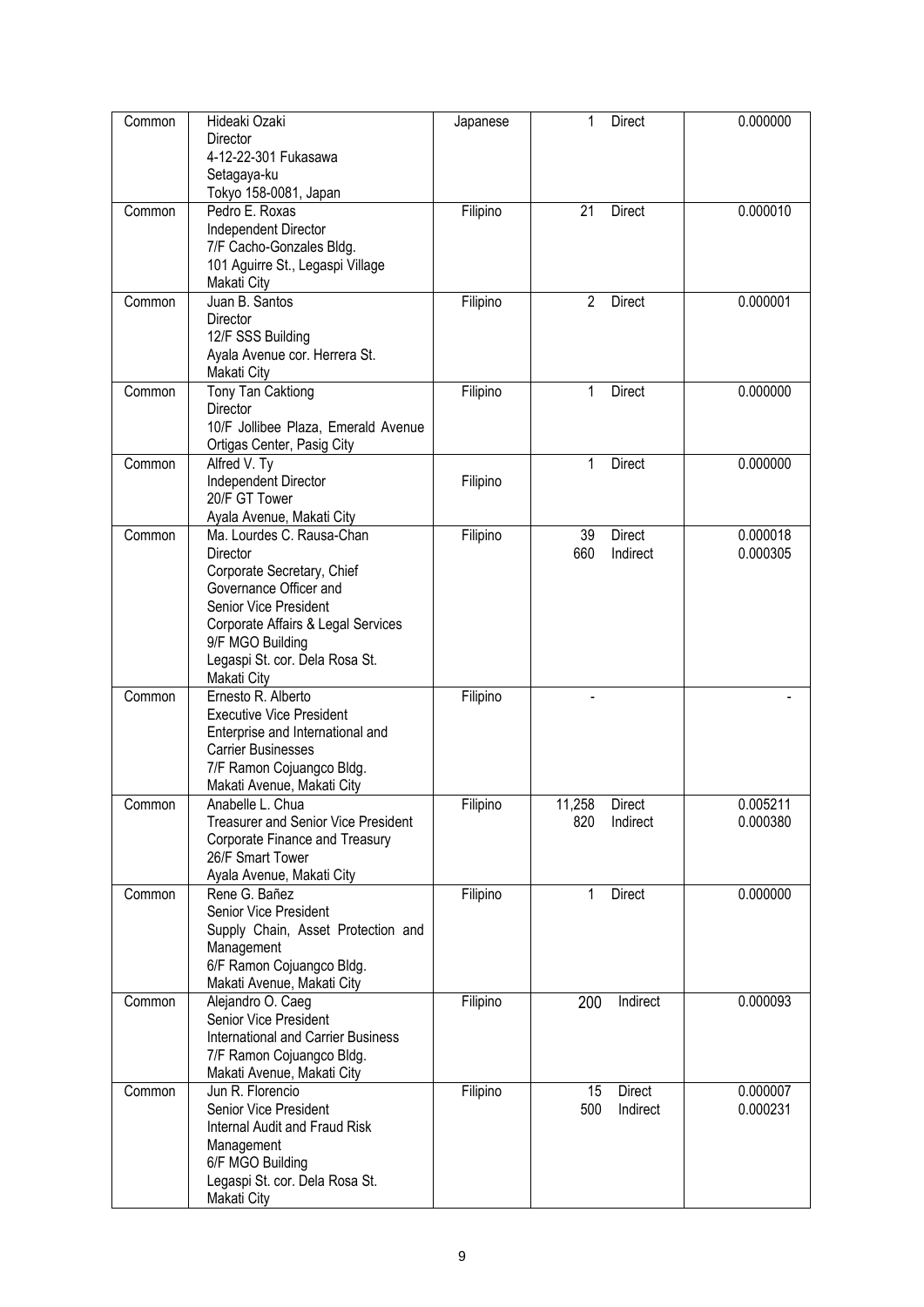| Common | Menardo G. Jimenez, Jr.<br>Senior Vice President<br>Human Resources<br><b>Business Transformation Office</b><br>6/F Ramon Cojuangco Bldg.<br>Makati Avenue, Makati City                           | Filipino | 22                | <b>Direct</b>             | 0.000010             |
|--------|---------------------------------------------------------------------------------------------------------------------------------------------------------------------------------------------------|----------|-------------------|---------------------------|----------------------|
| Common | George N. Lim<br>Senior Vice President<br><b>Network Services Assurance</b><br><b>Business Transformation Office -</b><br>Network Team<br>6/F Ramon Cojuangco Bldg.<br>Makati Avenue, Makati City | Filipino | 5,256<br>100      | Direct<br>Indirect        | 0.002433<br>0.000046 |
| Common | Claro Carmelo P. Ramirez<br>Senior Vice President<br>Office of the President & CEO<br>7/F Ramon Cojuangco Bldg.<br>Makati Avenue, Makati City                                                     | Filipino | 11,500            | Direct                    | 0.005323             |
| Common | June Cheryl A. Cabal-Revilla<br><b>First Vice President</b><br><b>Financial Reporting and Controllership</b><br>11/F Ramon Cojuangco Bldg.<br>Makati Avenue, Makati City                          | Filipino |                   |                           |                      |
| Common | Directors and Executive Officers<br>(as a group)                                                                                                                                                  |          | 313,138<br>24,394 | <b>Direct</b><br>Indirect | 0.144934<br>0.011291 |

Except for the shareholdings reported above, the Company has not received from any of the abovenamed directors/independent directors, Chief Executive Officer and executive officers of the Company, any statement of ownership, whether of record or beneficially, of more than five percent of the Company's outstanding common stock as of the Record Date.

#### **Voting Trust Holders**

To the best knowledge of the Board of Directors and Management of the Company, there are no persons who hold more than 5% of the Company's outstanding shares of common stock under a voting trust or similar agreement.

# **DIRECTORS AND OFFICERS**

#### **Term of Office**

-

Each director of the Company holds office until the annual meeting of stockholders held next after his election and his successor shall have been elected and qualified, except in case of death, resignation, disqualification or removal from office. The term of office of the officers is coterminous with that of the Board of Directors that elected or appointed them.

#### **Nominees for Election as Directors**

In accordance with the Company's By-Laws, written nominations for election of directors including independent directors were submitted by certain stockholders to the Board of Directors through the President and Corporate Secretary at the Company's principal place of business at least sixty working days before the date of the Annual Meeting.<sup>20</sup>

<sup>&</sup>lt;sup>20</sup> Nominations for election of independent directors were made by various individuals and corporate stockholders including Ms. Ma. Criselda B. Guhit, Mr. Leo I. Posadas, Ms. Nerissa S. Ramos and Ms. Fe M. Vidar, Philippine Telecommunications Investment Corporation (PTIC) and Metro Pacific Resources, Inc. (MPRI). The nomination letters submitted by PTIC and MPRI were signed by Mr. Manuel V. Pangilinan. The above mentioned individual and corporate stockholders have no material business or other relationship or affiliation with any of the nominees for election as independent directors**.**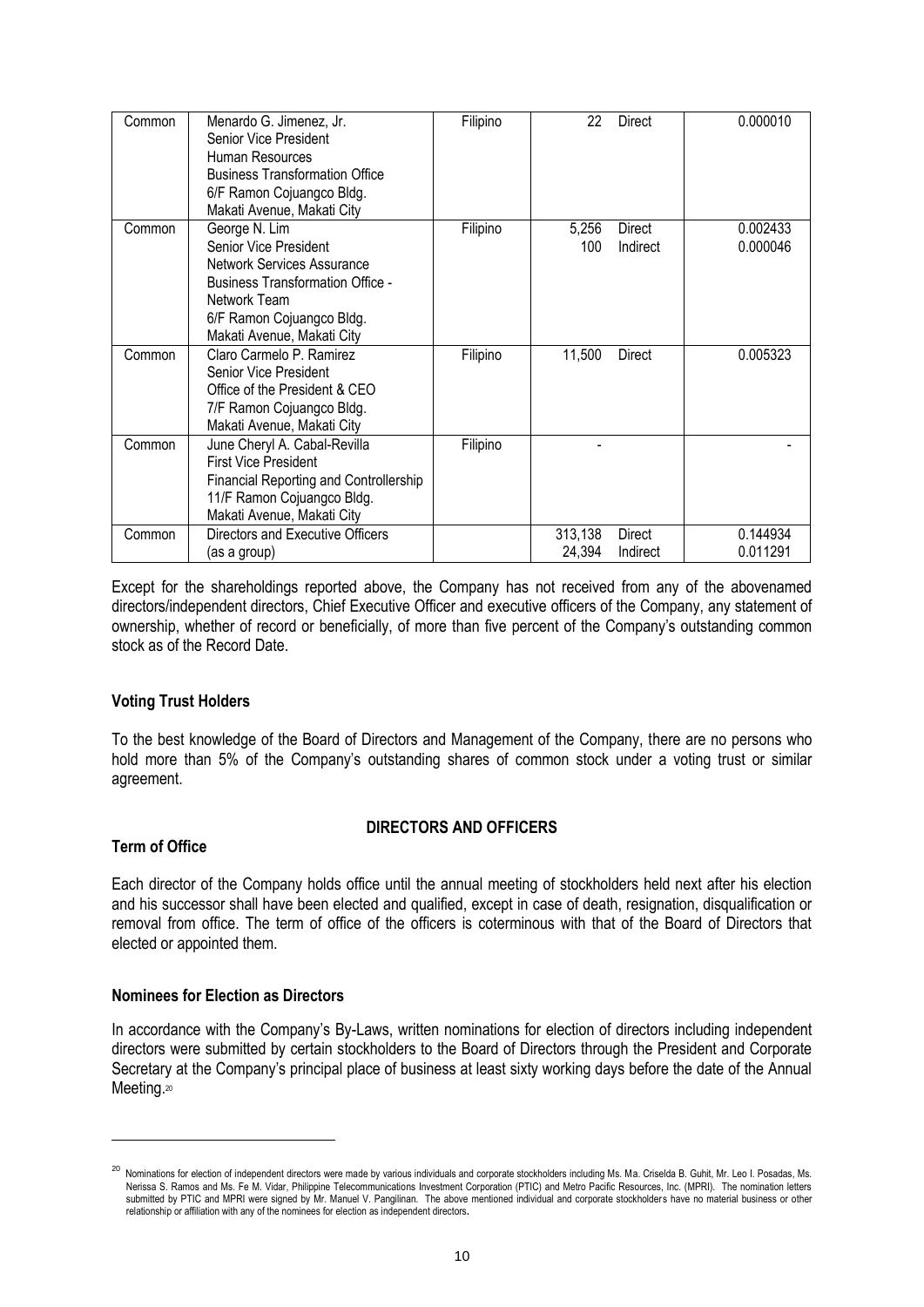The following individuals have been nominated for election as directors/independent directors at the Annual Meeting:

| <b>Directors</b>                                                                                                                                                                                             | <b>Independent Directors</b>                           |
|--------------------------------------------------------------------------------------------------------------------------------------------------------------------------------------------------------------|--------------------------------------------------------|
| Helen Y. Dee<br>Ray C. Espinosa<br>James L. Go<br>Setsuya Kimura<br>Napoleon L. Nazareno<br>Hideaki Ozaki<br>Manuel V. Pangilinan<br>Ma. Lourdes C. Rausa-Chan<br>Juan B. Santos<br><b>Tony Tan Caktiong</b> | Bienvenido F. Nebres<br>Pedro E. Roxas<br>Alfred V. Ty |

The Governance and Nomination Committee of the Board of Directors of the Company composed of Mr. Manuel V. Pangilinan as Chairman, Mr. Setsuya Kimura as member, Rev. Fr. Bienvenido F. Nebres, Mr. Pedro E. Roxas and Mr. Alfred V. Ty as independent members, Former Chief Justice Artemio V. Panganiban as independent non-voting member, and Ms. Ma. Lourdes C. Rausa-Chan and Mr. Menardo G. Jimenez, Jr. as non-voting members, has determined that each of the nominees for election as directors/independent directors at the Annual Meeting, possesses all of the qualifications and has none of the disqualifications for directorship set out in the Company's Amended By-Laws and Manual on Corporate Governance. In addition, the Governance and Nomination Committee has determined that each of the independent director-nominees meets the independence criteria set out in SRC Rule 38, the Company's Amended By-Laws and Manual on Corporate Governance, and other standards set by the Governance and Nomination Committee. In general, they are not officers or employees of the Company or any of its subsidiaries, and they are free from any business or other relationships with the Company or any of its subsidiaries which could, or could reasonably be perceived to, materially interfere with the exercise of their independent judgment in carrying out their responsibilities as independent directors. Each of them has submitted a Certificate of Qualification as required by the Securities and Exchange Commission pursuant to its Notice dated October 20, 2006.

The Amended By-Laws of the Company, as approved by the SEC on September 8, 2010, contain substantially all of the requirements on nomination and election of independent directors set forth in SRC Rule 38. The number of independent directors of the Company exceeds that required under SRC Rule 38.

The following sets forth the background information, including business experiences for at least the past five (5) years, of the nominees for election as directors/independent directors. Except for Messrs. Setsuya Kimura and Hideaki Ozaki who are Japanese citizens, all of the other nominees for election as directors/independent directors are Filipino citizens.

1. Mr. Manuel V. Pangilinan, 65 years old, has been a director of PLDT since November 24, 1998. He was appointed as Chairman of the Board of PLDT after serving as its President and Chief Executive Officer from November 1998 to February 2004. He is the Chairman of the Governance and Nomination, Executive Compensation and Technology Strategy Committees of the Board of Directors of PLDT. He is also a director and the President and Chief Executive Officer of Manila Electric Company ("Meralco"). He also serves as Chairman of Smart Communications, Inc. ("Smart"), Digital Telecommunications Philippines, Inc. ("Digitel"), ePLDT, Inc. ("ePLDT"), SPi Global Holdings, Inc. ("SPi Global"), SPi Technologies, Inc. ("SPi Technologies"), SPi CRM, Inc. ("SPi CRM"), Metro Pacific Investments Corporation, Landco Pacific Corporation, Maynilad Water Services, Inc., Philex Mining Corporation, Manila North Tollways Corporation, Medical Doctors, Inc. (Makati Medical Center), Colinas Verdes, Inc. (Cardinal Santos Medical Center), Davao Doctors, Inc. and Our Lady of Lourdes Hospital.

Mr. Pangilinan founded First Pacific Company Limited in 1981 and served as Managing Director until 1999. He was appointed as Executive Chairman until June 2003, when he was named as Chief Executive Officer and Managing Director. He also holds the position of President Commissioner of P.T. Indofood Sukses Makmur Tbk, the largest food company in Indonesia.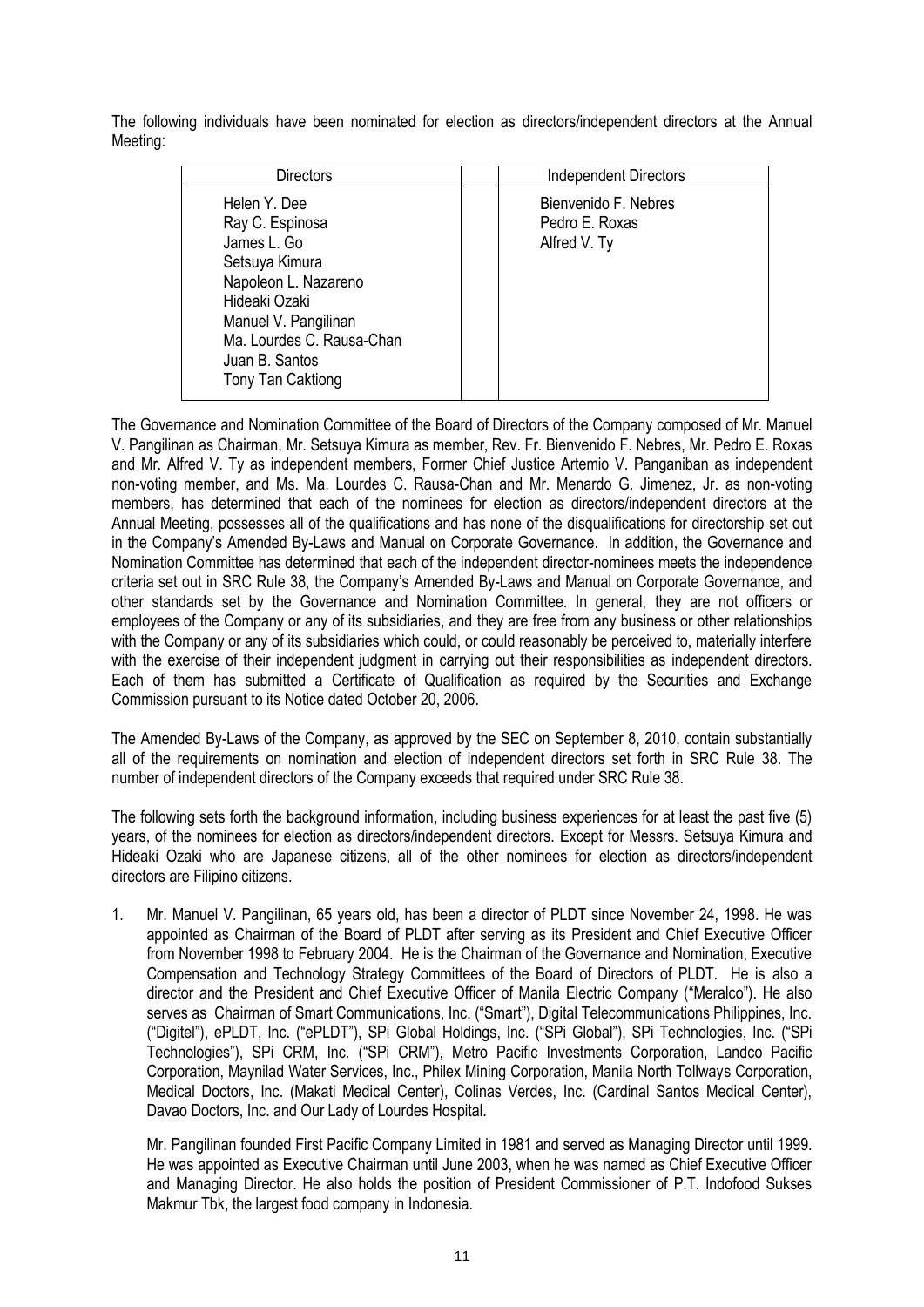Outside the First Pacific Group, Mr. Pangilinan is the Chairman of the Board of Trustees of San Beda College, PLDT-Smart Foundation, Inc. and the Philippine Business for Social Progress, the Vice Chairman of the Foundation for Crime Prevention, a private sector group organized to assist the government with crime prevention, and a member of the Board of Trustees of Caritas Manila and Radio Veritas-Global Broadcasting Systems, Inc. In February 2007, he was named the President of the Samahang Basketbol ng Pilipinas (SBP), a newly formed national sport association for basketball, and effective January 2009, he assumed the chairmanship of the Amateur Boxing Association of the Philippines (ABAP), the governing body of amateur boxers in the country. In 2011, he was appointed a member of the ASEAN Business Advisory Council by the Office of the President of the Philippines.

Mr. Pangilinan has received numerous prestigious awards including the Ten Outstanding Young Men of the Philippines (TOYM) Award for International Finance (1983), the President Pamana ng Pilipino Award by the Office of the President of the Philippines (1996), Honorary Doctorate in Humanities by the San Beda College (2002), Best CEO in the Philippines by Institutional Investor (2004), CEO of the Year (Philippines) by Biz News Asia (2004), People of the Year by People Asia Magazine (2004), Distinguished World Class Businessman Award by the Association of Makati Industries, Inc. (2005), Management Man of the Year by the Management Association of the Philippines (2005), Order of Lakandula (Rank of a Komandante) by the Office of the President of the Philippines (2006), Honorary Doctorate in Humanities by the Xavier University (2007), and Global Filipino Executive of the Year (Asia CEO Awards 2010). He was also voted as Corporate Executive Officer of the Year (Philippines) and Best Executive (Philippines) at the 2007 and 2008 Best-Managed Companies and Corporate Governance Polls conducted by Asia Money and Best Executive (Philippines) at the 2011 Asia Money Best Managed Companies Awards.

Mr. Pangilinan graduated cum laude from the Ateneo de Manila University, with a Bachelor of Arts Degree in Economics. He received his Master's Degree in Business Administration from Wharton School of Finance & Commerce at the University of Pennsylvania.

2. Mr. Napoleon L. Nazareno, 62 years old, has been a director of PLDT since November 24, 1998 and is a member of the Technology Strategy Committee of the Board of Directors of PLDT. He has served as President and Chief Executive Officer of PLDT since his appointment on February 19, 2004 and is concurrently the President and Chief Executive Officer of Smart since January 2000. He also serves as Chairman of several subsidiaries of Smart including PLDT Communications and Energy Ventures, Inc. ("PCEV"), Wolfpac Mobile, Inc., Smart Broadband, Inc. and I-CONTACTS Corporation. His other directorships include Meralco, Digitel, Mabuhay Satellite Corporation, ACeS Philippines Cellular Satellite Corporation, PLDT Global Corporation, ePLDT, Inc., SPi Global, SPi Technologies, SPi CRM, and Philweb Corporation. He is a non-executive director of First Pacific Company Limited.

Mr. Nazareno's business experience spans several countries in over 30 years and his exposure cuts across a broad range of industries, namely, packaging, bottling, petrochemicals, real estate and, in the last 13 years, telecommunications and information technology. In 1981, he started a successful career in the international firm Akerlund & Rausing, occupying senior management to top level positions and, in 1989, became the President and Chief Executive Officer of Akerlund & Rausing (Phils.), Inc. In August 1995, he moved to Metro Pacific Corporation where he served as President and Chief Executive Officer until December 1999.

In November 2004, Mr. Nazareno was appointed by President Gloria Macapagal-Arroyo as Private Sector Representative of the Public-Private Sector Task Force for the Development of Globally Competitive Philippine Service Industries. In February 2006, he became part of the Private Sector Advisory Board of the Commission on Information and Communications Technology (CITC), under the Office of the President of the Philippines. He is also a board member of the GSM Association Worldwide since November 2004 and of the Wireless Applications Community (WAC), an international alliance of telecommunications companies, since 2010. He is also the Chairman of the Board of Trustees and Governors of Asian Institute of Management, a Governor of the Management Association of the Philippines and a member of the Council of Advisors of the DLSU-Graduate School of Business and Philippine-Thailand Business Council, among others. He was voted Corporate Executive Officer of the Year (Philippines) for three consecutive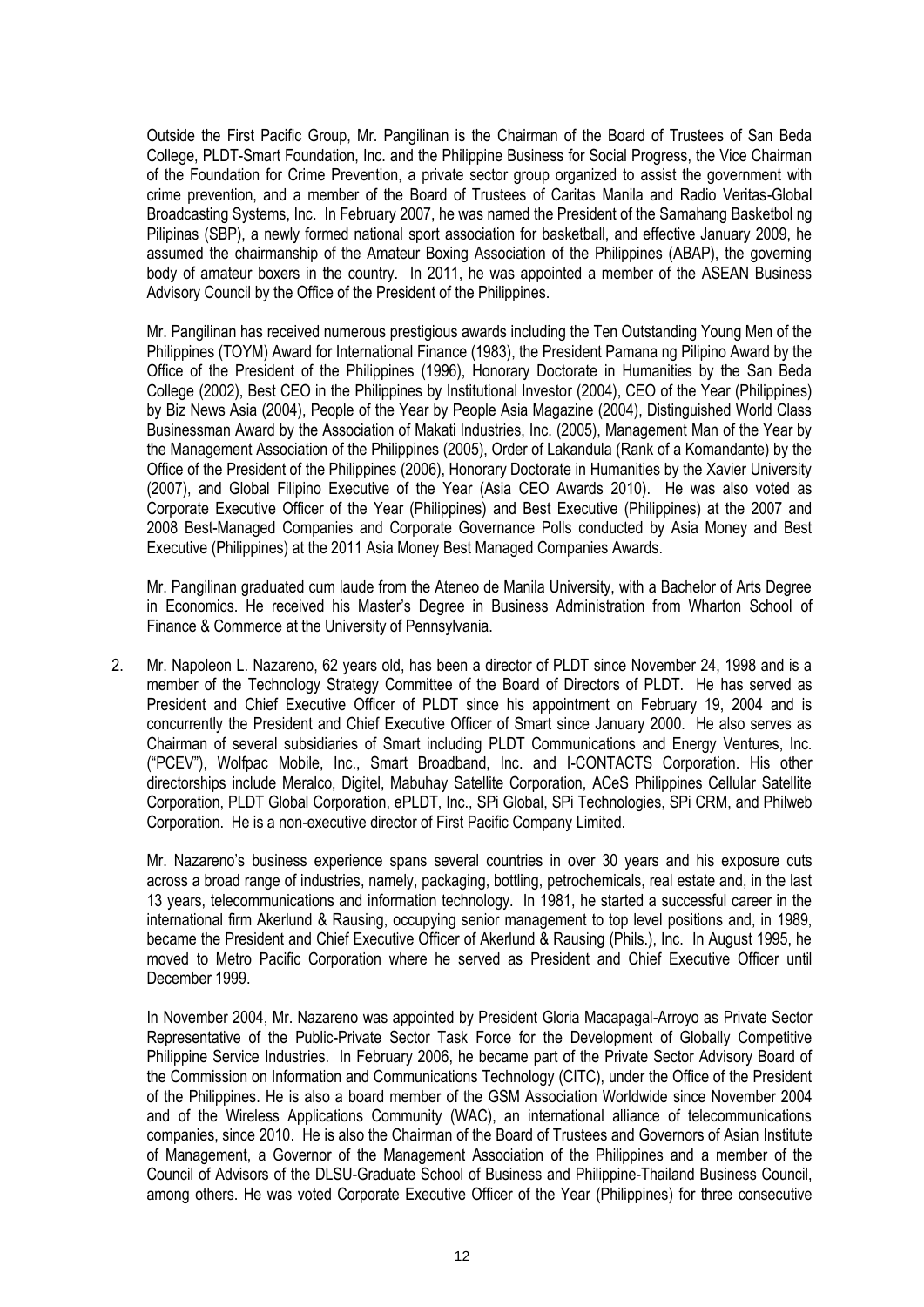years at the 2004, 2005 and 2006 Best-Managed Companies and Corporate Governance Polls conducted by Asiamoney.

Mr. Nazareno received his Master's Degree in Business Management from the Asian Institute of Management and completed the INSEAD Executive Program of the European Institute of Business Administration in Fountainbleu, France.

- 3. Ms. Helen Y. Dee, 68 years old, has been a director of PLDT since June 18, 1986. She is the Chairperson, Vice Chairperson or a director of several companies engaged in banking, insurance and real property businesses. She is also the President and/or Chief Executive Officer of Hydee Management and Resource Corp., Moira Management, Inc., YGC Corporate Services, Inc., Financial Brokers Insurance Agency, Inc., GPL Holdings, Inc. and Mijo Holdings, Inc., the Vice President of A. T. Yuchengco, Inc., and the Treasurer of Business Harmony Realty, Inc. Ms. Dee received her Master's Degree in Business Administration from De La Salle University.
- 4. Atty. Ray C. Espinosa, 56 years old, has been a director of PLDT since November 24, 1998 and is a member of the Technology Strategy Committee of the Board of Directors of PLDT. He is the Head of the Regulatory Affairs and Policies Group of PLDT since March 2008. He also serves as the President and Chief Executive Officer of MediaQuest Holdings, Inc., ABC Development Corporation, Mediascape, Inc., Nation Broadcasting Corporation, Alagang Kapatid Foundation, Inc. and other subsidiaries of MediaQuest Holdings, Inc. and is the Vice Chairman of Philweb Corporation and the Board of Trustees of the PLDT Beneficial Trust Fund. He is a director of several companies engaged in mining, public utility, media and infrastructure businesses.

Atty. Espinosa served as President and Chief Executive Officer of ePLDT, Inc. from August 21, 2000 until April 15, 2010. Prior to joining PLDT, he was a partner and member of the Executive Committee of the law firm Sycip Salazar Hernandez & Gatmaitan until June 2000. He topped the Philippine Bar examination in 1982 after graduating Salutatorian of Law Class 1982 from the Ateneo de Manila University and received his Master of Laws Degree from the University of Michigan Law School.

- 5. Mr. James L. Go, 73 years old, was appointed as director of PLDT on November 3, 2011. He is a member of the Technology Strategy Committee and Advisor of the Audit Committee of the Board of Directors of PLDT. He is currently the Chairman and Chief Executive Officer of JG Summit Holdings, Inc., Robinsons, Inc. and Oriental Petroleum and Minerals Corporation. He is the Chairman of Universal Robina Corporation, Robinsons Land Corporation and JG Summit Petrochemical Corporation and a director of Cebu Air, Inc., CFC Corporation, Robinsons Holdings, Inc., Singapore Land, Ltd., Marina Center Holdings, Inc. and United Industrial Corporation. He is also the President and Trustee of the Gokongwei Brothers Foundation. He was the Vice Chairman of the Board of Directors of Digitel and also held the positions of President and Chief Executive Officer until October 26, 2011. Mr. Go received his Bachelor of Science Degree and Master of Science Degree in Chemical Engineering from Massachusetts Institute of Technology, USA.
- 6. Mr. Setsuya Kimura, 55 years old, was appointed as director of PLDT on July 5, 2011. He is a member of the Governance and Nomination, Executive Compensation and Technology Strategy Committees, and Advisor of the Audit Committee of the Board of Directors of PLDT. He is the Executive Director of Strategic Investment & Alliance, Global Division of NTT DoCoMo, Inc. Prior to that, he served as Director of Network Department of NTT DoCoMo, Inc. He also served as Regional CEO, Asia Pacific of NTT Communications and President & CEO of NTT Singapore Pte Ltd from 2007 to 2009, and as President & CEO of NTT Communications (Thailand) Co. Ltd from 2003 to 2007. Prior to that, he occupied various management positions in Nippon Telephone and Telegraph Company. Mr. Kimura obtained his Bachelor's Degree in Civil Engineering from Hokkaido University.
- 7. Rev. Fr. Bienvenido F. Nebres, S.J., 72 years old, has been a director of PLDT since November 24, 1998. He is the Chairman of the Audit Committee and a member of the Governance and Nomination and Executive Compensation Committees of the Board of Directors of PLDT. In October 2011, he was elected as independent director of Digitel. He is the Chairman of the Board of Trustees of Center for Leadership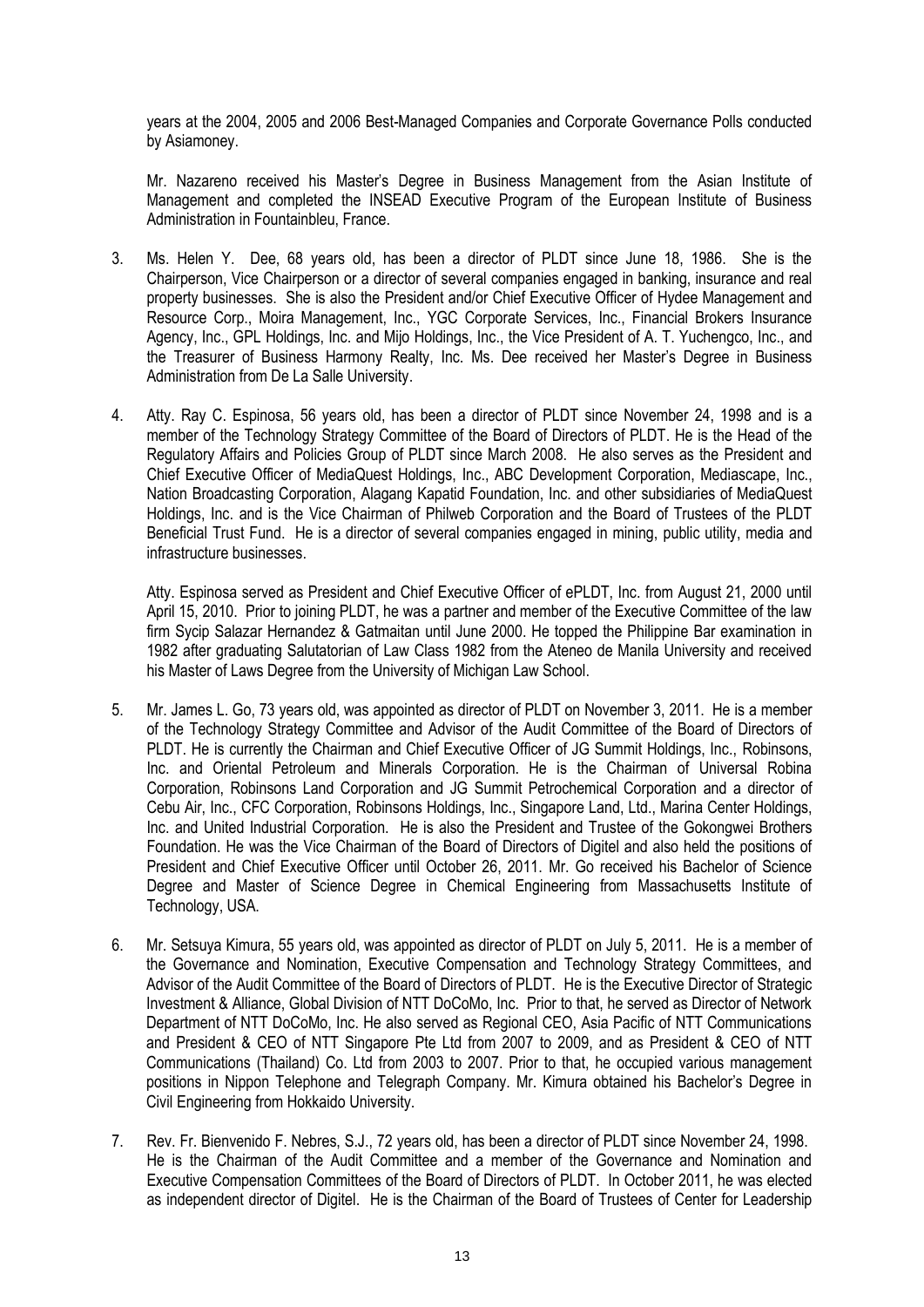and Change, Inc. and Synergeia Foundation, Inc., and a member of the Board of Trustees of Sacred Heart School – Jesuit Cebu City, United Board for Christian Higher Education in Asia, Gawad Kalinga, Knowledge Channel Foundation, Inc. and AY Foundation, Inc. He was conferred the rank and title of the Order of National Scientist by President Benigno Simeon C. Aquino III on October 25, 2011 and awarded an Honorary Doctorate by the University of San Francisco, CA, USA and Liverpool Hope University, UK in May and July 2011, respectively. Rev. Fr. Nebres received his Ph.D in Mathematics from the Stanford University.

- 8. Mr. Hideaki Ozaki, 47 years old, was appointed as director of PLDT on December 6, 2011. He is the Vice President of Planning, Global Sales/Global Business of NTT Communications Corporation ("NTT Com"). He served as part-time Director of NTT Communications Philippines from July 2009 to February 2012. Prior to that, he served as Vice President of Global Strategy, Global Business Division of NTT Com since 2006 and as Director of Legal and Internal Audit Department of NTT Com from 2003 to 2006. He also served as Vice President of Sales and Corporate Planning of NTT Communications (Thailand) Co., Ltd. from 1999 to 2003 and as Manager of Overseas Business Planning, Global Service Division of Nippon Telegraph and Telephone Corporation from 1995 to 1999. Mr. Ozaki obtained his Bachelor's Degree in Law from University of Tokyo and Master's Degree in Law from University of Pennsylvania.
- 9. Mr. Pedro E. Roxas, 56 years old, has been a director of PLDT since March 1, 2001. He serves as a member of the Governance and Nomination, Audit and Executive Compensation Committees of the Board of Directors of PLDT. He is the Chairman and/or Chief Executive Officer/President of various business organizations in the fields of agri-business, sugar manufacturing and real estate development including Roxas Holdings Inc., Roxas and Company, Inc., Roxaco Land Corporation, Central Azucarera Don Pedro, Inc., Central Azucarera de la Carlota, Inc., Roxol Bioenergy Corporation, Fuego Land Corporation and Hawaiian Philippine Sugar Company, Philippine Sugar Millers Association, Fundacion Santiago and Club Punta Fuego, Inc., an independent director of Meralco and BDO Private Bank, and a director of Brightnote Assets Corporation. Mr. Roxas received his Bachelor of Science Degree in Business Administration from the University of Notre Dame, Indiana, U.S.A.
- 10. Mr. Juan B. Santos, 73 years old, has been a director of PLDT since January 25, 2011. He is the Chairman of Social Security Commission, a member of the Board of Directors of Alaska Milk Corporation, First Philippine Holdings Corporation, Sun Life Grepa Financials, Inc. Philex Mining Corporation and Zuellig Group, Inc., a member of the Board of Advisors of Coca Cola Bottlers Phils., Inc. and East-West Seeds Co., Inc., a trustee of St. Luke's Medical Center and Ramon Magsaysay Award Foundation, and a consultant of the Marsman-Drysdale Group of Companies.

Mr. Santos retired as Chief Executive Officer of Nestle Philippines, Inc. ("NPI") in 2003 and continued to serve as Chairman of NPI until 2005. Prior to his appointment as President and CEO of NPI, he was CEO of the Nestle Group of Companies in Thailand and Singapore. He served as Secretary of Trade and Industry from February to July 2005 and was designated as a member of the Governance Advisory Council, and Private Sector Representative for the Republic-Private Sector Task Force for the Development of Globally Competitive Philippine Service Industries. Mr. Santos obtained his Bachelor of Science Degree in Business Administration from Ateneo de Manila University, pursued post graduate studies at the Thunderbird Graduate School of Management in Arizona, USA and completed the Advanced Management Course at IMD in Lausanne, Switzerland.

11. Mr. Tony Tan Caktiong, 59 years old, has been a director of PLDT since July 8, 2008. He is the Chairman and Chief Executive Officer of Jollibee Foods Corporation, a leader in the fastfood business, which owns and operates a chain of restaurants nationwide and abroad. He is an independent director of First Gen Corporation, a member of the Board of Trustees of St. Luke's Medical Center, a director of Temasek Foundation and the Chairman of Jollibee Foundation. Mr. Tan Caktiong obtained his Bachelor of Science Degree in Chemical Engineering from University of Santo Tomas and honed his business skills by attending various courses and seminars in several educational institutions such as the Asian Institute of Management, Stanford University (Singapore) and Harvard University.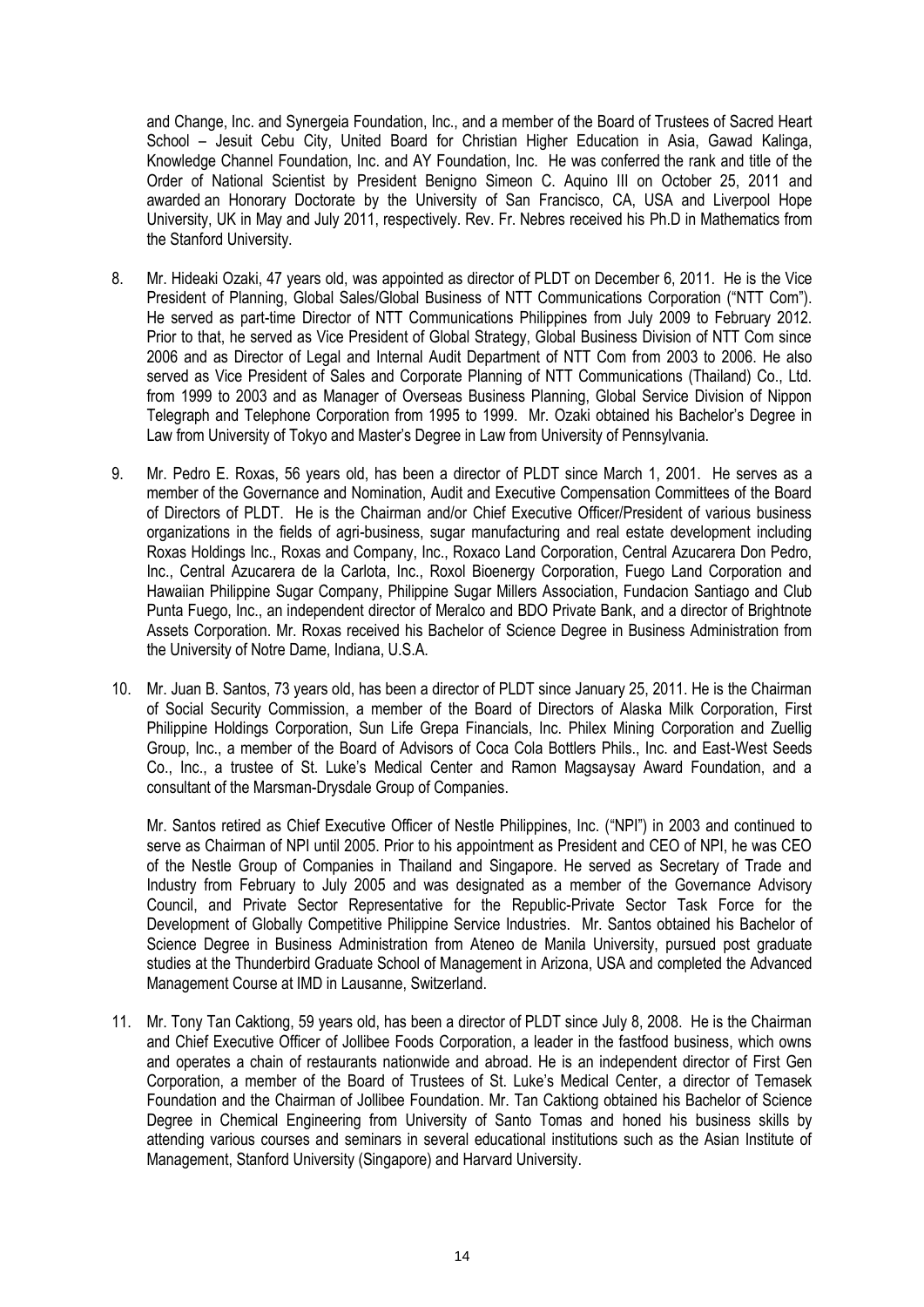- 12. Mr. Alfred V. Ty, 44 years old, has been a director of PLDT since June 13, 2006. He serves as a member of the Audit, Governance and Nomination and Executive Compensation Committees of the Board of Directors of PLDT. He is the Vice Chairman of GT Capital Holdings, Inc. and Toyota Motor Philippines Corporation, the Chairman of Lexus Manila, Inc. and Asia Pacific Top Management International Resources Corp. (Marco Polo Plaza Cebu), the President of Federal Land, Inc., and the Corporate Secretary of Metropolitan Bank and Trust Company and Metrobank Foundation, Inc. He is also an independent director of Digitel and a director of Global Business Power Corp. Mr. Ty received his Bachelor of Science Degree in Business Administration from the University of Southern California.
- 13. Ms. Ma. Lourdes C. Rausa-Chan, 59 years old, was appointed as a director of PLDT on March 29, 2011. She has been serving as Corporate Secretary, Corporate Affairs and Legal Services Head and Chief Governance Officer of PLDT since November 1998, January 1999 and March 2008, respectively. She is a director of PCEV and also serves as Corporate Secretary of PCEV and several subsidiaries of PLDT. Prior to joining PLDT, she was the Group Vice President for Legal Affairs of Metro Pacific Corporation and the Corporate Secretary of some of its subsidiaries. Ms. Rausa-Chan obtained her Bachelor of Arts Degree in Political Science and Bachelor of Laws Degree from the University of the Philippines.

The following is a list of the directorships in other private and public companies of the nominees for election as directors named below.

| <b>Name of Director</b> | <b>Names of Companies</b>                                                                                                                                                                                                                                                                                                                    |                                                                                                                                                                                                                                                                                                                                                                                                                                                                                                                                                                                                                                                                                                                                                                                                                                                                                                                                                                                                                                                                                                                                                                                                                                                                                                               |  |
|-------------------------|----------------------------------------------------------------------------------------------------------------------------------------------------------------------------------------------------------------------------------------------------------------------------------------------------------------------------------------------|---------------------------------------------------------------------------------------------------------------------------------------------------------------------------------------------------------------------------------------------------------------------------------------------------------------------------------------------------------------------------------------------------------------------------------------------------------------------------------------------------------------------------------------------------------------------------------------------------------------------------------------------------------------------------------------------------------------------------------------------------------------------------------------------------------------------------------------------------------------------------------------------------------------------------------------------------------------------------------------------------------------------------------------------------------------------------------------------------------------------------------------------------------------------------------------------------------------------------------------------------------------------------------------------------------------|--|
|                         | <b>Public</b>                                                                                                                                                                                                                                                                                                                                | <b>Private</b>                                                                                                                                                                                                                                                                                                                                                                                                                                                                                                                                                                                                                                                                                                                                                                                                                                                                                                                                                                                                                                                                                                                                                                                                                                                                                                |  |
| Helen Y. Dee            | <b>EEI Corporation (Regular Director)</b><br>National Reinsurance Corporation of the<br>Philippines (Regular Director/Chairman)<br>Petro Energy Resources Corporation<br>(Regular Director/Chairman)<br>Rizal Commercial Banking Corporation<br>(Regular Director/Chairman)<br>Seafront Resources Corporation (Regular<br>Director/Chairman) | AY Holdings, Inc. (Regular Director)<br>GPL Holdings, Inc. (Regular Director)<br>Great Life Financial Assurance Corp. (Regular<br>Director)<br>Financial Brokers Insurance Agency, Inc.<br>(Regular Director/Chairman)<br>Hi-Eisai Pharmaceuticals, Inc. (Regular<br>Director/Chairman)<br>Honda Cars, Kaloocan (Regular Director)<br>Honda Cars Philippines, Inc. (Regular Director)<br>House of Investments, Inc. (Regular Director/<br>Chairman)<br>Hydee Management & Resource Corp.<br>(Regular Director/Chairman)<br>Isuzu Philippines, Inc. (Regular Director)<br>La Funeraria Paz Sucat (Regular Director/<br>Chairman)<br>Landev Corp. (Regular Director/Chairman)<br>Malayan Insurance Company (Regular<br>Director/Chairman)<br>Manila Memorial Park Cemetery, Inc.<br>(Regular Director/Chairman)<br>Mapua Information Technology Center, Inc.<br>(Regular Director/Chairman)<br>MICO Equities, Inc. (Regular Director)<br>Mijo Holdings, Inc. (Regular Director/Chairman)<br>Moira Management, Inc. (Regular Director)<br>Pan Malayan Express (Regular Director)<br>Pan Malayan Management and Investment<br>Corporation (Regular Director/Vice<br>Chairman)<br>Pan Malayan Realty Corp. (Regular Director/<br>Chairman)<br>Philippine Integrated Advertising Agency, Inc.<br>(Regular Director) |  |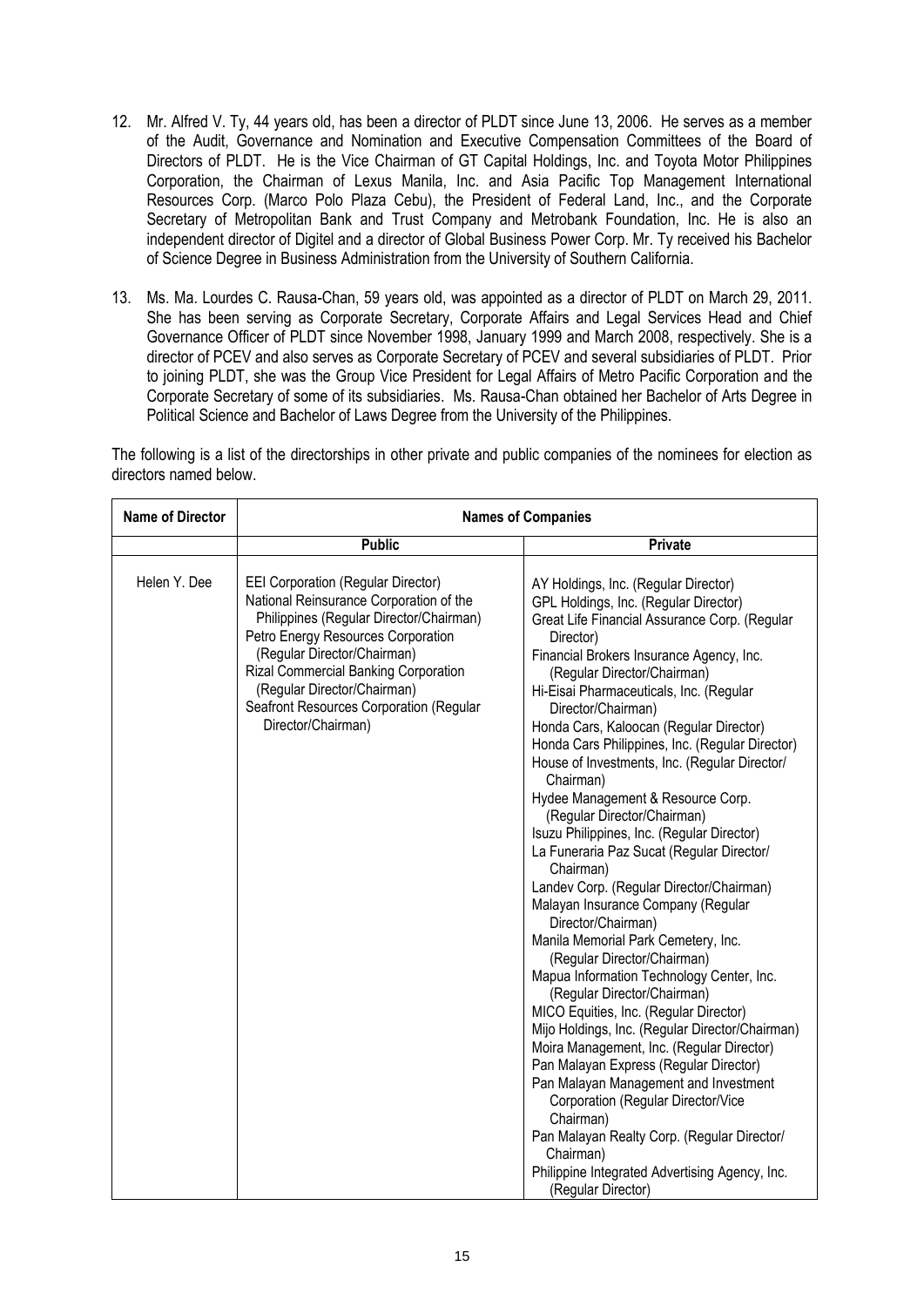|                 |                                                                                                                                                                                                                                                                                                                                                            | RCBC Forex Brokers Corp. (Regular<br>Director/Chairman)<br>RCBC Savings Bank (Regular Director/<br>Chairman)<br>South Western Cement Corporation<br>(Regular Director)<br>Sunlife Grepa Financial, Inc. (Regular Director)<br>Tameena Resources, Inc. (Regular Director/<br>Chairman)<br>West Spring Development Corp. (Regular<br>Director/Vice Chairman)<br>Xamdu Motors, Inc. (Regular Director/<br>Chairman)<br>YGC Corporate Services, Inc. (Regular Director)                                                                                                                                                                                                                                                                                                                                                                                                                                                                                                                                                                                                                                                                                                                                                                                                                                                                                                                                                                                                                                                                                            |
|-----------------|------------------------------------------------------------------------------------------------------------------------------------------------------------------------------------------------------------------------------------------------------------------------------------------------------------------------------------------------------------|----------------------------------------------------------------------------------------------------------------------------------------------------------------------------------------------------------------------------------------------------------------------------------------------------------------------------------------------------------------------------------------------------------------------------------------------------------------------------------------------------------------------------------------------------------------------------------------------------------------------------------------------------------------------------------------------------------------------------------------------------------------------------------------------------------------------------------------------------------------------------------------------------------------------------------------------------------------------------------------------------------------------------------------------------------------------------------------------------------------------------------------------------------------------------------------------------------------------------------------------------------------------------------------------------------------------------------------------------------------------------------------------------------------------------------------------------------------------------------------------------------------------------------------------------------------|
| Ray C. Espinosa | <b>Cyber Bay Corporation (Regular Director)</b><br>Digital Telecommunications Phils., Inc.<br>(Regular Director)<br>Lepanto Consolidated Mining Company<br>(Independent Director)<br>Manila Electric Company (Regular Director)<br>Metro Pacific Investments Corporation<br>(Regular Director)<br>Philweb Corporation (Regular Director/<br>Vice Chairman) | ABC Development Corporation (Regular<br>Director)<br>Beacon Electric Asset Holdings, Inc.<br>(Regular Director)<br>Bonifacio Communications Corp. (Regular<br>Director)<br><b>Business World Publishing Corporation</b><br>(Regular Director)<br>Cinegear, Inc. (Regular Director/Chairman)<br>Med Vision Resources, Inc. (Regular Director/<br>Chairman)<br>Mediaquest Holdings, Inc. (Regular Director)<br>Mediascape, Inc. (Regular Director)<br>Media5 Marketing Corporation (Regular Director)<br>Meralco PowerGen Corporation (Regular<br>Director)<br>Metro Pacific Assets Holdings, Inc. (Regular<br>Director)<br>Metro Pacific Holdings, Inc. (Regular Director)<br>Metro Pacific Resources, Inc. (Regular<br>Director)<br>Nation Broadcasting Corp. (Regular Director/<br>Chairman)<br>NTT Communications Philippines Corporation<br>(Regular Director)<br>Pacific Space International Development Corp.<br>(Regular Director/Chairman)<br>Perfect Alliance Enterprise, Ltd. (Regular<br>Director)<br>Philippine Pacific First Transmission<br>Management Corp. (Regular Director)<br>Philippine Telecommunications Investment<br>Corp. (Regular Director)<br>Philstar Global Corporation (Regular Director)<br>Pilipinas Global Network Limited (Regular<br>Director)<br>Studio5, Inc. (Regular Director/Chairman)<br>Telemedia Business Ventures, Inc. (Regular<br>Director/Chairman)<br>Unitel Productions, Inc. (Regular Director)<br>Upbeam Investments, Inc. (Regular Director/<br>Chairman)<br>Winner Asset Holdings, Ltd. (Regular Director) |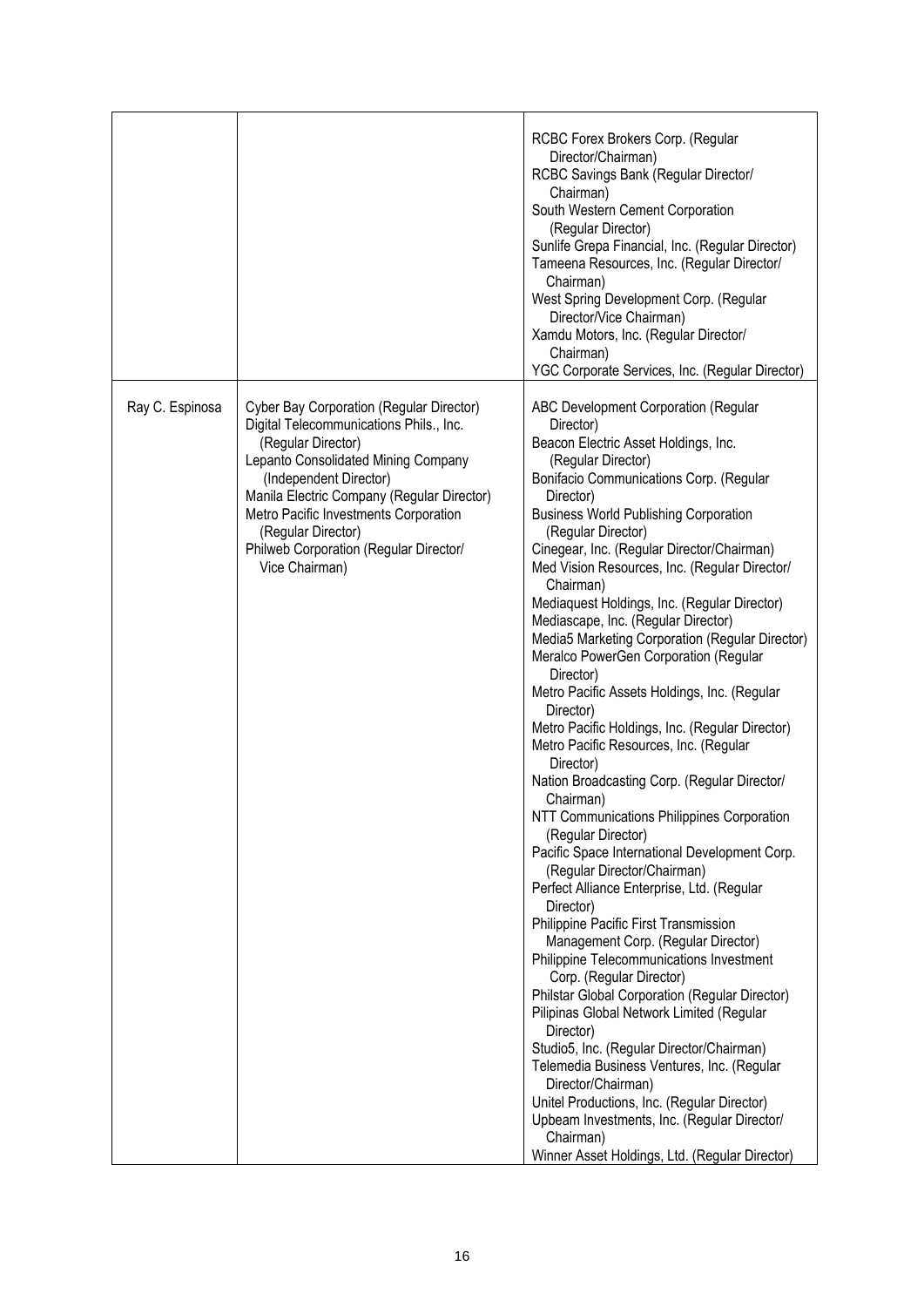#### **Nominees for Appointment as Officers**

The table below sets forth the names, ages, positions and periods of service of the incumbent officers of the Company, all of whom will be nominated for re-election at the Organizational Meeting of the Board of Directors following the Annual Meeting. All of the officers of the Company are Filipino citizens.

#### Executive Officers

|                              |                 |                                               | Period during which individual                              |
|------------------------------|-----------------|-----------------------------------------------|-------------------------------------------------------------|
| <b>Name</b>                  | Age             | <b>Position</b>                               | has served as such                                          |
| Manuel V. Pangilinan         | 65              | Chairman of the Board                         | February 19, 2004 to present                                |
| Napoleon L. Nazareno         | 62              | President and Chief Executive Officer         | February 19, 2004 to present                                |
| Ernesto R. Alberto           | $\overline{51}$ | <b>Executive Vice President</b>               | January 1, 2012 to present                                  |
|                              |                 | Enterprise and International and Carrier      | September 16, 2011 to present                               |
|                              |                 | <b>Business Head</b>                          |                                                             |
|                              |                 | Customer Sales & Marketing Group Head         | February 1, 2008 to September 15, 2011                      |
|                              |                 | Corporate Business Head                       | May 15, 2003 to January 31, 2008                            |
| Ray C. Espinosa              | 56              | Regulatory Affairs and Policies Head          | March 4, 2008 to present                                    |
| Ma. Lourdes C. Rausa-Chan    | 59              | Corporate Secretary                           | November 24, 1998 to present                                |
|                              |                 | Senior Vice President                         | January 5, 1999 to present                                  |
|                              |                 | Corporate Affairs and Legal Services Head     |                                                             |
|                              | $\overline{51}$ | Chief Governance Officer                      | March 4, 2008 to present                                    |
| Anabelle L. Chua             |                 | Treasurer<br>Senior Vice President            | February 1, 1999 to present<br>February 26, 2002 to present |
|                              |                 | Corporate Finance and Treasury Head           | March 1, 1998 to present                                    |
| Rene G. Bañez                | 57              | Senior Vice President                         | January 25, 2005 to present                                 |
|                              |                 | Supply Chain, Asset Protection and            | January 1, 2008 to present                                  |
|                              |                 | Management Group Head                         |                                                             |
|                              |                 | Chief Governance Officer                      | October 5, 2004 to March 3, 2008                            |
| Alejandro O. Caeg            | 52              | Senior Vice President                         | January 1, 2012 to present                                  |
|                              |                 | International and Carrier Business            | March 1, 2009 to present                                    |
| Jun R. Florencio             | 56              | Senior Vice President                         | June 14, 2005 to present                                    |
|                              |                 | Internal Audit and Fraud Risk Management      | February 16, 2006 to present                                |
|                              |                 | Head                                          |                                                             |
|                              |                 | Audit and Assurance Head                      | Sept. 1, 2000 to February 15, 2006                          |
| Menardo G. Jimenez, Jr.      | 49              | Senior Vice President                         | December 9, 2004 to present                                 |
|                              |                 | Human Resources Head and Business             | August 1, 2010 to present                                   |
|                              |                 | <b>Transformation Office Head</b>             |                                                             |
|                              |                 | <b>Business Transformation Office Revenue</b> | January 1, 2008 to July 2010                                |
|                              |                 | Team Head<br><b>Retail Business Head</b>      | June 16, 2004 to December 31, 2007                          |
|                              |                 | Corporate Communications and Public           | December 1, 2001 to June 15, 2004                           |
|                              |                 | Affairs Head                                  |                                                             |
| George N. Lim                | 59              | Senior Vice President                         | February 26, 1999 to present                                |
|                              |                 | Network Services Assurance Head               | October 16, 2010 to present                                 |
|                              |                 | <b>Business Transformation Office Network</b> | January 1, 2008 to present                                  |
|                              |                 | Team Head                                     |                                                             |
|                              |                 | Network Services Head                         | February 1, 2003 to December 31, 2007                       |
| Claro Carmelo P. Ramirez     | 52              | Senior Vice President                         | July 1, 1999 to present                                     |
|                              |                 | Office of the President and CEO               | January 1, 2008 to present                                  |
|                              |                 | Consumer Affairs Group Head                   | December 5, 2005 to December 31, 2007                       |
|                              |                 | International and Carrier Business Head       | June 16, 2004 to December 4, 2005                           |
|                              |                 | Retail Business Head                          | February 1, 2003 to June 15, 2004                           |
| June Cheryl A. Cabal-Revilla | 38              | <b>First Vice President</b>                   | May 6, 2008 to present                                      |
|                              |                 | Financial Reporting and Controllership Head   | November 15, 2006 to present                                |

#### Other Officers

|                           |     |                                      | Period during which individual |
|---------------------------|-----|--------------------------------------|--------------------------------|
| Name                      | Age | <b>Position</b>                      | has served as such             |
| Florentino D. Mabasa, Jr. | 53  | First Vice President                 | February 19, 2004 to present   |
|                           |     | <b>Assistant Corporate Secretary</b> | August 2, 1999 to present      |
| Alfredo B. Carrera        | 57  | <b>First Vice President</b>          | February 27, 2006 to present   |
| Cesar M. Enriquez         | 59  | <b>First Vice President</b>          | February 19, 2004 to present   |
| Leo I. Posadas            | 45  | <b>First Vice President</b>          | March 6, 2007 to present       |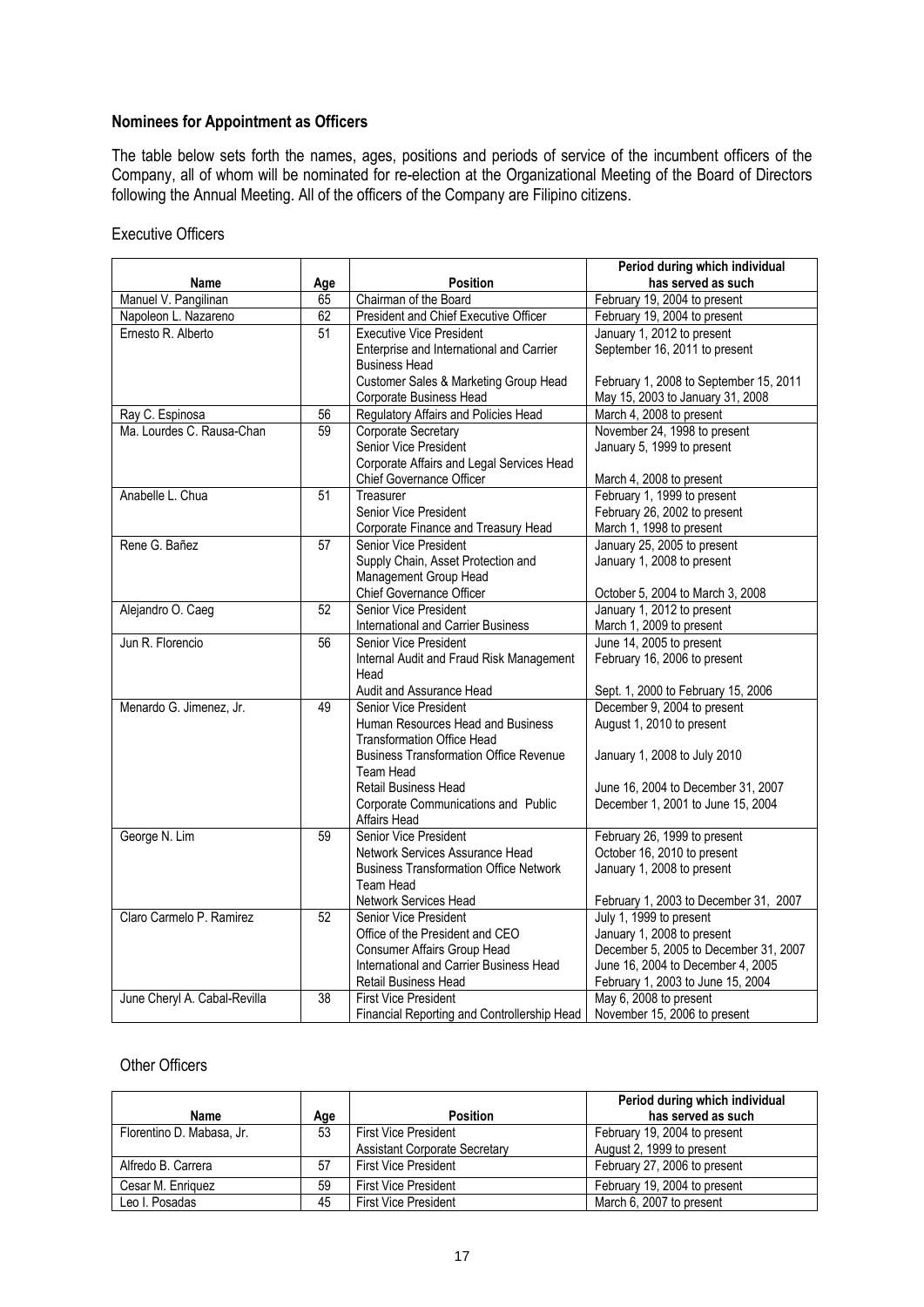| Ricardo M. Sison             | 51              | <b>First Vice President</b> | February 26, 2002 to present  |
|------------------------------|-----------------|-----------------------------|-------------------------------|
| Emiliano R. Tanchico, Jr.    | $\overline{56}$ | <b>First Vice President</b> | May 8, 2001 to present        |
| Miguela F. Villanueva        | 61              | <b>First Vice President</b> | January 31, 2003 to present   |
| Danny Y. Yu                  | 50              | <b>First Vice President</b> | May 6, 2008 to present        |
| Katrina L. Abelarde          | $\overline{36}$ | Vice President              | May 6, 2008 to present        |
| Jose A. Apelo                | 53              | Vice President              | June 14, 2005 to present      |
| Rafael M. Bejar              | 54              | Vice President              | March 3, 2009 to present      |
| Marco Alejandro T. Borlongan | 44              | Vice President              | September 14, 2007 to present |
| Renato L. Castañeda          | 60              | Vice President              | March 3, 2009 to present      |
| Arnel S. Crisostomo          | 53              | Vice President              | January 31, 2003 to present   |
| Amihan E. Crooc              | $\overline{47}$ | Vice President              | September 14, 2007 to present |
| Rebecca Jeanine R. De Guzman | 49              | <b>Vice President</b>       | March 1, 2003 to present      |
| Alona S. Dingle              | 38              | <b>Vice President</b>       | March 26, 2010 to present     |
| Margarito G. Dujali, Jr.     | $\overline{38}$ | Vice President              | August 31, 2010 to present    |
| Mario C. Encarnacion         | $\overline{57}$ | <b>Vice President</b>       | January 25, 2000 to present   |
| Alejandro C. Fabian          | 63              | Vice President              | February 27, 2006 to present  |
| Gil Samson D. Garcia         | 40              | Vice President              | March 26, 2010 to present     |
| Elisa B. Gesalta             | 53              | Vice President              | February 27, 2006 to present  |
| Ma. Josefina T. Gorres       | 49              | Vice President              | June 14, 2005 to present      |
| Ma. Criselda B. Guhit        | 49              | Vice President              | February 27, 2006 to present  |
| Emeraldo L. Hernandez        | 54              | Vice President              | February 19, 2004 to present  |
| Juan Victor I. Hernandez     | 38              | Vice President              | March 3, 2009 to present      |
| Marven S. Jardiel            | 44              | Vice President              | March 26, 2010 to present     |
| Alexander S. Kibanoff        | 48              | <b>Vice President</b>       | March 3, 2009 to present      |
| Joseph Nelson M. Ladaban     | 47              | Vice President              | February 19, 2004 to present  |
| Javier C. Lagdameo           | 47              | <b>Vice President</b>       | March 3, 2009 to present      |
| Albert Mitchell L. Locsin    | 41              | Vice President              | June 1, 2011 to present       |
| Luis Ignacio A. Lopa         | 52              | Vice President              | March 26, 2010 to present     |
| Joseph Homer A. Macapagal    | 42              | Vice President              | July 16, 2008 to present      |
| Oliver Carlos G. Odulio      | 41              | Vice President              | March 6, 2007 to present      |
| Lilibeth F. Pasa             | 54              | Vice President              | January 25, 2005 to present   |
| Jose Lauro G. Pelayo         | $\overline{56}$ | Vice President              | January 25, 2005 to present   |
| Gerardo C. Peña              | 60              | Vice President              | June 14, 2005 to present      |
| Ricardo C. Rodriguez         | 53              | Vice President              | February 26, 2002 to present  |
| Genaro C. Sanchez            | 50              | <b>Vice President</b>       | January 25, 2005 to present   |
| Ana Maria A. Sotto           | 53              | Vice President              | March 6, 2007 to present      |
| Julieta S. Tañeca            | 52              | Vice President              | March 6, 2007 to present      |
| Jesus M. Tañedo              | 61              | Vice President              | January 1, 2001 to present    |
| Patrick S. Tang              | 39              | Vice President              | August 31, 2010 to present    |
| Victor Y. Tria               | 42              | Vice President              | March 26, 2010 to present     |
| Melissa V. Vergel De Dios    | 49              | Vice President              | March 6, 2007 to present      |
| Fe M. Vidar                  | 63              | <b>Vice President</b>       | March 3, 2009 to present      |

Mr. Ernesto R. Alberto, 51 years old, was appointed as Enterprise and International and Carrier Business Head in September 2011. Prior to that, he was the Customer Sales and Marketing Group Head since February 2008. He leads all revenue generation relationship initiatives of the Enterprise and International and Carrier Business, including product/market development, product management, marketing, sales and distribution, and customer relationship management. He is the Chairman, President or director of PLDT Subic Telecom, Inc., PLDT Clark Telecom, Inc., PLDT-Philcom, Inc., PLDT-Maratel, Inc., Telesat, Inc., SBI-Cruztelco, Bonifacio Communications Corporation, Mabuhay Satellite Corporation, Smart NTT Multi-Media, NTT Communications Phils., Acasia and Asean Telecom Holdings. He has over 20 years of work experience in the areas of corporate banking, relationship management and business development and, prior to joining PLDT in 2003, was a Vice President and Head of the National Corporate Group of Citibank N.A., Manila from 1996 to May 2003. He previously served as Vice President and Head of the Relationship Management Group of Citytrust Banking Corporation. Mr. Alberto obtained his Master's Degree in Economic Research from the University of Asia and the Pacific.

Ms. Anabelle L. Chua, 51 years old, Treasurer and Corporate Finance and Treasury Head, concurrently holds the position of Chief Financial Officer of Smart since 2006. She holds directorships in Philippine Telecommunications Investment Corporation, Smart and several subsidiaries of PLDT and Smart including ePLDT, Digitel, SPi Global Holdings, Inc., SPi Technologies, Inc., SPi CRM, Inc., Aces Philippines Cellular Satellite Corp., PCEV, Wolfpac Mobile, Inc., Smart Broadband, Inc., Connectivity Unlimited Resources, Inc., Airborne Access Corporation, Smart Hub, Inc. and Chikka Holdings Limited. She is a member of the Board of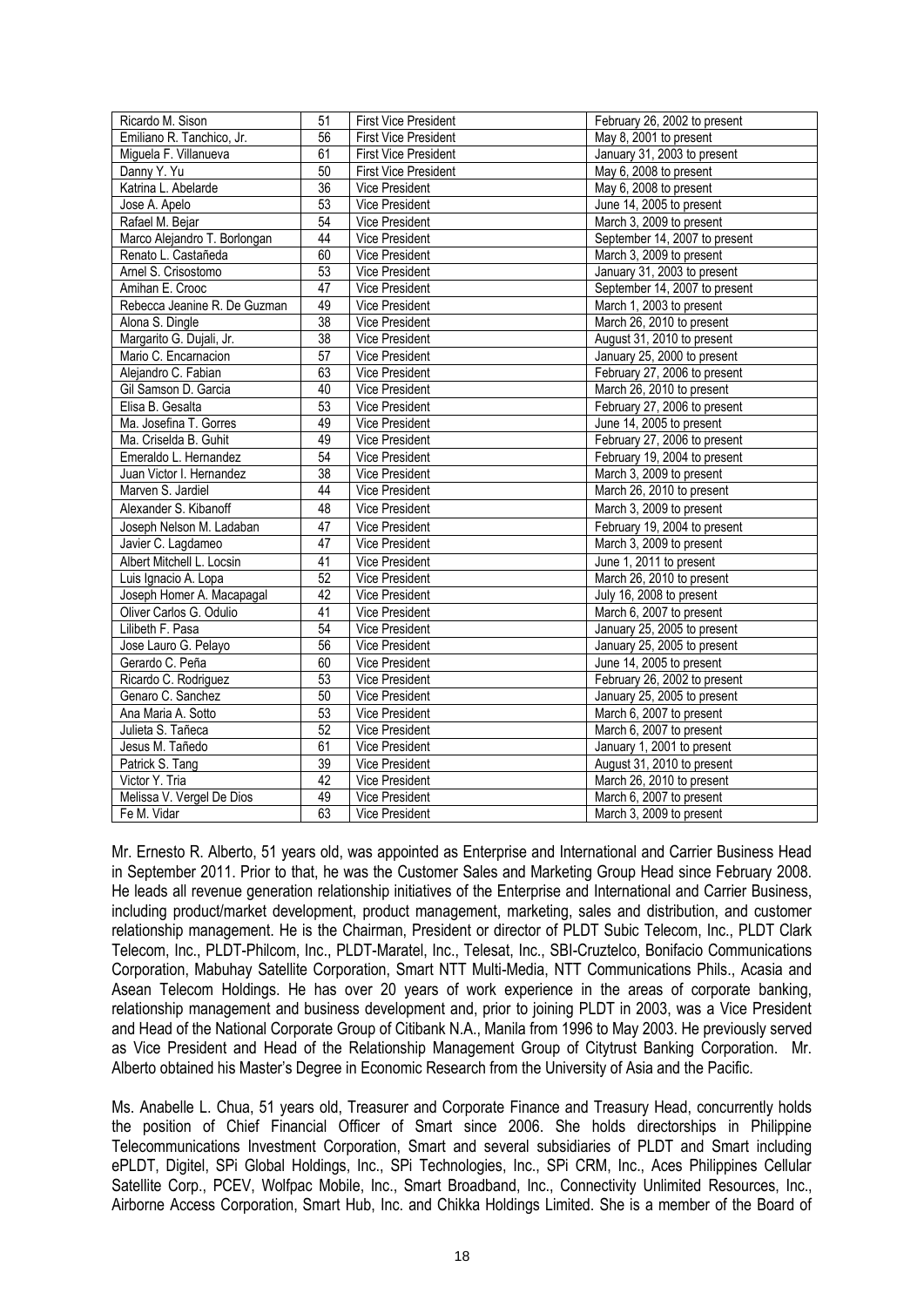Directors of Philippine Stock Exchange, Board of Trustees of the PLDT Beneficial Trust Fund and PLDT-Smart Foundation. She has over 20 years of experience in the areas of corporate finance, treasury, financial control and credit risk management and was a Vice President at Citibank, N.A. where she worked for 10 years prior to joining PLDT in 1998. She graduated magna cum laude from the University of the Philippines with a Bachelor of Science Degree in Business Administration and Accountancy.

Mr. Rene G. Bañez, 57 years old, Supply Chain, Asset Protection and Management Group Head, was the Chief Governance Officer of PLDT from October 2004 to March 3, 2008 and the Support Services and Tax Management Group Head of PLDT from January 1999 to January 2001. He is the President of Pacific Global Aviation Company. He served as Commissioner of the Philippine Bureau of Internal Revenue from February 2001 to August 2002. Prior to joining PLDT, he was the Group Vice President for Tax Affairs of Metro Pacific Corporation for 3 years until December 1998. He holds directorships in some subsidiaries of PLDT. He obtained his Bachelor of Laws Degree from the Ateneo de Manila University.

Mr. Alejandro O. Caeg, 52 years old, is the President and Chief Executive Officer of PLDT Global Corporation and concurrently the Head of PLDT and Smart International & Carrier Business. He is Smart's representative to the Conexus Mobile Alliance (one of Asia's largest cellular roaming alliances), where he was also designated as its Deputy Chairman since 2010. Prior to joining PLDT in 2009, he worked in PT Smart Telecom (Indonesia) as its Chief Commercial Strategy Officer from July 2008 to December 2008 and as Chief Commercial Officer from January 2006 to June 2008. He also held various sales, marketing and customer service-related positions in Smart including that of Group Head of Sales and Distribution (2003-2005), Group Head of Customer Care and National Wireless Centers (1998-2001) and Marketing Head of International Gateway Facilities and Local Exchange Carrier (1997-1998). He also served as President and Chief Executive Officer of Telecommunications Distributors Specialist, Inc. in 2002 and as Chief Operations Adviser of I-Contacts Corporation (Smart's Call Center subsidiary) from 2001 to 2002. Mr. Caeg graduated from De La Salle University Manila with a Bachelor's Degree in AB Applied Economics.

Mr. Jun R. Florencio, 56 years old, Internal Audit and Fraud Risk Management Head, handles the overall coordination of the internal audit function of the PLDT group of companies and in-charge of the fraud risk management function of the PLDT fixed business. He has over 25 years of work experience in the areas of external and internal audit, revenue assurance, credit management, information technology, financial management, and controllership. He was the Financial Controller of Smart for four years before he joined PLDT in April 1999 as Head of Financial Management Sector. He held various positions in the finance organization of another telecommunications company prior to joining Smart. Mr. Florencio obtained his Bachelor of Science Degree in Commerce, Major in Accounting from the University of Santo Tomas and attended the Management Development Program of the Asian Institute of Management.

Mr. Menardo G. Jimenez, Jr., 49 years old, Human Resources Group Head and concurrently Business Transformation Office Head, was Revenue Team Head of the Business Transformation Office from January 2008 to July 2010, the Retail Business Head of PLDT from June 2004 to December 31, 2007 and, prior to that, the Corporate Communications and Public Affairs Head. He had a stint at GMA Network, Inc., where he served as head of a creative services and network promotions. He won the first CEO Excel Awards (Communications Excellence in Organizations) given by the International Association of Business Communicators mainly for effectively using communications strategies in managing the PLDT retail business team to meet its targets and achieve new heights in the landline business. In 2006, his further achievements in handling the retail business of PLDT and his stint in Smart as officer-in-charge for marketing were recognized by the Agora Awards which chose him as its Marketing Man of the Year. Mr. Jimenez obtained his AB Economics Degree from the University of the Philippines.

Mr. George N. Lim, 59 years old, Network Services Assurance Head and concurrently Network Team Head of Business Transformation Office, has over 30 years of work experience in telecommunications management. He was the Network Services Head from February 2003 to December 2007, Network Development and Provisioning Head from February 1999 to January 2003 and Marketing Head from December 1993 to February 1999. Mr. Lim holds directorships in some subsidiaries of PLDT. He obtained his Bachelor of Science Degree in Electrical Engineering from Mapua Institute of Technology and Master of Science Degree in Industrial Economics from the University of Asia and Pacific (formerly Center for Research and Communication).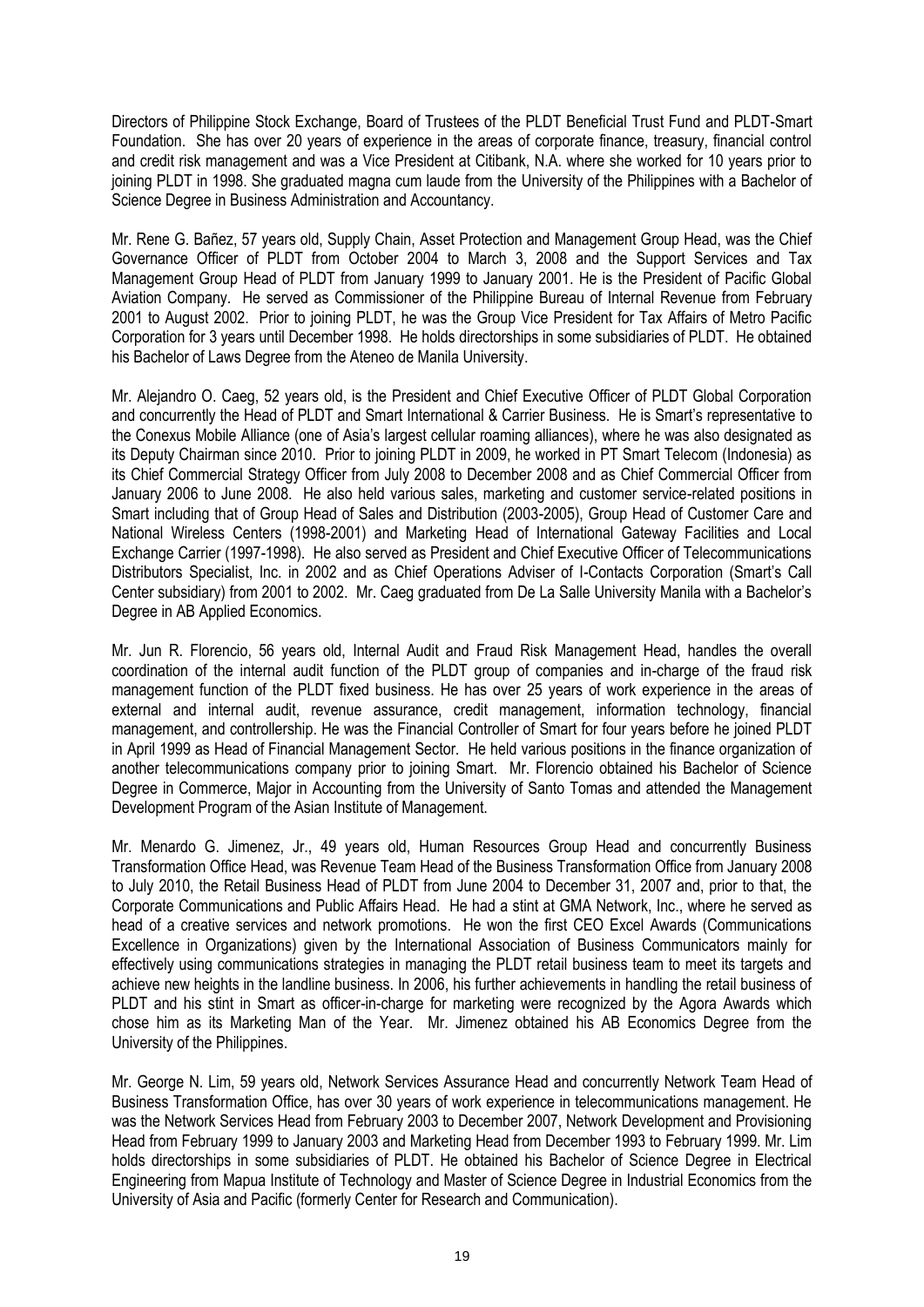Mr. Claro Carmelo P. Ramirez, 52 years old, was recently appointed as President of Pilipinas Global Network Limited, the international distribution arm of TV 5. He has over 20 years of work experience in the field of marketing. Prior to joining PLDT, he held various managerial positions in Colgate Palmolive Philippines, Inc., and served as Associate Director for Global Business Development of Colgate Palmolive Company in New York and as Marketing Director of Colgate Palmolive Argentina, S.A.I.C. and Colgate-Palmolive Phils, Inc. While in PLDT, he was the Head of Consumer Marketing, Retail Business Group (RBG), International and Carrier Business Group (ICBG), and Customer Care. He also held director positions in various PLDT subsidiaries and affiliates and served as President and CEO of PLDT Clark Telecom, Inc., PLDT Subic Telecom, Inc., and PLDT Maratel, Inc. He graduated from the Ateneo de Manila University with a Bachelor of Arts Degree Major in Economics Honors program.

Ms. June Cheryl A. Cabal-Revilla, 38 years old, Controller and Financial Reporting and Controllership Head, is also a director and the chief financial officer/treasurer of certain subsidiaries of PLDT and the PLDT-Smart Foundation, Inc. She is also the Chief Finance Officer of the Philippine Disaster Recovery Foundation and the President of Tahanan Mutual Building and Loan Association. Prior to joining PLDT in June 2000 as an executive trainee in the Finance Group, she was a senior associate in the business audit and advisory group of Sycip Gorres Velayo & Co. She was the 2008 Young Achievers Awardee for Commerce and Industry conferred by the Philippine Institute of Certified Public Accountants. In March 2010, she was appointed as a member of the Financial Reporting Standards Council of the Philippines. Ms. Cabal obtained her Bachelor of Science Degree in Accountancy from De La Salle University and Master in Business Management Degree from the Asian Institute of Management.

Atty. Florentino D. Mabasa, Jr., 53 years old, Legal Services Center Head and Assistant Corporate Secretary, served as Acting Corporate Governance Compliance Officer of PLDT from January 2003 to October 2004. Prior to joining PLDT, he was Head of Asset Recovery Management and Legal Services of Export and Industry Bank. Atty. Mabasa obtained his Bachelor of Laws Degree from the Ateneo de Manila University.

Mr. Alfredo B. Carrera, 57 years old, Regulatory Strategy and Support Head, has been in PLDT's service for over 25 years and held various positions in the areas of economic planning, network traffic planning, market research and development and carrier relations. He is a director of Bonifacio Communications Corporation (BCC). Mr. Carrera obtained his Master of Science in Industrial Economics Degree from the University of Asia & the Pacific.

Mr. Cesar M. Enriquez, 59 years old, EICB Revenue and Operations Support Head, has been in PLDT's service from August 2001. He was Vice President of National Retail Sales until February 2003, Vice President for Corporate Sales and Administration until October 2003 and Corporate Business Operations Officer until December 2007. He has extensive banking experience and was the Head of Branches of Citytrust Banking Corporation for 16 years and Head of Consumer Banking of Standard Chartered Bank for 10 years. He obtained his Bachelor of Science Degree in Business Administration from the University of St. La Salle and Special Studies from the Asian Institute of Management.

Mr. Leo I. Posadas, 45 years old, Treasury Center Head, has been in PLDT's service since September 2000. He handles the cash management and the foreign exchange and interest rate exposures of the Company. Prior to that, he served as Treasury Manager of Total Petroleum Philippines from 2000 to 2001. He also served as Manager for Foreign Exchange Management of San Miguel Corporation. Mr. Posadas obtained his Bachelor of Science Degree in AB Economics and Commerce Major in Finance from the De La Salle University.

Mr. Ricardo M. Sison, 51 years old, Consumer Credit and Business System Management Head, has been in PLDT's service for over 14 years and held various positions in the areas of business systems management, billing, credit, collection and support services for Retail, SME and Carrier Business. He also oversees BSS/OSS transformation projects. He obtained his Bachelor of Science Degree in Business Management from the Ateneo de Manila University.

Mr. Emiliano R. Tanchico, Jr., 56 years old, Human Resources Management and Development Sector Head, has been in PLDT's service for over 20 years. He is in-charge of recruitment and placement, payroll and benefits administration, human resources information system, training and development, career management, industrial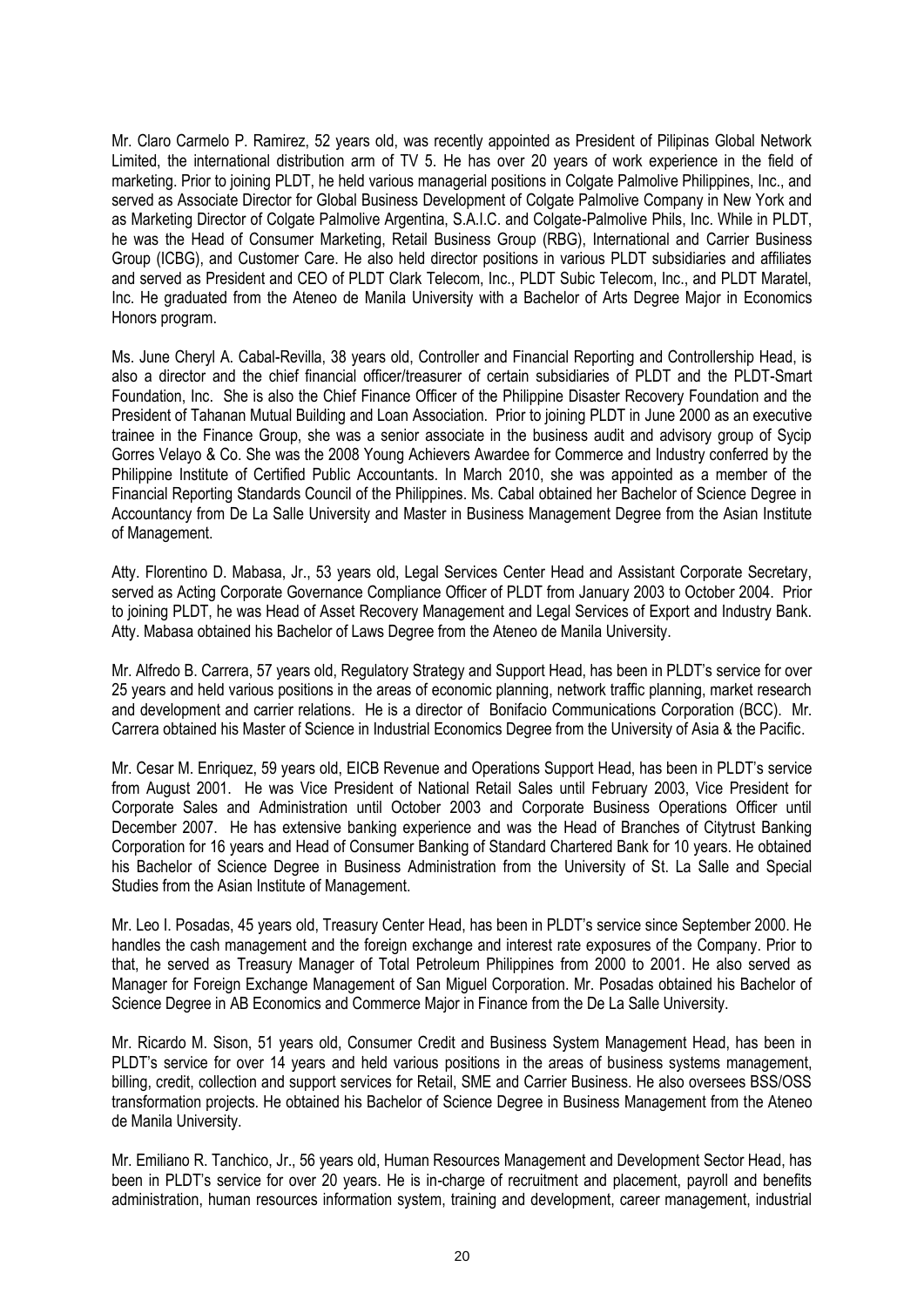and employee relations, and medical services. He graduated with a Master of Science Degree in Guidance Counseling from the De La Salle University and took up Master in Business Administration – Senior Executive Program at the Ateneo de Manila University. He attended various training courses at the United States Telecommunications Institute and Netherlands Post and Telephone Training Academy.

Ms. Miguela F. Villanueva, 61 years old, Cost and Evaluation Head, has been in PLDT's service for over 30 years and held various positions in the areas of pricing, strategic marketing and research, revenue planning, cost and valuation. In October 2008, she was appointed as Business Transformation Office Program Officer in a concurrent capacity. She is also the Treasurer of BCC. Ms. Villanueva graduated with a Master of Arts Degree in Economics from the University of the Philippines and a Master in Accountancy Degree from the Polytechnic University of the Philippines.

Mr. Danny Y. Yu, 50 years old, joined the Company in March 1999 under the Office of the President and Chief Executive Officer. He was appointed as Chief Financial Officer of Digitel in January 2012. Prior to that, he was the Chief Financial Officer of ePLDT, Inc. since November 2010. From May 2004 to October 2010, he was assigned to PLDT Global Corporation and served as its Chief Financial Officer. He also served as Chief Financial Officer of Mabuhay Satellite Corporation and Aces Philippines Cellular Satellite Corporation from March 1999 to July 1999. Prior to joining PLDT, he was Vice President for Corporate Development of Fort Bonifacio Development Corporation from May 1997 to March 1999 and First Vice President of PDCP Development Bank from October 1998 to March 1999. Mr. Yu graduated with a Master in Management Degree from the Asian Institute of Management.

Ms. Katrina L. Abelarde, 36 years old, Small and Medium Enterprises Business Head, has been in PLDT's service since December 2000 and held various positions in the areas of corporate sales and relationship management. Prior to joining PLDT, she served as Client Services Assistant of Standard Chartered Bank from September 1996 to September 1997 and Senior Sales Manager of Makati Shangri-la Manila from September 1997 to November 2004. She obtained her AB- Interdisciplinary Studies Degree from the Ateneo de Manila University.

Mr. Jose A. Apelo, 53 years old, Operations Engineering and Network Support Head, has been in PLDT's service for over 25 years and held various positions in operations engineering, zone and district operations and customer services. He was the Visayas Business District Head from July 2003 until February 2008. He obtained his Bachelor of Science Degree in Mechanical Engineering from the Mapua Institute of Technology.

Dr. Rafael M. Bejar, 54 years old, Medical Services Head, has been in PLDT's service for over 15 years. His past positions were Company Physician under Medical and Dental Services, Liaison Doctor, Manager of Metro Manila Medical Services and Manager of Provincial Medical Services. He obtained his Doctor of Medicine Degree from the Far Eastern University.

Mr. Marco Alejandro T. Borlongan, 44 years old, Customer Service Management Head, joined the Company in March 2007 as an Assistant Vice President in the Consumer Affairs Group and was the Consumer Service Delivery Head until June 2008. Prior to joining PLDT, he served as a Group Manager of Metro Pacific Corporation and as Executive Vice President and Chief Operating Officer of Nation Broadcasting Corporation. He is the President of Green Apple Business Ventures, Inc. and Greenhills East Association. He obtained his Bachelor of Science Degree in Industrial Management Engineering from the De La Salle University.

Mr. Renato L. Castañeda, 60 years old, Corporate Relationship Management C Head, has been in PLDT's service for over 30 years and held various positions in the areas of sales and marketing. He is a director of Smart NTT Multimedia, Inc. He obtained his Bachelor of Science Degree in Electronics and Communications Engineering from the University of Santo Tomas.

Mr. Arnel S. Crisostomo, 53 years old, Simple Services Provisioning and Restoration Head, has been in PLDT's service for over 30 years and held various positions in the areas of outside plant engineering, quality control and inspection, customer services, facilities records management, fixed products marketing and sales, and outside plant operations. He was also involved in the conceptualization and implementation of several process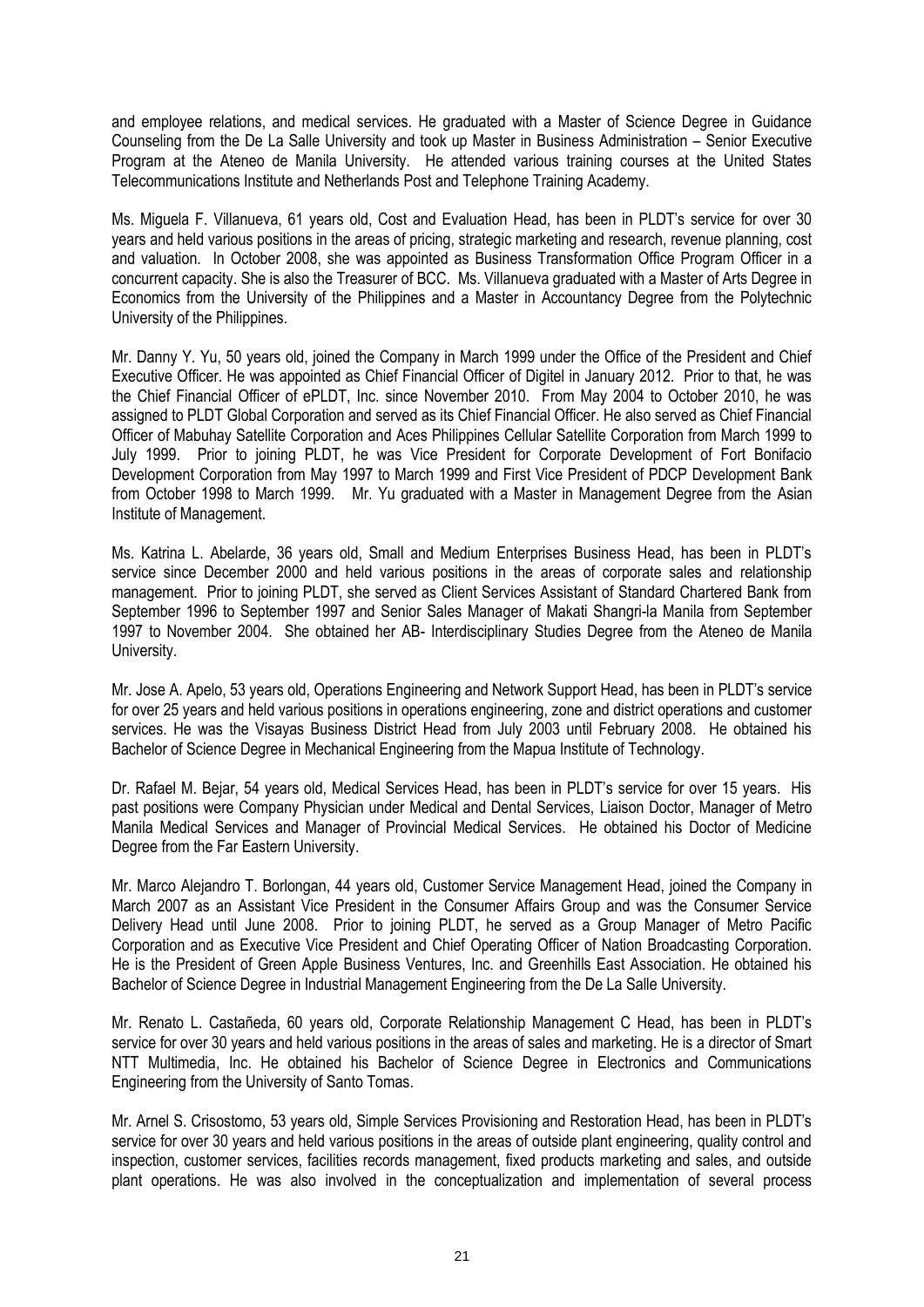improvement programs of the Company. He obtained his Bachelor of Science Degree in Electrical Engineering from the Mapua Institute of Technology.

Ms. Amihan E. Crooc, 47 years old, Officer-in-Charge of Information Systems Sector and concurrently the Head of IS Application Development and Management Center, has been in PLDT's service for over 20 years and held various positions in computer operations, IS application, development and management. She obtained her Bachelor of Science Degree in Applied Mathematics Major in Actuarial Science from the University of the Philippines.

Ms. Rebecca Jeanine R. De Guzman, 49 years old, Retail Sales and Distribution Head, has been in PLDT's service since March 2003. Prior to joining PLDT, she was the Chief Operating Officer of C Quadrant Corporation from April 2000 to February 2003, the General Manager for Provincial Sales and Operations (January 1997 to May 1999) and for NCR/Luzon Sales and Operations (June 1999 to August 2000) of Telecommunications Specialists, Inc. Ms. De Guzman graduated with a Bachelor of Arts Degree in Business Administration from Maryknoll College.

Ms. Alona S. Dingle, 38 years old, Financial Reporting Head, joined the Company in July 2002 and served as Manager until July 2004 then as Senior Manager until October 2005 for Subsidiaries and Affiliates Accounting. She was a Senior Manager for Financial Business Consolidation until April 2007 and Assistant Vice President for Financial Reporting until March 25, 2010. Prior to joining PLDT, she served as Audit Manager of Isla Lipana & Co., a member firm of PricewaterhouseCoopers, formerly Joaquin Cunanan & Co., from 1995 to May 2002 and as Accountant of Menzi & Co., Inc. from 1994 to 1995. Ms. Dingle obtained her Bachelor in Accountancy Degree from the Polytechnic University of the Philippines.

Mr. Margarito G. Dujali, Jr., 38 years old, Retail Data Acquisition Head, manages the Company's broadband business such as PLDT myDSL, PLDTFibr, Wifi Zone and ARPU building programs. He joined the Company in December 2000 and served as Senior Product Manager until May 2003 and Assistant Vice President until June 2003, for Long Distance Services. He was Assistant Vice President for Retail Voice Usage (PLDT NDD, IDD, Cards) until January 2008 and Assistant Vice President-Category Head for Retail Data Acquisition (PLDT myDSL) until July 2010. Prior to joining PLDT, he served as Junior Consultant of Asian Investments Limited from 1994 to 1997 and as Senior Product Manager, Brand Management Group for MobileBusiness (Globe Handyphone) of Globe Telecom from 1997 to 2000. Mr. Dujali obtained his Bachelor of Arts in Social Sciences Degree and Master of Arts in Communication Research Degree from the University of the Philippines.

Mr. Mario C. Encarnacion, 57 years old, Customer Services Head of the Business Transformation Office, has been in PLDT's service for over 30 years and held various positions in the areas of inside and outside plant engineering, construction management and strategic projects coordination. Prior to his present position, he was the Mindanao Business District Head from July 2003 and President of PLDT-Maratel, Inc. from April 2003 to June 2008. Mr. Encarnacion graduated with a Bachelor of Science Degree in Electronics Engineering from the University of Santo Tomas.

Mr. Alejandro C. Fabian, 63 years old, Industrial and Employee Relations Head, has been in PLDT's service for over 35 years and held various positions in the areas of training, manpower administration and industrial relations. He is responsible for developing and implementing industrial and employee relations programs that promote and maintain harmonious labor-management relations as well as assisting line management in the administration of the Company's personnel policies and grievance machinery. Mr. Fabian obtained his Bachelor of Science Degree in Commerce from the Philippine College of Commerce.

Mr. Gil Samson D. Garcia, 40 years old, Revenue and Cash Accounting Head, joined the Company in February 2007 and served as Assistant Vice President for Financial Reporting and Controllership, heading the Revenue and Cash Accounting until March 25, 2010, and as Vice President of Revenue and Cash Accounting until July 2010. Prior to joining PLDT, he was a Senior Director until January 2007 of the Business Risk Services Group of SyCip Gorres Velayo and Company, where he started his career in November 1992, gaining a wide-range of experiences in various industries, here and abroad, both for public and private sectors, in external audit, internal audit, finance/accounting, business process review and advisory, Sarbanes-Oxley (SOX) evaluation & consultancy, risk management, corporate governance, and business fraud investigation and detection, among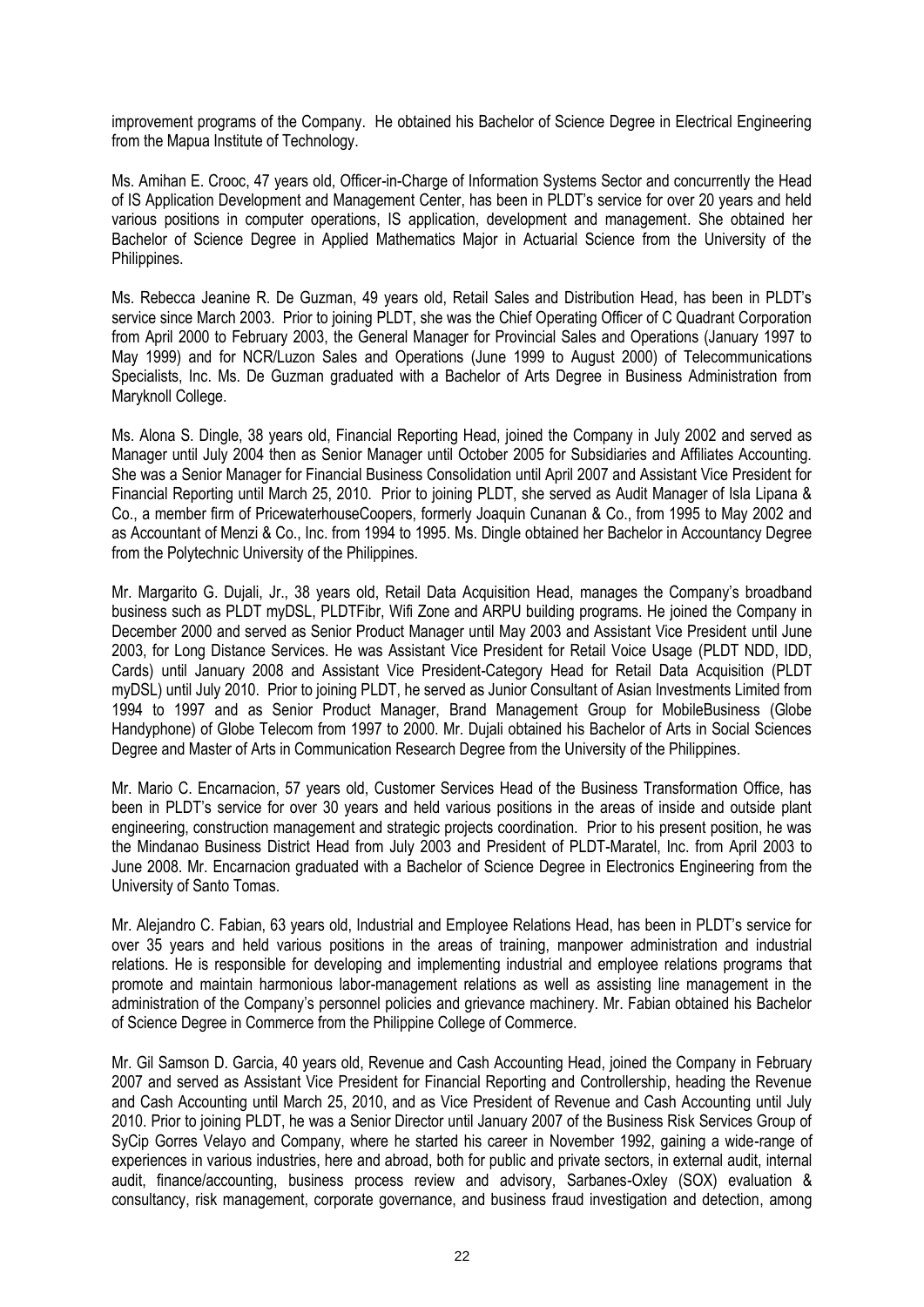others. Mr. Garcia graduated cum laude from the University of Santo Tomas with a Bachelor of Science Degree in Commerce, Major in Accounting. He is a Certified Public Accountant and a globally – Certified Internal Auditor and Certified Fraud Examiner.

Ms. Elisa B. Gesalta, 53 years old, Network Services Project Management Head, has been in PLDT's service for over 25 years and held various positions in engineering operations and provisioning and project management. She obtained her Bachelor of Science Degree in Electronics and Communications Engineering from the University of Santo Tomas.

Ms. Ma. Josefina T. Gorres, 49 years old, Corporate Billing and Credit Management Head, has been in PLDT's service since June 2001. She is also the Smart Enterprise Business Group's Customer Operations and Support Head in a concurrent capacity since November 2010. Prior to joining PLDT, she was Head of Quality Management-Sales & Marketing Division of Piltel from November 1997 to June 2001. Ms. Gorres obtained her Bachelor of Science Degree in Business and Economics from the De La Salle University.

Atty. Ma. Criselda B. Guhit, 49 years old, Tax Management Sector Head, joined the Company in January 2000 and served as Tax Compliance Center Head until February 2001 and Coordinator of the Tax Management Sector until February 2006. Prior to joining PLDT, she was the Senior Manager for Tax Affairs of Metro Pacific Corporation. In 2009, she served as President of the Tax Management Association of the Philippines, Inc. Atty. Guhit is both a Certified Public Accountant and a lawyer. She obtained her Juris Doctor Degree from the Ateneo de Manila University.

Mr. Emeraldo L. Hernandez, 54 years old, Core Network Operations Head, has been in PLDT's service for over 30 years and held various positions in the technical operations of access, transport and core/data networks nationwide. He graduated with a Bachelor of Science Degree in Electronics and Communications Engineering from Pamantasan ng Lungsod ng Maynila.

Mr. Juan Victor I. Hernandez, 38 years old, Corporate Business Head, joined the Company in October 2000 as Executive Trainee under the Corporate Business Group. He served as Head of Corporate Credit Management from August 2001 to February 2003. He then served as Head of PLDT Corporate Business Group – Visayas from 2003 to 2005 and, thereafter, as Convergence Business B Head until July 2009. He obtained his BS Agricultural Economics Degree from the University of the Philippines and Masters in Business Management Degree from the Asian Institute of Management.

Ms. Marven S. Jardiel, 44 years old, Complex Process Business Systems and Performance Management Head, has been in PLDT's service for over 20 years and held various positions in the areas of performance report and statistics, strategy and business development support and corporate process review and information management. She is the Officer-In-Charge and General Manager of Telesat, Inc. Ms. Jardiel graduated cum laude from the University of Santo Tomas with a Bachelor of Science Degree in Mathematics and is an MBA Candidate from the Ateneo de Manila Graduate School of Business.

Mr. Alexander S. Kibanoff, 48 years old, Training, Development and Career Management Head and concurrent Executive Development Division Head, has been in PLDT's service for over 15 years and held various positions in the areas of corporate planning and executive development. He obtained his Master in Communication and Economics Degree from the University of Wollongong, New South Wales, Australia.

Mr. Joseph Nelson M. Ladaban, 47 years old, Consumer Credit and Collection Management Head, has been in PLDT's service since March 2000 and held various positions in the areas of billing, credit and collection. Prior to ioining PLDT, he spent 12 years in Citibank with the Retail Bank and Credit Card operations group. He then moved to Asia Capital as Vice President and Head for Credit Cards and Marketing Service. He obtained his Bachelor of Science Degree in Business Management from the Ateneo de Manila University.

Mr. Javier C. Lagdameo, 47 years old, Head of Corporate Relationship Management A, joined PLDT in November 2003 as a Senior Manager under the Corporate Business Group. From February 2005 to December 2006, he was seconded to Smart and served as Corporate Business Group Advisor. Prior to joining PLDT, he served as Director at Leechiu & Associates, FPD Savills Philippines, Inc., FPD Savills Property Management,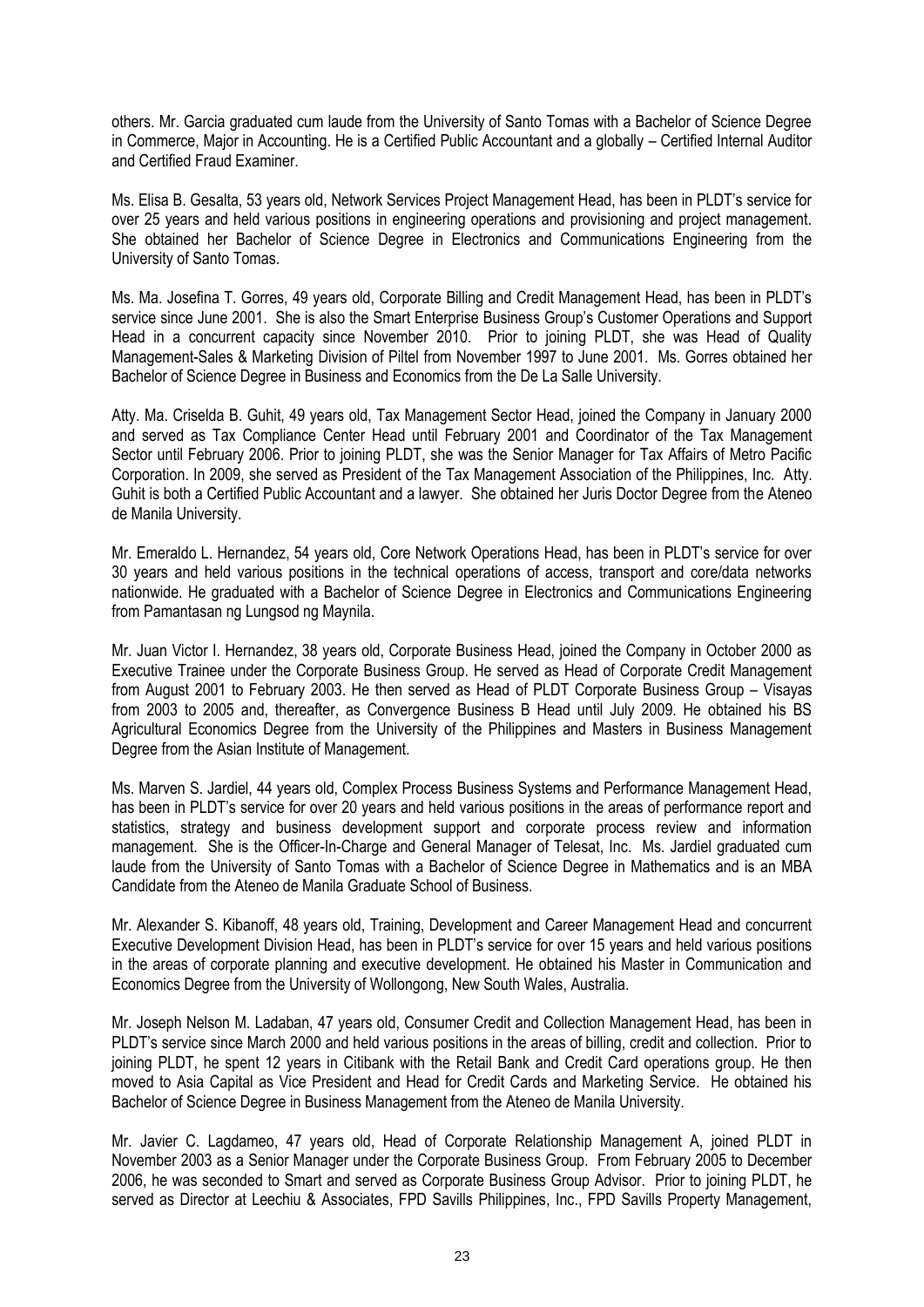Inc. and Senior Vice President, Pacific Plaza Towers – Metro Pacific Corporation. Mr. Lagdameo obtained his Bachelor of Arts Degree in Business Administration from Dominican University of California, San Rafael, CA. USA.

Mr. Albert Mitchell L. Locsin, 41 years old, was appointed as Corporate Relationship Management B Head in June 2011. He has over 23 years of management experience and over 8 years of Business Process Outsourcing (BPO)/Information Technology (IT) management practice. He was the Global Business Development Executive of Logica Philippines from March 2008 to May 2011. He served as the Managing Consultant of People2Outsource, Incorporated from August 2006 to March 2011 and as Executive Director of Business Processing Association of the Philippines from June 2005 to March 2008. Mr. Locsin obtained his Bachelor of Science Degree in Business Administration Management from Notre Dame College, Belmont, California, U.S.A and Master in Public Management from the Ateneo de Manila University. He also completed the Harvard Mentor Management Program from Harvard University, Massachusets, U. S. A.

Mr. Luis Ignacio A. Lopa, 52 years old, Enterprise Subsidiaries Account Management Head, has been in PLDT's service for over 15 years and held various positions in the areas of accounts management, sales and marketing. He obtained his Bachelor of Science and Bachelor of Arts Degrees Major in Business Management and Applied Humanities from De La Salle University.

Mr. Joseph Homer A. Macapagal, 42 years old, Property and Facilities Management Head, joined the Company in July 2008. Prior to that, he served as Head for Corporate Real Estate Services of Standard Chartered Bank Manila and as Deputy General Manager for Asset Services of CB Richard Ellis. He had stints with First Pacific Davies Property Management, Incorporated and Cityland Development Corporation as Property Manager. He obtained his Bachelor of Science Degree in Civil Engineering from the University of Santo Tomas and Master In Business Administration Degree from Pamantasan ng Lungsod ng Maynila.

Atty. Oliver Carlos G. Odulio, 41 years old, Asset Protection Center Head for both PLDT and Smart, has been in PLDT's service since July 2000 and has held various offices in the areas of supply chain management and support services, which covers procurement, logistics, fleet and aviation management. Prior to joining PLDT, he served as an Associate of Tan, Acut & Lopez Law Offices from 1998 to June 2000. Atty. Odulio obtained his Juris Doctor Degree from the Ateneo de Manila University.

Ms. Lilibeth F. Pasa, 54 years old, Retail Market Development Head, joined the Company in September 2000. She is in charge of Retail Business Group's revenue management, retail pricing management, demand forecasting, retail customer products/and information, and retail products and usage studies. Prior to that, she was the Director for Rates and Tariffs of Piltel from April 1997 to September 2000. Ms. Pasa obtained her Bachelor of Science Degree in Statistics and Master of Arts Degree in Economics from the University of the Philippines.

Mr. Jose Lauro G. Pelayo, 56 years old, GMM South/West Customer Service District Head, has been in PLDT's service for over 25 years and held various positions in engineering operations. He was GMM East Operations Head from January 2001 to June 2003 and GMM West Business District Head from July 2003 to February 2008. Mr. Pelayo obtained his Bachelor of Science Degree in Electrical Engineering and Master's Degree in Business Administration from the Mapua Institute of Technology.

Mr. Gerardo C. Peña, 60 years old, GMM North/East Customer Service District Head, has been in PLDT's service for over 30 years and held various positions in Regional and GMM operations. He was GMM North Business District Head from January 2001 to February 2008. Mr. Peña obtained his Bachelor of Science Degree in Electrical Engineering from the University of the East.

Mr. Ricardo C. Rodriguez, 53 years old, Compensation and Rewards Planning and Management Center Head, handles compensation and rewards/incentive planning and management for officers, executives, supervisory and rank-in-file employees. He has been in PLDT's service for over 20 years and held various positions in the areas of systems, management audit, executive development and organization development. Mr. Rodriquez obtained his Bachelor of Science Degree in Industrial Engineering and Master in Business Administration Degree from the University of the Philippines.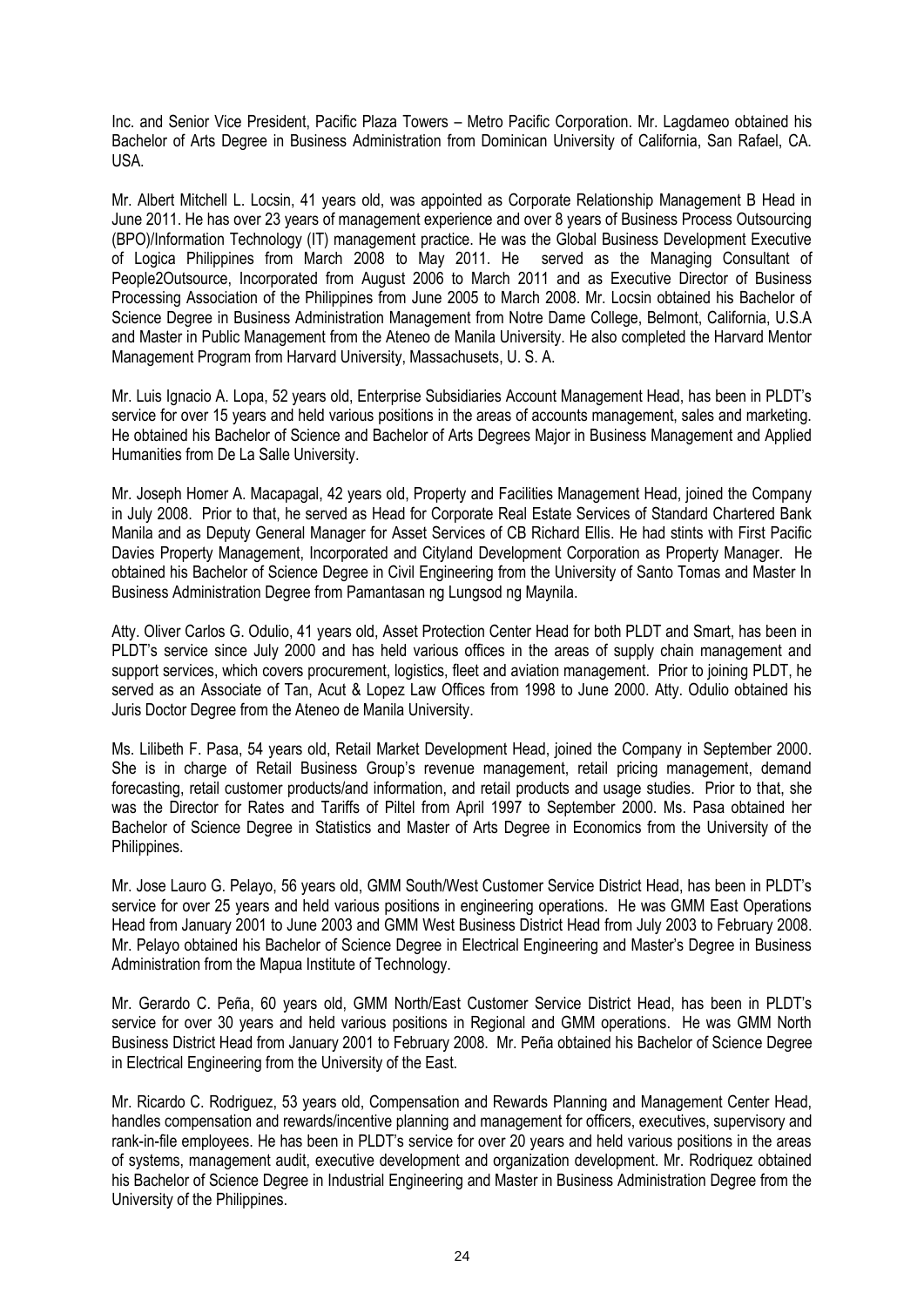Mr. Genaro C. Sanchez, 50 years old, Network Planning and Engineering Head, has been in PLDT's service for over 25 years and held various positions in the areas of submarine cable projects, carrier relations, business support systems management, carrier product development and marketing, network planning and engineering and international cable system and gateway operations. He has a Master in Business Administration Degree from the De La Salle University and a Bachelor of Science in Electronics and Communications Engineering Degree from Mapua Institute of Technology.

Ms. Ana Maria A. Sotto, 53 years old, Project Director under the Business Transformation Office, has been in PLDT's service for over 30 years and held various positions in the areas of customer service delivery management, corporate operations support and computer and network operations. She obtained her Bachelor of Science Degree in Industrial Engineering from the University of the Philippines.

Ms. Julieta S. Tañeca, 52 years old, Consumer Business System Head, has been in PLDT's service for over 20 years and held various positions in information system planning and billing system. She was the Billing Systems Management Division Head from January 2004 until February 2008. Ms. Tañeca graduated with a Bachelor of Science Degree in Management and Industrial Engineering from the Mapua Institute of Technology.

Mr. Jesus M. Tañedo, 61 years old, Visayas-Mindanao Customer Service District Head, manages customer service end-to-end operation such as installation and repair, billing and collection, business office, outside plant rehabilitation and maintenance and new facilities roll-out. He is concurrently the President of PLDT-Maratel, Inc. and PLDT Philcom, Inc., was the North Luzon Business District Head until January 2008. Prior to joining PLDT in January 2001, he worked for 16 years with the Philippine Export & Loan Guarantee Corporation, the export credit agency of the Philippine government and held the position of Executive Vice-President from 1987 to 2007. Mr. Tañedo obtained his Bachelor of Science Degree in Business Management from the Ateneo de Manila University.

Mr. Patrick S. Tang, 39 years old, Retail Voice Acquisition-Postpaid Head, joined the Company in September 2000 and served as Product Manager for Consumer Market Products until January 2001, as Senior Product Manager for Local Services until 2003, and as Senior Product Manager for Retail Voice Acquisition until February 2004. He was Assistant Vice President for Retail Voice Acquisition until February 2006 and Assistant Vice President for Retail Voice Acquisition-Postpaid until July 2010. Prior to joining PLDT, he served as Assistant Product Manager for International Long Distance Marketing of Bayan Telecommunications Holdings Corporation from March 2000 to August 2000. Mr. Tang obtained his Bachelor of Arts Degree in Social Sciences from the Ateneo de Manila University.

Mr. Victor Y. Tria, 42 years old, Corporate Business Solutions Head, handles product development and management of the Corporate Business Group. He joined the Company in March 2003 and served as Senior Manager for IP Solutions Category until December 2005 and as Senior Manager for Domestic Data Business Management Category until March 2006. He was Assistant Vice President for Domestic Data Business Management Category from April 2006 to January 2008 and Corporate Business Solutions until March 25, 2010. Prior to joining PLDT, he held various managerial positions in Eastern Telecommunications Phils., Inc. until February 2003, with a brief engagement as Manager of Enhanced and Web Hosting Services in Cable and Wireless, U.S.A Vienna, VA. U.S.A. from July 1999 to January 2000. Mr. Tria Obtained his Bachelor of Science Degree in Electronics and Communications Engineering from the University of Santo Tomas.

Ms. Melissa V. Vergel de Dios, 49 years old, Investor Relations Head, joined the Company in May 2001 and served as Property Management Center Head until May 2003 and as Property and Facilities Management Center Head until September 2007. Prior to joining PLDT, she was the Chief Operating Officer of Wharton Credit Corp. and Group Chief Finance Officer of Global 3 Internet Holdings, Inc. from June 2000 to May 2001. She held various positions in San Miguel Group of Companies from 1984 to 2000. Ms. Vergel de Dios obtained her Bachelor of Science Degree in Marketing and Management and Bachelor of Arts Degree in Economics from Assumption College.

Ms. Fe M. Vidar, 63 years old, Organization, Policies and Procedures Development Head, is responsible for the development of organizational solutions consistent with the corporate strategies and objectives. She has been in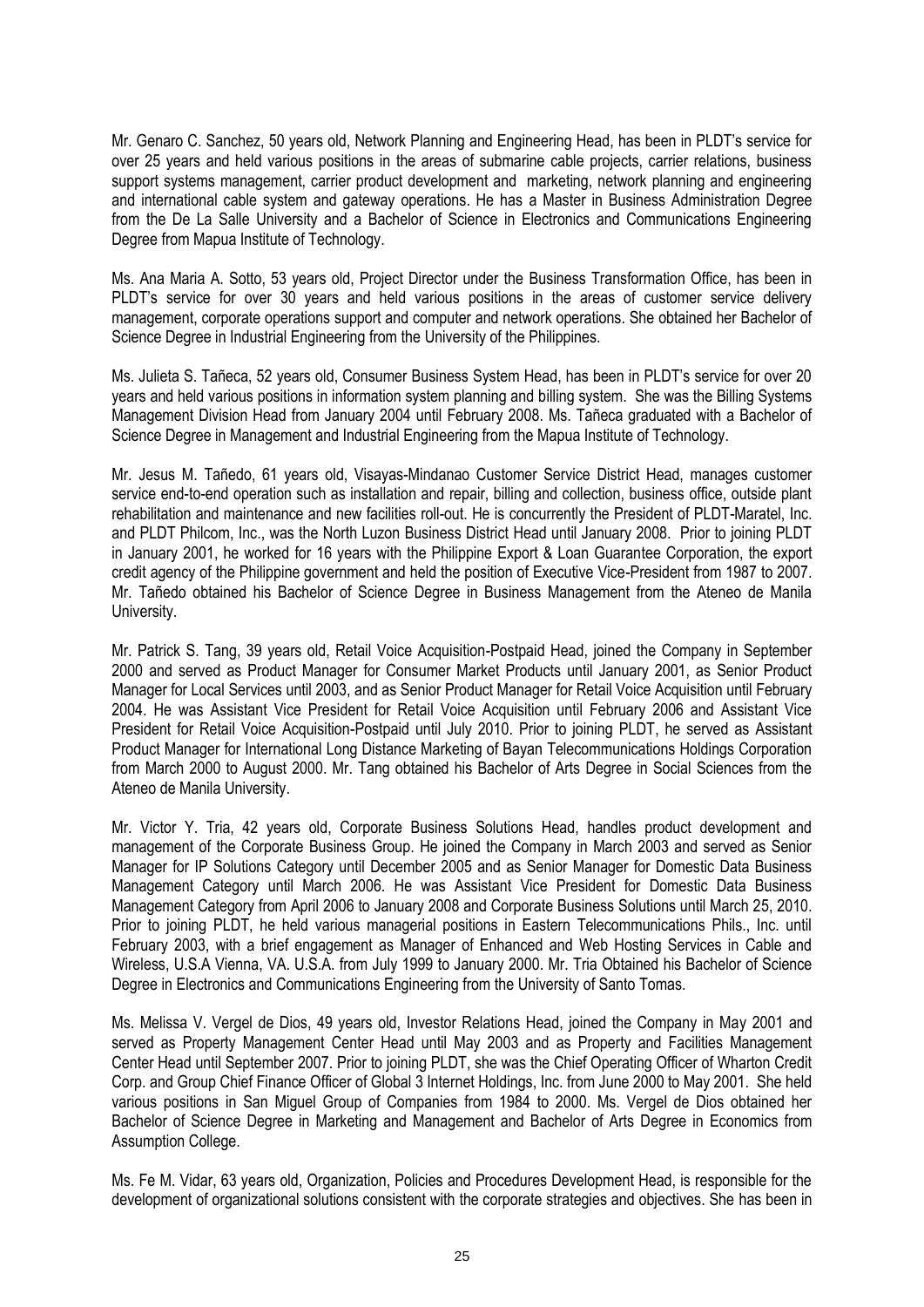PLDT's service for over 40 years and held various positions in the areas of customer services, internal audit, systems, and organization, policies, procedures, and development. She is also the Treasurer of Metro South Cooperative Bank since 2009. Ms. Vidar is a Certified Public Accountant. She obtained her Bachelor of Science Degree in Commerce from the Far Eastern University and Master of Science Degree in Business Administration from the Pamantasan ng Lungsod ng Maynila.

#### **Other Key Contributors**

In addition to the aforementioned officers, the following are key contributors to the business of the PLDT Group:

Mr. Rolando G. Peña, 51 years old, was designated, in January 2011, as the Technology Head for PLDT and Smart and is responsible for developing and overseeing the Technology Roadmap for the PLDT Group. He heads the evaluation, analysis, execution of the accelerated network build-out program encompassing fixed, wireless, broadband and IT networks of PLDT and Smart. He is a director of Smart and some subsidiaries of Smart and PLDT. Mr. Peña has over 28 years of experience in telecommunication operations. From 2008 to January 2011, he was the Customer Service Assurance Group Head of PLDT and Smart. From 1999 to 2007, he was the Head of Network Services Division of Smart and prior to joining Smart in 1994, he was the First Vice President in charge of Technical Operations of Digital Telecommunications Philippines, Inc. Mr. Peña obtained his Electronics and Communications Engineering Degree from Pamantasan ng Lungsod ng Maynila and is a Fellow at the Telecommunications Management Institute of Canada (TEMIC).

Mr. Isaias Ariel P. Fermin, 44 years old, was designated, on January 1, 2012, as Executive Vice President and Head for Home Business. He is responsible for delivering revenue and profit growth for the Home Business through a much defined brand positioning that consistently engages the consumer in all touch points, a balanced product portfolio that propels both subscriber and ARPU growth, and introduction of a new line of products and services that significantly improves the consumer use experience. Mr. Fermin has over 20 years of solid marketing, sales and entrepreneurial experience gained from leading fast moving consumer group companies locally and globally. Prior to joining the PLDT Group, Mr. Fermin was the President of Greenwich Food Corporation and Chowking Food Corporation of the Jollibee Foods Corporation from 2008 to 2011. He also served as Country Director of Nike Philippines from 2006 to 2008 and handled various posts in Unilever-Bestfoods California Manufacturing Company from 1998 to 2005 as senior executive for sales, marketing, media and innovation process management. Mr. Fermin obtained his Bachelor of Science in Chemical Engineering Degree from the University of the Philippines.

Mr. Emmanuel Ramon C. Lorenzana, 47 years old, was designated, on January 1, 2012, as Executive Vice President and Head for Smart's Individual/Personal Business. He is responsible for driving the commercial objectives and directions for the group and establishing the Brand DNA, providing over-all directions, and creating a consumer/market-driven organization. He heads and defines the strategies for the functions of brand management, product marketing, product research and development, sales and aftersales, and strategic business support units focusing on customer experience, analytics, digital media, and all customer touchpoints including credit and payment systems. Prior to joining the PLDT Group, he was the President and Chief Operating Officer of NutriAsia Group, makers of leading food brands, since November 2008. He was the Chairman and Managing Director of Unilever Malaysia and Singapore from 2007 until October 2008 and held leadership positions in several Unilever companies including Unilever Philippines Home and Personal Care, as Managing Director from 2004 to 2007 and as Business Planning and Trade Marketing Director of Unilever Philippines from 2000 to 2001, Unilever Oral Care Category, Jakarta, Indonesia, as Vice President Asia and Africa from 2001 to 2004 and Unilever Shanghai Toothpaste Company, Shanghai, China, as Consumer and Trade Marketing Director from 1997 to 1999. Mr. Lorenzana obtained his Bachelor of Science in Chemical Engineering Degree from the University of the Philippines and attended various Executive Programs at the Massachusetts Institute of Technology in Boston, Kellog School of Management in Chicago, and Ashridge Management School in London.

#### **Family Relationships**

None of the directors/independent directors and officers of the Company or persons nominated to such positions has any family relationships up to the fourth civil degree either by consanguinity or affinity, except Mr. James L. Go and Ms. Anabelle L. Chua who are relatives to the fourth civil degree by consanguinity.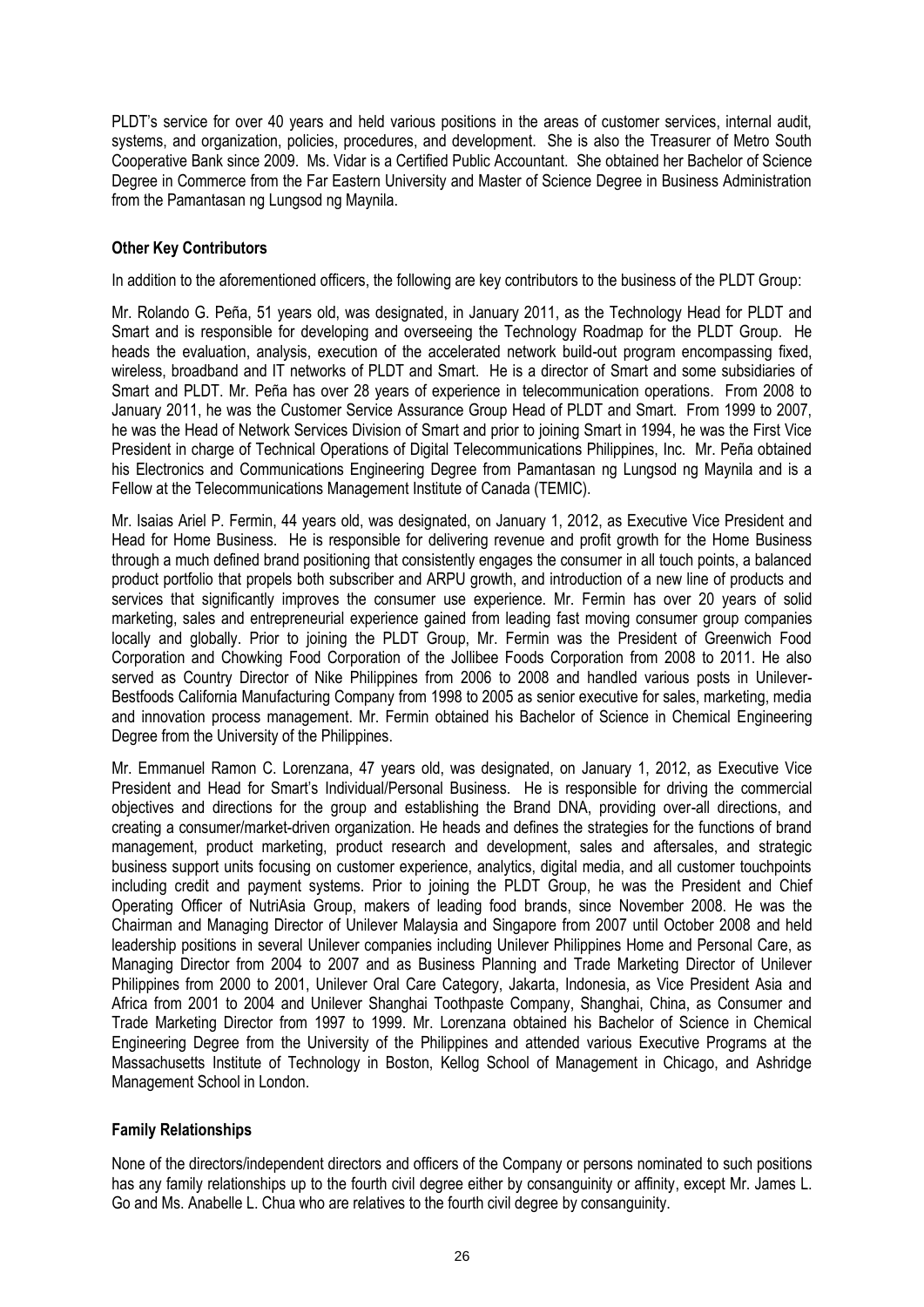#### **Involvement in Certain Legal Proceedings**

The Company is not aware, and none of the directors/independent directors and officers or persons nominated for election to such positions has informed the Company, of any of the following events that occurred during the past five (5) years and up to the date of this Information Statement: (a) any bankruptcy petition filed by or against any business of which a director/independent director or officer or person nominated for election as a director/independent director or officer was a general partner or executive officer either at the time of the bankruptcy or within two years prior to that time; (b) any conviction by final judgment in a criminal proceeding, domestic or foreign, or any criminal proceeding, domestic or foreign, pending against any director/independent director or officer or person nominated for election as a director/independent director or officer, except as noted below; (c) any order, judgment, or decree, not subsequently reversed, suspended or vacated, of any court of competent jurisdiction, domestic or foreign, permanently or temporarily enjoining, barring, suspending or otherwise limiting the involvement of any director/independent director or officer or person nominated for election as a director/independent director or officer in any type of business, securities, commodities or banking activities; and (d) any finding by a domestic or foreign court of competent jurisdiction (in a civil action), the Securities and Exchange Commission or comparable foreign body, or a domestic or foreign exchange or electronic marketplace or self regulatory organization, that any director/independent director or officer or person nominated for election as a director/independent director or officer, has violated a securities or commodities law or regulation, and the judgment has not been reversed, suspended, or vacated.

The following is a description of the complaints in which our director and President and Chief Executive Officer, Mr. Napoleon L. Nazareno and our director and Corporate Secretary, Ms. Ma. Lourdes C. Rausa-Chan are respondents:

1. Mr. Napoleon L. Nazareno and other directors and officers of the former PDCP Bank ("PDCP") and some officers of the Bangko Sentral ng Pilipinas ("BSP") and Development Bank of the Philippines ("DBP") (hereinafter the "Respondents"), were charged in a complaint docketed as I.S. No. 2004-631 filed by Chung Hing Wong/Unisteel/Unisco Metals, Inc. (the "Complainants") with the Department of Justice ("DOJ"), for alleged syndicated estafa, estafa thru falsification of documents, other deceits, malversation and robbery. In the complaint-affidavit, the Complainants alleged that the officers and directors of PDCP deceived the Complainants to secure a loan from PDCP through misrepresentation and with the sinister purpose of taking over the Complainants' corporation. As stated in Mr. Nazareno's counter-affidavit, the charges against him are manifestly unmeritorious since he has not personally met the Complainants, nor is he a party to the questioned transactions and, as such, could not have deceived the Complainants in any manner. The complaint was referred to the Office of the Ombudsman ("OMB") by the DOJ on October 30, 2007 considering that some of the Respondents are public officers and the offenses charged were committed in the performance of their official functions.

Meanwhile, on July 23, 2008, the Complainants filed with the DOJ a Motion for Reconsideration of a Resolution of the DOJ dated September 7, 2007 dismissing their complaint. It appears that prior to forwarding the case records to the OMB, the DOJ has prepared a Resolution recommending the dismissal of all the charges against the Respondents but did not release the said Resolution to the parties because it wanted the OMB to conduct a review of the DOJ Resolution in view of the fact that some of the Respondents are public officers.

In an Order dated July 30, 2008, the OMB confirmed that it was conducting a review of the said DOJ Resolution for the abovestated reason and that its authority relative to the case forwarded to it by the DOJ is limited to conducting a review of the DOJ Resolution and not to conduct another preliminary investigation of the case.

 In the OMB's Review and Recommendation dated November 28, 2008, the OMB approved the DOJ Resolution dated September 7, 2007 dismissing the complaint and referred the case to the DOJ for appropriate action.

The Complainants filed separate Motions for Reconsideration before the DOJ and OMB on July 16, 2008 and December 1, 2009, respectively. On December 16, 2009, the DOJ issued a Resolution denying the Complainants' Motion for Reconsideration for lack of merit. The Complainants filed a Petition for Review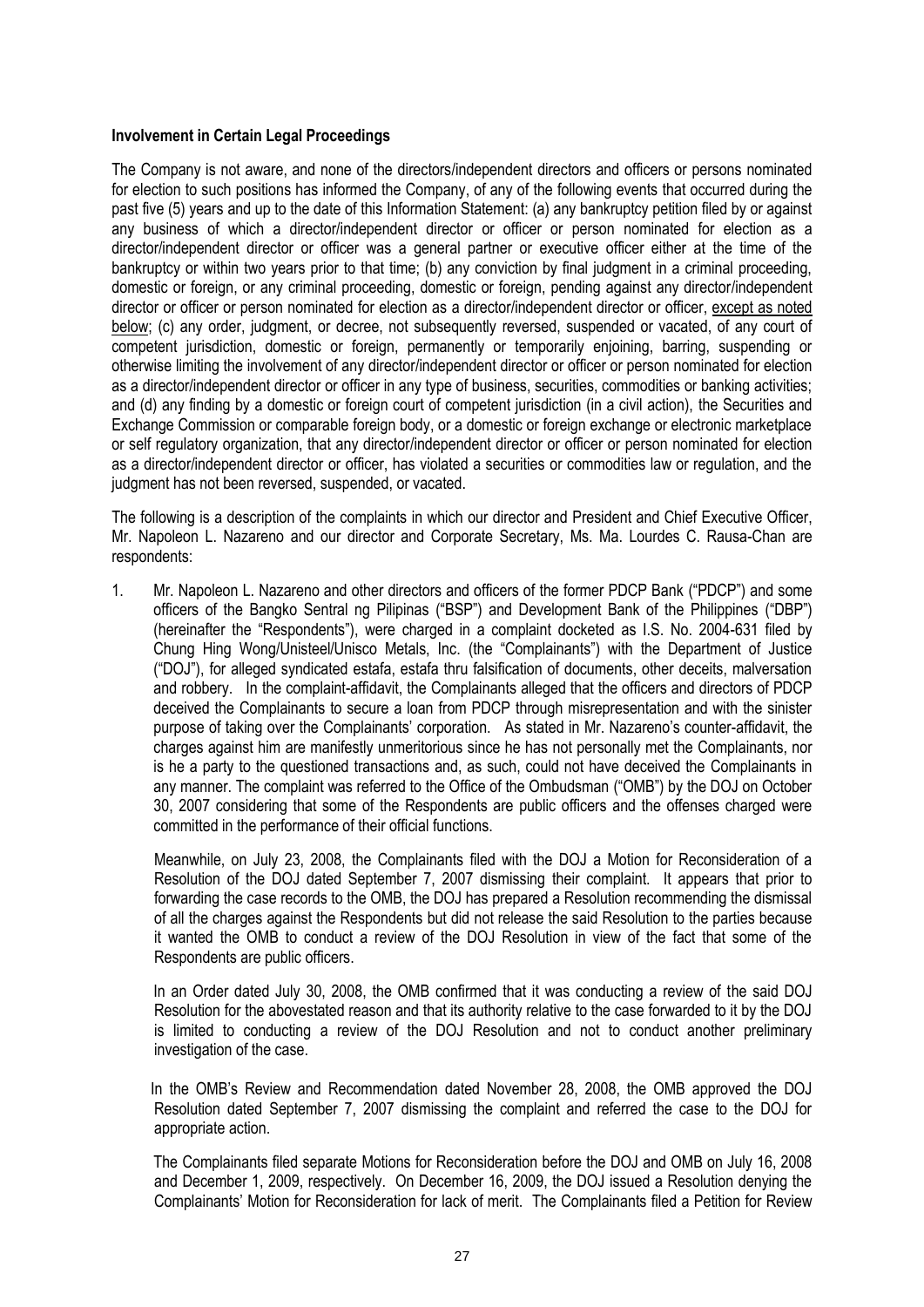with the Secretary of Justice on March 2, 2010 and Mr. Nazareno and the other Respondents filed their respective Comments to the petition.

With respect to the Complainants' Motion for Reconsideration with the OMB, the latter issued an Order dated December 4, 2009 denying the same and affirming its Review and Recommendation of November 28, 2008. In response, the Complainants filed a Petition for Certiorari with the Court of Appeals ("CA") on July 12, 2010. In a Resolution dated July 26, 2010, the CA dismissed the petition for lack of jurisdiction. The Complainants filed a Motion for Reconsideration on August 17, 2010. On September 28, 2010, the Respondents filed their Opposition to the Complainants' Motion for Reconsideration. On January 10, 2011, the CA issued a Resolution denying the Complainant's Motion for Reconsideration for lack of merit. Subsequently, the Complainant filed a Petition for Review with the Supreme Court ("SC") questioning the CA Resolution dated January 10, 2011 and Decision dated July 26, 2010. In a Resolution dated March 28, 2011, the SC denied the Complainant's Petition for Review for failure to show any reversible error in the challenged resolutions of the CA. The said Resolution of the SC became final and executory based on the Entry of Judgment dated March 28, 2011 issued by the SC.

2. Ms. Ma. Lourdes C. Rausa-Chan and other former corporate secretaries/assistant corporate secretaries of Steniel Cavite Packaging Corporation, Metro Paper and Packaging Products, Inc., AR Packaging Corporation and Starpack Philippines Corporation, are respondents in a complaint docketed as OMB C-C-04-0363-H (CPL No. C-04-1248), filed with the OMB. The complaint is for alleged: (a) violation of Republic Act No. 3019 (otherwise known as the Anti-Graft and Corrupt Practices Act); (b) estafa through falsification of public documents; (c) falsification of public documents under Article 171, in relation to Article 172, of the Revised Penal Code (RPC); (d) infidelity in the custody of public documents under Article 226 of the RPC; and (e) grave misconduct. It relates to various tax credit certificates (allegedly fraudulent, with spurious and fake supporting documents) issued to Victory Textile Mills, Inc. (allegedly, a non-existent corporation with fictitious incorporators and directors) and transferred to several companies including the aforesaid companies. The complaint against Ms. Rausa-Chan involves the first two offenses only and in her capacity as corporate secretary of Metro Paper and Packaging Products, Inc. In the opinion of the legal counsel of Ms. Rausa-Chan, there are no legal and factual bases for her inclusion as respondent in this complaint. Ms. Rausa-Chan had no participation or involvement in the alleged anomalous acquisition and transfer of the subject tax credit certificates. The case is still pending with the OMB.

#### **Compensation**

The table below sets forth the aggregate amount of compensation paid in 2010 and 2011 and estimated amount of compensation expected to be paid in 2012: (1) to the Chief Executive Officer and four most highly compensated executive officers of the Company, as a group; and (2) to all other executive officers, other officers and directors, as a group.

| Name and Principal Position                              | Year | Salary <sup>21</sup><br>(In Million) | Bonus <sup>22</sup><br>(In Million) | Other<br>Compensation <sup>23</sup><br>(In Million) |
|----------------------------------------------------------|------|--------------------------------------|-------------------------------------|-----------------------------------------------------|
| 1. Napoleon L. Nazareno<br>President & CEO <sup>24</sup> |      |                                      |                                     |                                                     |
| 2. Ernesto R. Alberto<br><b>Executive Vice President</b> |      |                                      |                                     |                                                     |
| 3. Anabelle L. Chua<br><b>Senior Vice President</b>      |      |                                      |                                     |                                                     |

<sup>21</sup> Basic Monthly Salary

-

<sup>&</sup>lt;sup>22</sup> Includes Longevity Pay, Mid-year Bonus, 13<sup>th</sup> Month Pay and Christmas Bonus

<sup>&</sup>lt;sup>23</sup> Includes Variable Pay and other payments. Variable Pay is based on an annual incentive system that encourages and rewards both individual and group/team performance and is tied to the achievement of Corporate/Unit/Customer Satisfaction Objectives. It covers regular officers and executives of the Company and is based on a percentage of their Guaranteed Annual Cash Compensation. Included in the 2010 figure is the amount of cash award under the Long Term Incentive Plan paid in May 2010.

 $^{24}$  The President & CEO receives compensation from Smart but not from PLDT.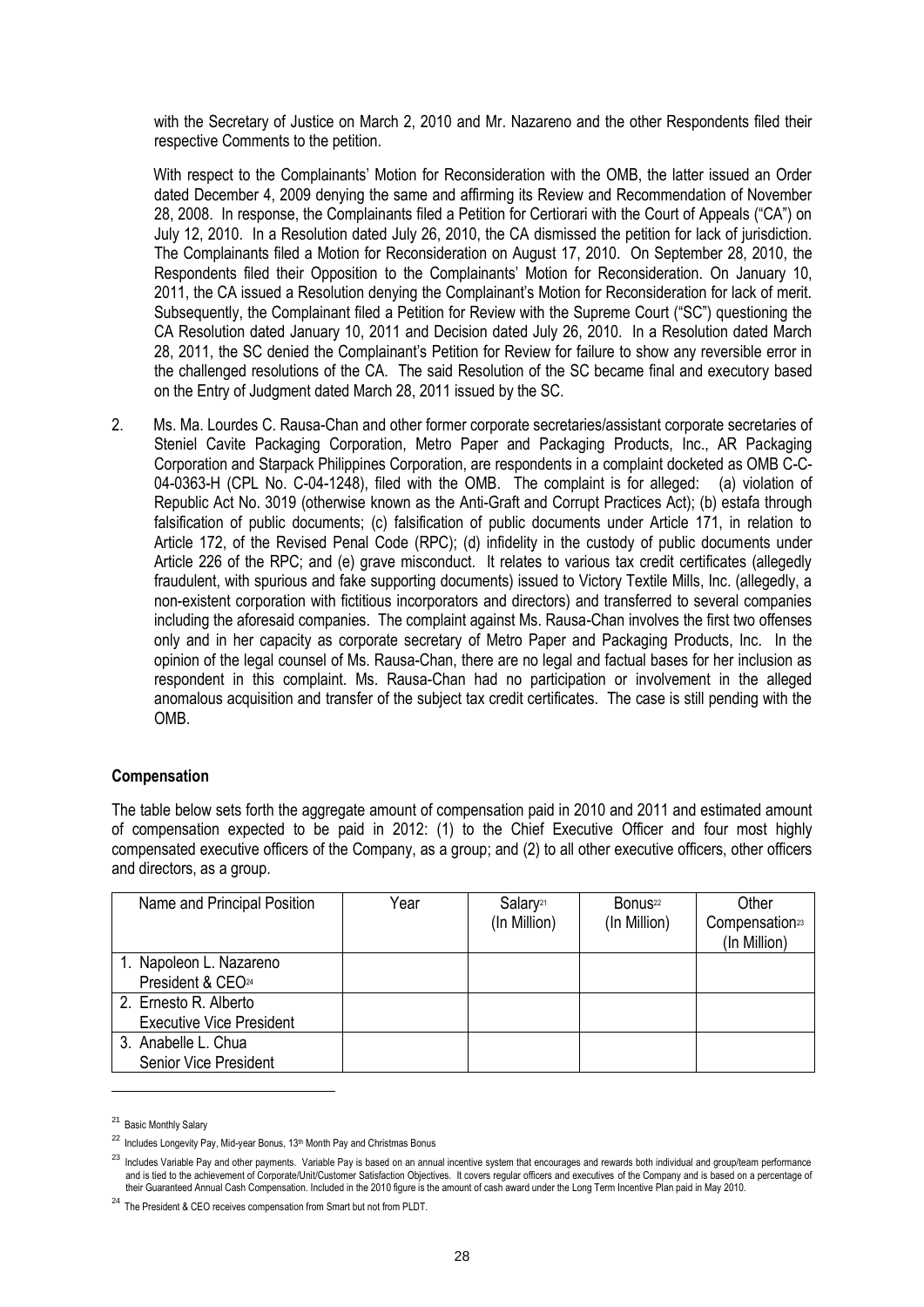| 4. Ma. Lourdes C. Rausa-Chan<br><b>Senior Vice President</b>                                                                                              |                           |     |    |       |
|-----------------------------------------------------------------------------------------------------------------------------------------------------------|---------------------------|-----|----|-------|
| 5. Menardo G. Jimenez, Jr.<br><b>Senior Vice President</b>                                                                                                |                           |     |    |       |
| CEO & four most highly<br>compensated executive officers                                                                                                  | Actual 2010 <sup>25</sup> | 51  | 12 | 225   |
|                                                                                                                                                           | Actual 2011               | 53  | 13 | 43    |
|                                                                                                                                                           | Projected 2012            | 62  | 15 | 16    |
| All other executive officers, other<br>officers and directors as a group<br>(excluding the CEO and four most<br>highly compensated executive<br>officers) | Actual 2010               | 232 | 61 | 1,087 |
|                                                                                                                                                           | Actual 2011               | 239 | 61 | 214   |
|                                                                                                                                                           | Projected 2012            | 265 | 69 | 115   |

Each of the directors of the Company is entitled to a director's fee for each meeting of the Board of Directors attended. In addition, the directors who serve in the committees of the Board of Directors, namely, the Audit, Governance and Nomination, Executive Compensation and Technology Strategy Committees, are each entitled to a fee for each committee meeting attended.

On January 27, 2009, the Board of Directors of the Company approved the increase in director's fee to P200,000 from P125,000, for Board meeting attendance and to P75,000 from P50,000, for Board Committee meeting attendance. The director's fee was last adjusted in July 1998. The Executive Compensation Committee recommended the increase taking into consideration PLDT's profitability growth (versus Board remuneration) and the results of the survey on Board remuneration conducted by Watson Wyatt, which showed that PLDT directors' remuneration consisting only of fees for meeting attendance were below the median of directors' remuneration among the participating companies consisting of fees for meeting attendance and/or retainer fees and profit share.

Except for the fees mentioned above, the directors are not compensated, directly or indirectly, for their services as such directors.<sup>26</sup>

#### **Incentives and Benefits Plans**

#### **A. Long Term Incentive Plan**

1

On August 3, 2004, PLDT's Board of Directors approved the establishment of a Long Term Incentive Plan (the "LTIP1") for eligible executives, officers and advisors of PLDT and its subsidiaries, which was administered by the Executive Compensation Committee. The LTIP1 was originally a four-year cash-settled share based plan covering the period January 1, 2004 to December 31, 2007 (the "LTIP1 Performance Cycle"). The payment was intended to be made at the end of the LTIP1 Performance Cycle (without interim payments) contingent upon the achievement of the approved target increases in PLDT's common share price by the end of the LTIP1 Performance Cycle and the cumulative consolidated net income target for the LTIP1 Performance Cycle.

On August 28, 2006, PLDT's Board of Directors approved the broad outline of the PLDT Group's strategic plans for 2007 to 2009 focusing on the development of new revenue streams to drive future growth while protecting the existing core communications business. To ensure the proper execution of the three-year strategic plans, particularly with respect to the manpower resources being committed to such plans, a new Long Term Incentive Plan (the "LTIP2") covering a three-year period of performance commencing on January 1, 2007 and ending on December 31, 2009 (the "LTIP2 Performance Cycle") was approved by PLDT's Board of Directors. LTIP2 follows the same general framework as LTIP1. As a result of the establishment of LTIP2, PLDT's Board of

<sup>&</sup>lt;sup>25</sup> The four most highly compensated officers of the Company in 2010 were the following: Ms. Anabelle L. Chua, Mr. Ernesto R. Alberto, Ms. Ma. Lourdes C. Rausa-Chan and Mr. Menardo G. Jimenez, Jr.

<sup>&</sup>lt;sup>26</sup> The aggregate amount of per diems paid to the directors for their attendance in Board and Board Committee meetings is included in Other Compensation. The total amount of per diems paid in 2010 and 2011 were P35,275,000.00 and P39,950,000.00, respectively. The total amount of per diems estimated to be paid in 2012 is P46,250,000.00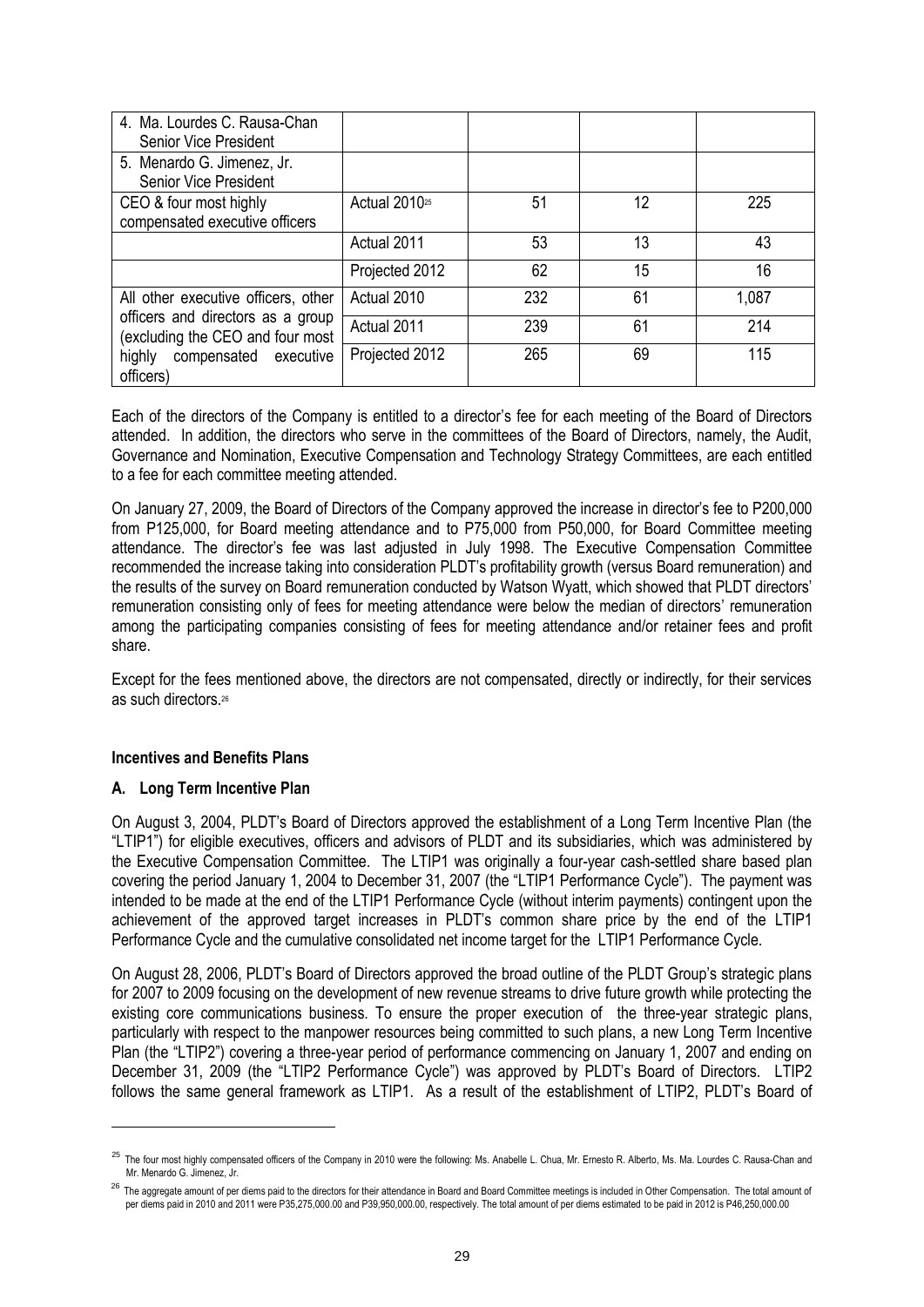Directors also approved the early vesting under LTIP1 by the end of year 2006. The awards pay-out for LTIP2 was made in the second quarter of 2010 based on the attainment of the cumulative consolidated net income target for the LTIP2 Performance Cycle.

On July 7, 2010, PLDT's Board of Directors approved the third Long Term Incentive Plan (the "LTIP3") covering the performance cycle January 1, 2010 to December 31, 2012 (the "LTIP3 Performance Cycle"). LTIP3 aims to focus the efforts and attention of officers and executives on the achievement of the long-term strategic plans and objectives of the PLDT group including new business strategies in respect of fixed and wireless broadband, next generation network products and services and expansion in the outsourcing and communications technology areas. Under LTIP3, selected officers and executives shall be attributed an Individual Target Award. The Actual Award under LTIP3 is contingent on the achievement of the cumulative consolidated core earnings target by the end of the Performance Cycle and the consolidated core earnings target for each year of the Performance Cycle.

On March 22, 2012, PLDT's Board of Directors approved the revision of the LTIP3 in order to ensure the proper execution of the Group's strategic and operational business plans taking into account the acquisition of Digitel in 2011 and other recent market developments. The revised LTIP3, the award of which is contingent upon the successful achievement of certain profit targets, aligns the execution of the business strategies of the expanded Group, including Digitel, over the three year period 2012-2014. In addition, the revised LTIP3 allows for the participation of a number of senior and important new hires, ensures the continuity of management and assists in succession planning for the Group.

#### **B. Benefit Plan**

The Company has a trusteed, non-contributory defined benefit plan (the "Benefit Plan") covering all permanent and regular employees. The Benefit Plan provides benefits upon normal retirement beginning at age 65, early retirement beginning at age 50 or completion of at least 30 years of credited service, voluntary separation beginning at age 40 or completion of at least 15 years of credited service, total and physical disability, death and involuntary separation. Benefits are based on the employee's final monthly basic salary and length of service.

Except as provided in the plans described above, there are no other agreements or arrangements pursuant to which officers and directors of the Company may be entitled to receive any cash or non-cash compensation, or any benefits or payments in case of termination of employment or a change in control of the Company.

# **CERTAIN RELATIONSHIPS AND RELATED TRANSACTIONS**

Except for the Related Party Transactions described in Note 24 to the audited financial statements contained in the Company's Annual Report for the year 2010 and Note 24 to the audited financial statements contained in the Company's Annual Report for the year 2011, there has been no material transaction during the last two fiscal years, nor is there any material transaction currently proposed, to which the Company or any of its subsidiaries was or is to be a party in which any incumbent director/independent director or officer of the Company, or any person nominated for election to such positions, or any owner of more than ten percent of the Company's outstanding voting stock, or any member of the immediate family of any of the foregoing, had or is to have a direct or indirect material interest. In the ordinary course of business, the Company has transactions with other companies in which some of such persons or former officers of the Company or its subsidiaries may have an interest, but these transactions have been negotiated on an arm's length basis and are not material.

No director/independent director or officer of PLDT or associate of any director/independent director or officer of PLDT was indebted to PLDT at any time during the past two years.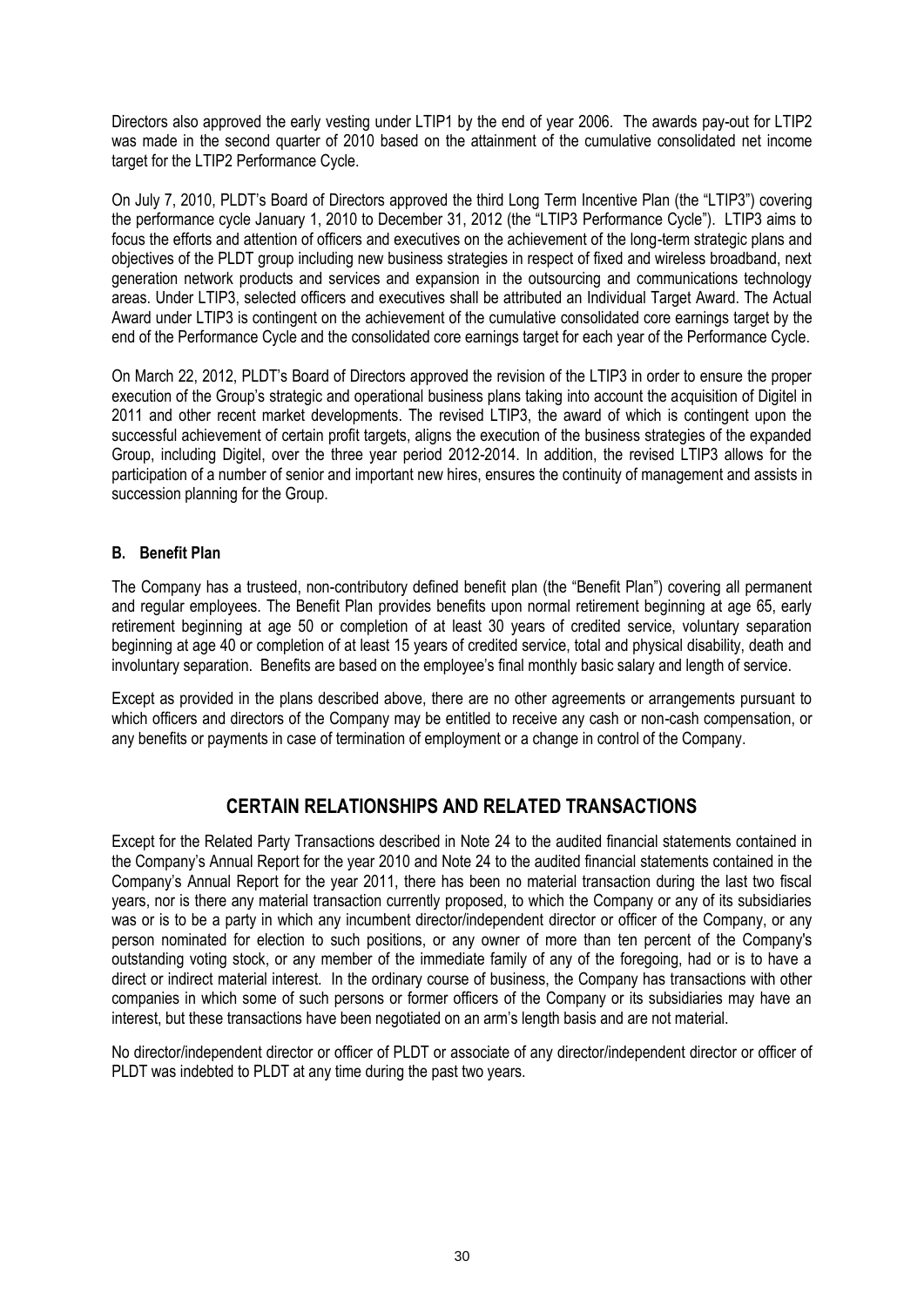## **OTHER MATTERS**

#### **Information on PLDT's Independent Auditors and Other Related Matters**

Sycip Gorres Velayo & Co. (**"SGV"**), a member practice of Ernst & Young Global, are the Company's independent auditors and have served as such for the past nine calendar years. In compliance with the five-year rotation requirement with respect to independent auditors, as provided under the Company's By-Laws and applicable laws and rules, a new lead engagement/audit partner from SGV took over the primary responsibility for the audit of the Company's financial statements beginning in calendar year 2008. The same lead partner was appointed to audit the Company's financial statements for 2012.

The Company has no disagreement with SGV on any matter of accounting principles or practices, financial statement disclosure, or auditing scope or procedure.

The audit fees paid to SGV or accrued by the Company for the audit of the Company's financial statements, review of interim financial statements and services that are normally provided by the independent auditors in connection with statutory and regulatory filings amounted to approximately Php44 million in 2011 and Php39 million in 2010. The Company also paid other fees of approximately Php15 million in 2011 and 2010, respectively, to SGV with respect to the audit of the Company's Sarbanes-Oxley Act Section 404 assessment. Out-of-pocket and incidental expenses do not exceed five percent of the agreed engagement fees. In year 2012, the Company expects to pay or accrue the same level of audit and audit-related fees accrued in 2011.

The Audit Committee pre-approves all audit and non-audit services as these are proposed or endorsed before these services are performed by the independent auditors.

The representatives of SGV are expected to be present at the Annual Meeting and will have an opportunity to make a statement if they desire to do so and to respond to appropriate questions.

#### **Voting Procedures**

1. Voting Rights

Only owners of shares of common stock as at the Record Date present or represented by proxy at the Annual Meeting shall be entitled to vote on the approval of the audited financial statements for the fiscal year ended December 31, 2011 (Item 4 of the Agenda) and election of directors (Item 5 of the Agenda).

The matters set forth in Items 4 and 5 of the Agenda of the Annual Meeting are not among the matters enumerated in Section 6 of the Corporation Code of the Philippines in respect of which owners of nonvoting shares shall be entitled to vote. Accordingly, owners of shares of serial preferred stock of PLDT shall not be entitled to vote on any of those matters.

2. Votes Required

| Approval of audited financial statements for the fiscal<br>year ended December 31, 2011                                          | Majority of outstanding common stock                                                                                                      |
|----------------------------------------------------------------------------------------------------------------------------------|-------------------------------------------------------------------------------------------------------------------------------------------|
| Election of 13 directors including 3 independent   13 nominees receiving the highest number of<br>directors for the ensuing year | votes shall be declared elected and 3 of them<br>who have been pre-qualified as independent<br>directors will be declared elected as such |

#### 3. Manner of Voting

Voting will be by means of written voting instructions submitted by, and taking into account the number of shares which, the stockholders present or represented by proxy at the Annual Meeting and entitled to vote thereat own directly or for which they hold proxies.